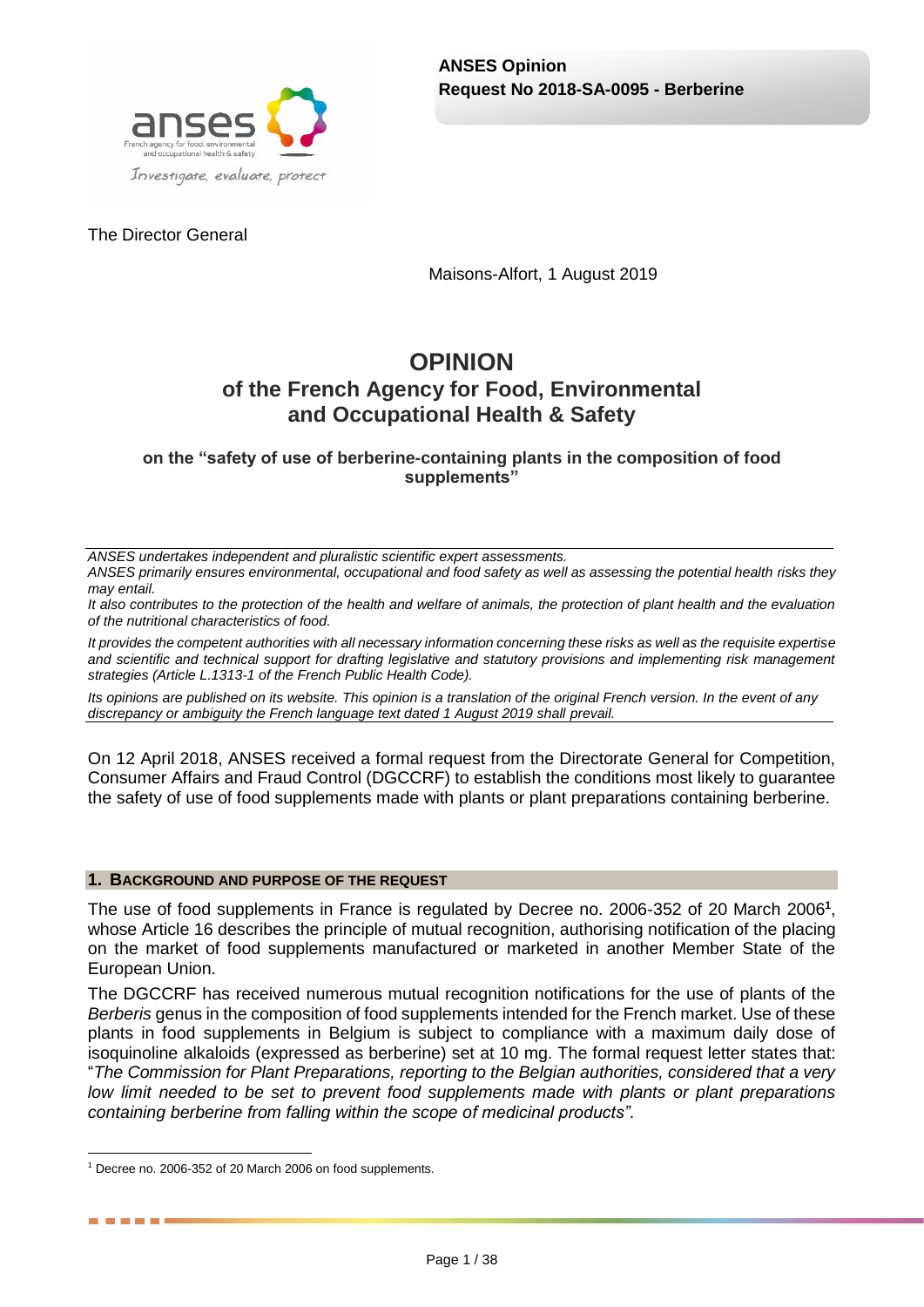In France, the French Pharmacopoeia Commission for "Medicinal plants and essential oils", within the French Health Products Safety Agency (ANSM), reported that alkaloids such as berberine can increase uterine contractions**<sup>2</sup>** . In the Ministerial Order of 24 June 2014**<sup>3</sup>** , hereinafter referred to as the "Plants" Order, the DGCCRF indicated that isoquinoline alkaloids (berberine and palmatine) are substances to be monitored in *Phellodendron amurense* Rupr. and that "*labels shall include a warning advising pregnant women not to use them"*. However, no maximum level of isoquinoline alkaloids is proposed for food supplements made with plants or plant preparations containing berberine. Moreover, food supplements containing berberine, defined as a substance, are available on the market.

In this context, the DGCCRF asked ANSES for an Opinion regarding the conditions most likely to guarantee the safety use of food supplements made with plants or plant preparations containing berberine.

This expert appraisal first sought to investigate whether the dose of 10 mg of berberine per day established by the Belgian authorities is relevant in light of the available safety data. If not, the experts would then analyse the toxicological data currently available to determine whether they could identify a maximum daily dose applicable to food supplements made with plants or plant preparations containing berberine.

This expert appraisal took into account all foodstuffs likely to contain plants or plant preparations containing berberine and other dietary sources of berberine (as a standardised extract, additive or processing aid) that can be consumed in France. Furthermore, other substances can be found in berberine-containing plants, in particular other isoquinoline alkaloids and terpene and furan derivatives. These substances should be covered by a separate risk assessment.

#### **2. ORGANISATION OF THE EXPERT APPRAISAL**

The expert appraisal was carried out in accordance with French standard NF X 50-110 "Quality in Expert Appraisals – General requirements of Competence for Expert Appraisals (May 2003)".

It falls within the scope of the Expert Committee (CES) on "Human Nutrition"*.* ANSES entrusted the expert appraisal to the Working Group (WG) on "Plants". This WG contributes to the missions of the CES on "Human Nutrition", to which it reports, by providing it with specific scientific support in the area of pharmacognosy.

This work relied on the reports of two experts in the WG on "Plants" and on the report of a toxicologist, appointed for the appraisal of the toxicological data. In this context, the CES on "Health reference values" (HRV Committee) was asked to review the toxicological report and determine a toxicity reference value for berberine.

The methodological and scientific aspects of this work were presented to the CES on "Human Nutrition" on 6 December 2018, while the toxicological aspects were presented to the HRV Committee on 22 March 2019 and 10 May 2019*.* They were adopted by the CES on "Human Nutrition" at its meeting on 6 June 2019.

ANSES analyses interests declared by experts before they are appointed and throughout their work in order to prevent risks of conflicts of interest in relation to the points addressed in expert appraisals.

The experts' declarations of interests are made public via the ANSES website [\(www.anses.fr\)](http://www.anses.fr/).

The analysis of the regulatory and literature data was conducted with regard to the medicinal or nutritional status of berberine-containing plants.

ANSES's nutrivigilance scheme was also asked to analyse reports of adverse effects suspected of being caused by the consumption of food supplements containing berberine, reports submitted by

1

. . . . .

<sup>2</sup> Document CP022015043: Meeting report no. 8 of 13 October 2015.

<sup>&</sup>lt;sup>3</sup> Ministerial Order of 24 June 2014 establishing the list of plants authorised in France in food supplements and the conditions of their use.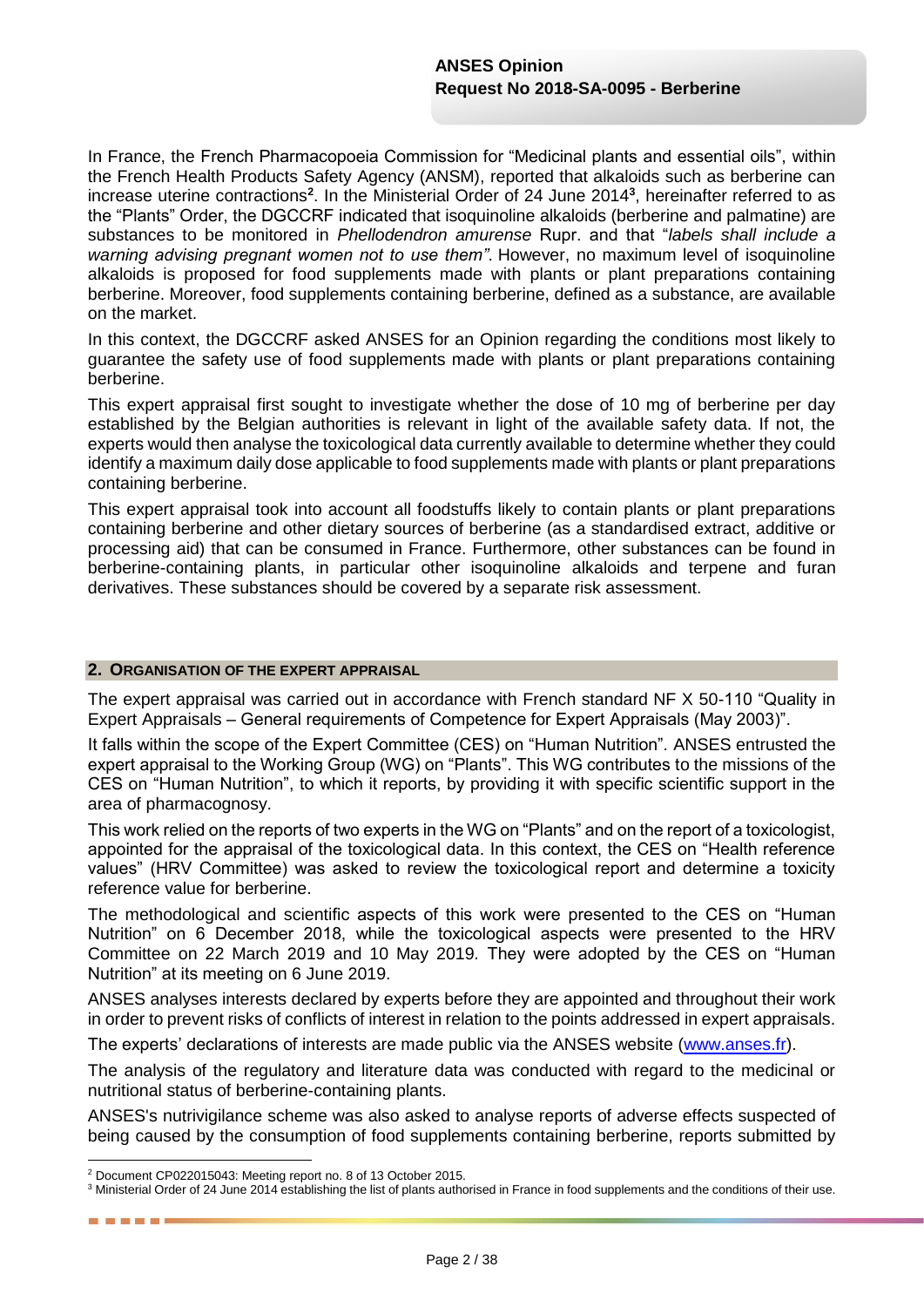the ANSM as part of the pharmacovigilance scheme, reports submitted by ANSES's Health Monitoring & Alerts Department (DAVS), as well as information provided by health agencies in the European Union, Canada and the United States.

#### **3. ANALYSIS OF THE WG ON "PLANTS" AND THE CES ON "HUMAN NUTRITION"**

The analysis and conclusions presented below summarise the expert appraisal undertaken by the WG on "Plants" and the CES on "Human Nutrition".

### **3.1Berberine and berberine-containing plants**

#### **3.1.1 Characterisation of berberine**

Berberine, also called umbellatine, is an isoquinoline alkaloid belonging to the class of protoberberines. It is a quaternary ammonium salt with a bright yellow colour that is usually found in sulphate or hydrochloride form in food supplements.

Berberine is generally accompanied by the following structural analogues: palmatine, jatrorrhizine and coptisine (Figure 1).



**Figure 1:** Chemical structure of berberine and its analogues

Underground plant parts (roots and rhizomes) contain particularly high concentrations of these alkaloids, which are also found in stems and bark. However, their levels are lower in fruits and leaves (Singh and Sharma 2018). In some species of berberine-containing plants, such as *Hydrastis canadensis* L., berberine is not the main isoquinoline alkaloid.

Berberine and protoberberines are fairly widely distributed in the following plant families: Annonaceae, Berberidaceae, Menispermaceae, Papaveraceae, Ranunculaceae and Rutaceae (Bruneton 2016, Neag *et al.* 2018). Berberine can also be synthesised (O'Neil 1983).

#### **3.1.2 Regulatory status of berberine-containing plants**

ANSES approached its European and Canadian counterparts to obtain information about the status of berberine-containing plants and their conditions of use.

Numerous berberine-containing plants are listed in the European Food Safety Authority's (EFSA) Compendium of Botanicals, a database of plants identified as containing one or more naturally occurring substances of possible concern for human health.

In France, *Phellodendron amurense* Rupr., commonly called "corktree", is the only berberinecontaining plant included in the list of the "Plants" Order, for the use of its bark. The other berberinecontaining plants currently authorised on the food supplements market in France appear in the list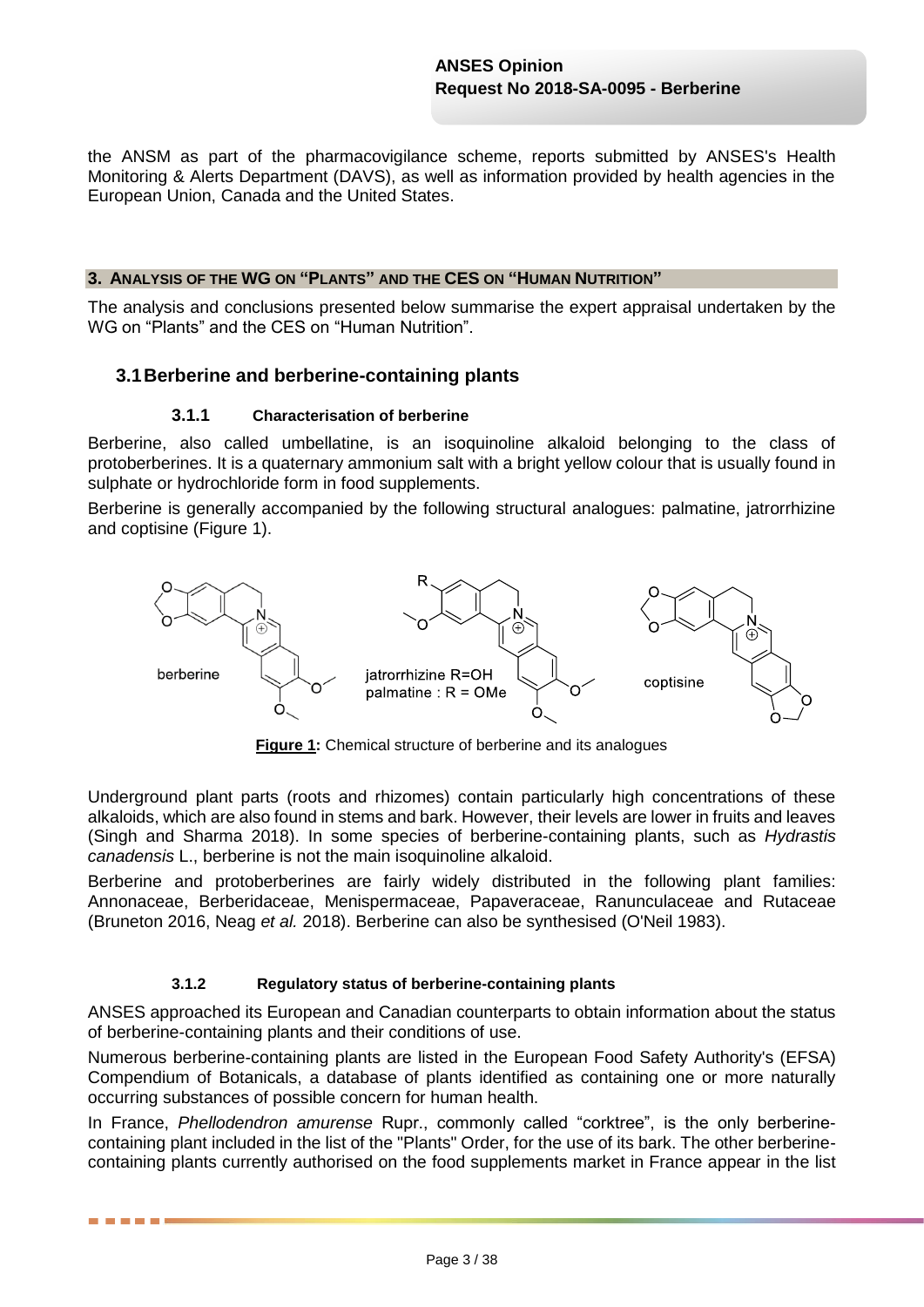of plants eligible for Article 15**<sup>4</sup>** of Decree no. 2006-352, as well as in the new list of 1011 plants published on the DGCCRF website in January 2019**<sup>5</sup>** . No maximum daily dose of berberine has been defined for these plants but labels must include a warning advising pregnant women not to use these products.

In Italy**<sup>6</sup>** , an update of the list of plants authorised in food supplements includes a warning stating that *Phellodendron amurense* Rupr. should not be used by pregnant women. However, other berberine-containing plants appear on this list without any restrictions. Moreover, *Hydrastis canadensis* L. is not authorised for use in food supplements.

In Belgium<sup>7</sup>, berberine-containing plants are authorised in food supplements with the following recommendation: "*The recommended daily amount should not lead to an intake of isoquinoline alkaloids (expressed as berberine) exceeding 10 mg"*. However, there is no warning indicating that these products should not be used by pregnant women.

In Poland, the same restriction is applied based on the decision of the Belgian authorities.

In Germany, the bark and root of berberine-containing plants are not recommended for use in food.

In Serbia, Slovenia and Greece, berberine-containing plants (bark and root) are not authorised in food supplements.

In Sweden and Hungary, berberine-containing plants (bark and root) are included in a negative list (considered as unauthorised) of plants intended for use in food.

In Europe, the BELFRIT list<sup>8</sup> includes numerous berberine-containing plants with the following statement: "*The amount of alkaloids must be determined*".

In Canada, berberine is classified as a natural health product (NHP) in Appendix 1, Article 2 of the Natural Health Products Regulations, without any restrictions or warnings. Berberine is mentioned by the National Research Council of Canada as a way of managing high blood cholesterol.

No health claims are currently authorised in the European regulations for berberine-containing plants or for substances in the group of isoquinoline alkaloids**<sup>9</sup>** .

#### **To summarise, berberine-containing plants are not used in food and are only used in food supplements subject to certain restrictive conditions of use.**

# **3.2 Pharmacological properties of berberine**

------

The information provided by the Belgian authorities regarding the data used to determine the daily limit of 10 mg of isoquinoline alkaloids (expressed as berberine equivalent) was based on data showing pharmacological activities with berberine on its own, and not with berberine-containing plant extracts.

Pharmacological studies undertaken with berberine have shown effects on the central nervous system (anticonvulsant, antidepressant, analgesic), cardiovascular system (hypotensive effects,

<sup>1</sup> <sup>4</sup> [https://www.economie.gouv.fr/files/files/directions\\_services/dgccrf/securite/teleicare/Table-Plantes.pdf](https://www.economie.gouv.fr/files/files/directions_services/dgccrf/securite/teleicare/Table-Plantes.pdf)

<sup>&</sup>lt;sup>5</sup> Consolidated list including plants considered as traditional in conventional food and those authorised under the principle of mutual recognition[: https://www.economie.gouv.fr/dgccrf/complements-alimentaires-plantes.](https://www.economie.gouv.fr/dgccrf/complements-alimentaires-plantes)

<sup>6</sup> List of plants updated in September 2018: Regulation on the use of plant substances and preparations in food supplements in Italy.

<sup>7</sup> Belgian Royal Decree of 29 August 1997 on the manufacture and trade of foods composed of or containing plants or plant preparations (consolidated version, February 2017).

<sup>8</sup> Harmonised list of 1025 plants identified in Belgium, France and Italy as being eligible for use in food supplements. This list has no legally binding regulatory value.

<sup>9</sup> Commission Regulation (EU) No 432/2012 of 16 May 2012 establishing a list of permitted health claims made on foods, other than those referring to the reduction of disease risk and to children's development and health.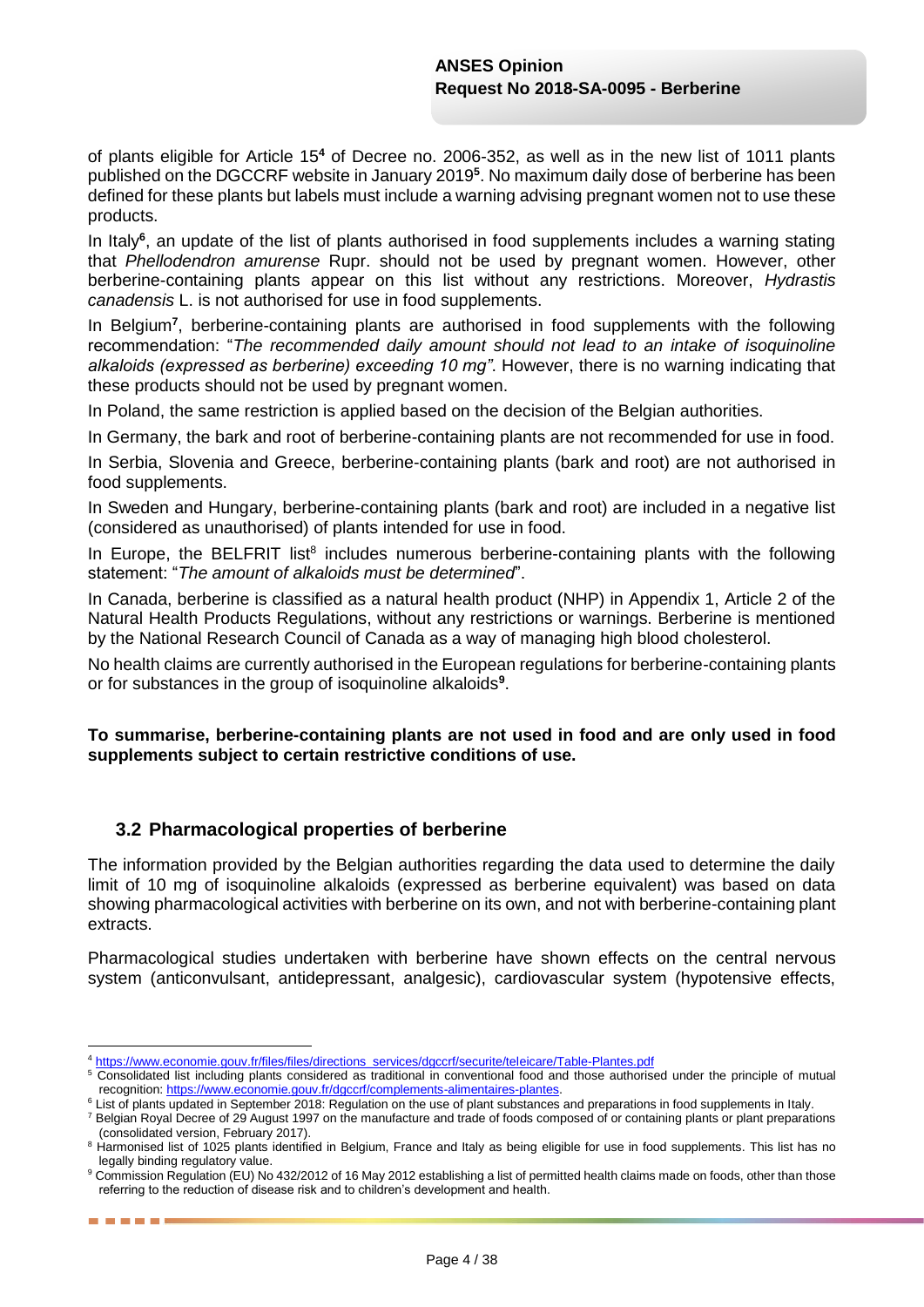positive inotropic and negative chronotropic effects), immune system and endocrine system (hypoglycaemic and hypolipidaemic) (Imenshahidi and Hosseinzadeh 2016, Neag *et al.* 2018).

#### *Cytotoxic and antimicrobial effects*

Berberine has *in vitro* cytotoxic activity at very high concentrations (10 to 80 µM) in various cell lines, with very moderate selectivity against tumour cell lines compared to healthy cell lines (Bao *et al.* 2015, Sakagami *et al.* 2007).

Berberine also has antimicrobial properties that justify traditional uses of berberine-containing plants, according to some authors (Chu *et al.* 2016, Chu *et al.* 2014, Budeyri Gokgoz *et al.* 2017).

#### *Effects on the cardiovascular system*

Berberine and its derivatives have positive inotropic, negative chronotropic, antiarrhythmic and vasodilator effects (Zeng, Zeng, and Li 2003). At low plasma concentrations (< 1 µM), berberine showed endothelium-dependent aortic relaxation in isolated organ models. At higher doses (> 1 µM), it induced aortic relaxation irrespective of the endothelium (Wong 1998).

Berberine blocks the hERG potassium channel**<sup>10</sup>** and inhibits its membrane expression (Rodriguez-Menchaca *et al.* 2006, Zhang *et al.* 2014). The hERG channel plays a role in cardiac repolarisation and is targeted by antiarrhythmic drugs (Yan *et al.* 2015). Berberine-induced interactions with these drugs are described in Section 3.8.

#### *Effects on metabolism*

Berberine controls glucose metabolism *in vitro* and *in vivo* in rats and mice by activating AMPactivated protein kinase (AMPK) (Yin *et al.* 2002, Lee *et al.* 2006, Yin *et al.* 2008a). Its hypoglycaemic activity may also involve the RBP4**<sup>11</sup>** -GLUT4**<sup>12</sup>** system (Zhang *et al.* 2008b) and the secretion of GLP1**<sup>13</sup>**, an intestinal hormone that stimulates insulin secretion (Lu *et al.* 2009).

As reported in a recent summary review, berberine appears to reduce serum concentrations of triglycerides, glucose and total cholesterol (Singh and Sashidhara 2017).

Berberine and its metabolites reduce lipid accumulation in HepG2 liver cells by increasing the expression of LDL receptors (Zhou *et al.* 2014).

Oral administration of berberine (75 to 300 mg/kg bw **<sup>14</sup>**) in diabetic rats**<sup>15</sup>** limited increases in blood glucose, haemoglobin A1c**<sup>16</sup>**, total cholesterol, triglycerides, LDL cholesterol and apolipoprotein B and decreases in HDL cholesterol and apolipoprotein A1 by maintaining them at levels similar to those of the controls (non-diabetic rats) (Zhou *et al.* 2008). In the liver, berberine reduced the progression of hepatic symptoms observed in diabetic patients and reverted the main liver functions to levels similar to those of the controls (Zhou *et al.* 2008). It also reduced the expression of the PCSK9**<sup>17</sup>** enzyme that regulates the synthesis of LDL receptors via a posttranscriptional mechanism (Cameron *et al.* 2008, Pirillo and Catapano 2015). Its action on PCSK9 has been demonstrated both *in vitro* and *in vivo* (Hunter and Hegele 2017).

# **3.3 Clinical data on berberine and berberine-containing plant extracts**

Numerous clinical studies have been conducted with berberine (generally in the form of unspecified salts) or berberine-containing plant extracts at daily doses of 400 to 1500 mg berberine, for 10 days to three months.

------

1

<sup>10</sup> hERG: human ether-a-go-go-related gene

<sup>&</sup>lt;sup>11</sup> RBP4: Retinol-binding protein 4, involved in the pathogenesis of type 2 diabetes.

 $12$  GLUT4: Glucose transporter type 4, a protein that transports glucose from the plasma to the adipose tissue and skeletal muscle.

<sup>&</sup>lt;sup>13</sup> GLP1: Glucagon-like peptide-1.

<sup>&</sup>lt;sup>14</sup> bw: body weight

 $15$  Diabetes was induced by injecting streptozotocin (35 mg/kg), and then the rats were given a high-carbohydrate and high-fat diet.

<sup>&</sup>lt;sup>16</sup> Glycated haemoglobin (or HbA1c) reflects glycaemic control over a period of two or three months.

<sup>17</sup> PCSK9: Proprotein convertase subtilisin/kexin type 9.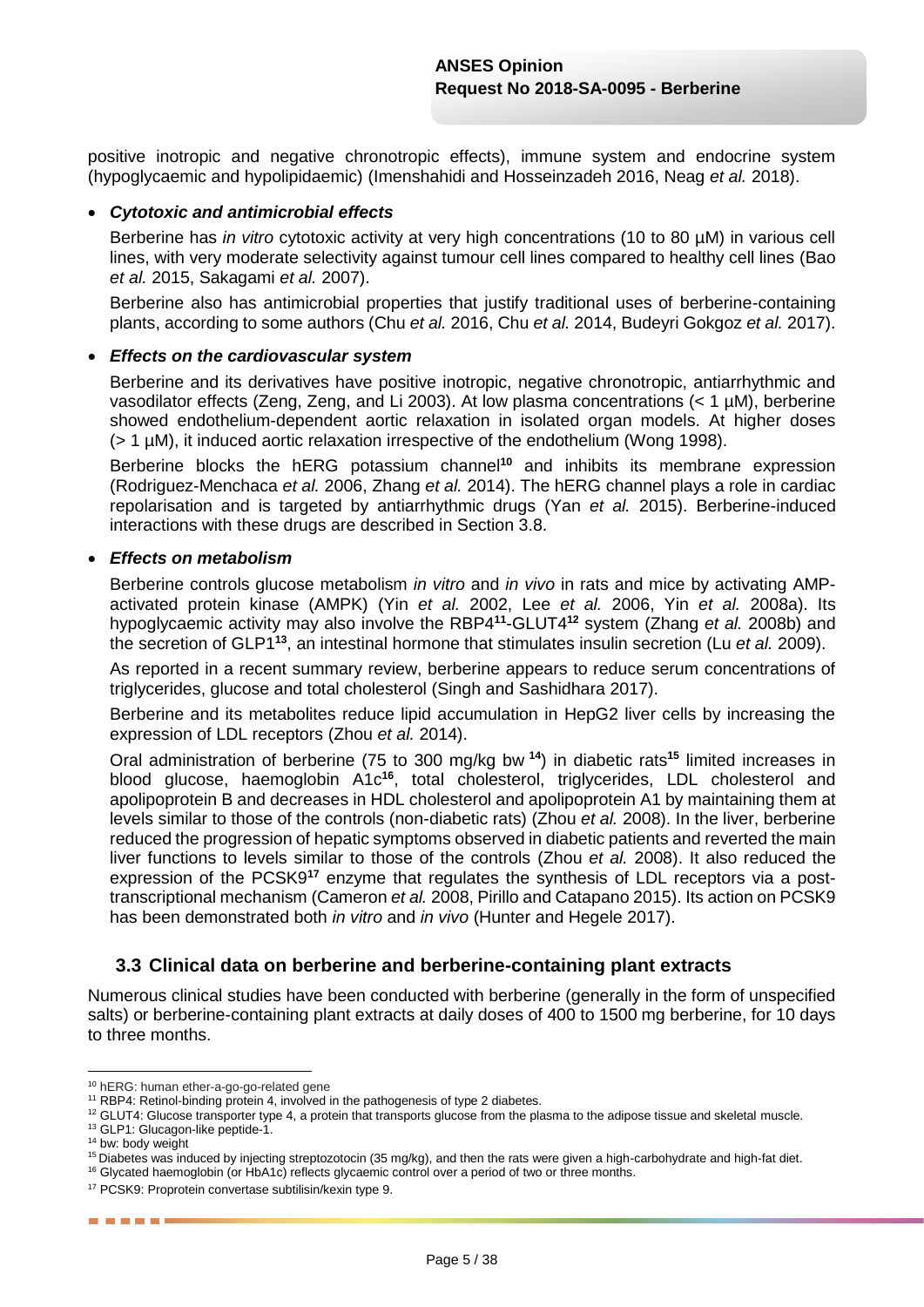#### *Gastrointestinal infections*

Berberine has traditionally been used to treat diarrhoea, especially bacterial diarrhoea (Chen *et al.* 2014). Berberine inhibits the intestinal secretory response induced by *Shigella* enterotoxins (Sabir, Akhter, and Bhide 1978, Sack and Froehlich 1982). Its effect was demonstrated for aqueous and ethanolic extracts of *Berberis aristata* (Joshi *et al.* 2011), at a dose of 400 mg berberine per day in patients with acute diarrhoea caused by enterotoxigenic *Escherichia coli* (Rabbani *et al.* 1987). In cholera patients, the dose of 400 mg of berberine per day was less effective (Khin *et al.* 1985).

#### *Parasitic diseases*

In a study undertaken with 42 children with giardiasis between the ages of five months and 14 years, berberine administered orally at the daily dose of 10 mg/kg bw for 10 days showed an acceptable therapeutic effect, comparable to that of other anti-infective drugs (metronidazole, furazolidone and quinacrine hydrochloride**<sup>18</sup>**), depending on the dose used (Gupte 1975).

#### *Cardiovascular disorders*

A meta-analysis showed that berberine (500 to 1500 mg/day) with lifestyle intervention tended to lower blood pressure more than the lifestyle intervention alone or a placebo (Lan *et al.* 2015).

Berberine administered by the intravenous route at the dose of 2 mg/kg bw per minute, for 30 minutes, in 12 patients with heart failure, improved cardiac performance, probably due to peripheral vasodilator and positive inotropic effects. However, in four patients, *torsades de pointes* ventricular tachycardia occurred 1 to 20 hours after injection of berberine (Marin-Neto *et al.* 1988).

#### *Diabetes and hyperlipidaemia*

A double-blind clinical study undertaken for three months in 36 adults with newly diagnosed type 2 diabetes showed berberine (500 mg by the oral route, three times a day) to have a hypoglycaemic effect equivalent to that of metformin (500 mg, three times a day) (Yin, Xing, and Ye 2008b).

A clinical study undertaken for three months in 48 adults with poorly controlled type 2 diabetes showed decreases in fasting and postprandial blood glucose following administration of berberine (500 mg by the oral route, three times a day), from the first week to the end of the trial. Total cholesterol and LDL cholesterol decreased significantly as well (Yin, Xing, and Ye 2008b).

A clinical study undertaken for three months in 116 patients with type 2 diabetes and dyslipidaemia treated with berberine (1000 mg/day by the oral route) versus a placebo showed decreases in fasting and postprandial blood glucose as well as a decrease in lipid parameters (triglycerides, total cholesterol and LDL cholesterol) (Zhang *et al.* 2008a).

Oral administration of 1000 mg of berberine per day for three months in 32 patients with hypercholesterolaemia reduced total serum cholesterol by 29%, triglycerides by 35% and LDL cholesterol by 25% (Kong *et al.* 2004).

A meta-analysis showed that berberine (600 to 1500 mg/day by the oral route) was associated with a statistically significant decrease in total cholesterol, triglycerides and LDL cholesterol and an increase in HDL cholesterol, in various adult populations (obese or dyslipidaemic), compared with a placebo or simvastatin (Dong *et al.* 2013).

A meta-analysis showed that treating type 2 diabetes with berberine (500 mg/day) in addition to lifestyle intervention reduced fasting and postprandial blood glucose and HbA1c levels more than the lifestyle intervention alone or a placebo (Lan *et al.* 2015). This meta-analysis also showed that, in populations with hyperlipidaemia, berberine (900 to 1500 mg/day) combined with a lipid-

1

------

<sup>&</sup>lt;sup>18</sup> Drugs not marketed in France.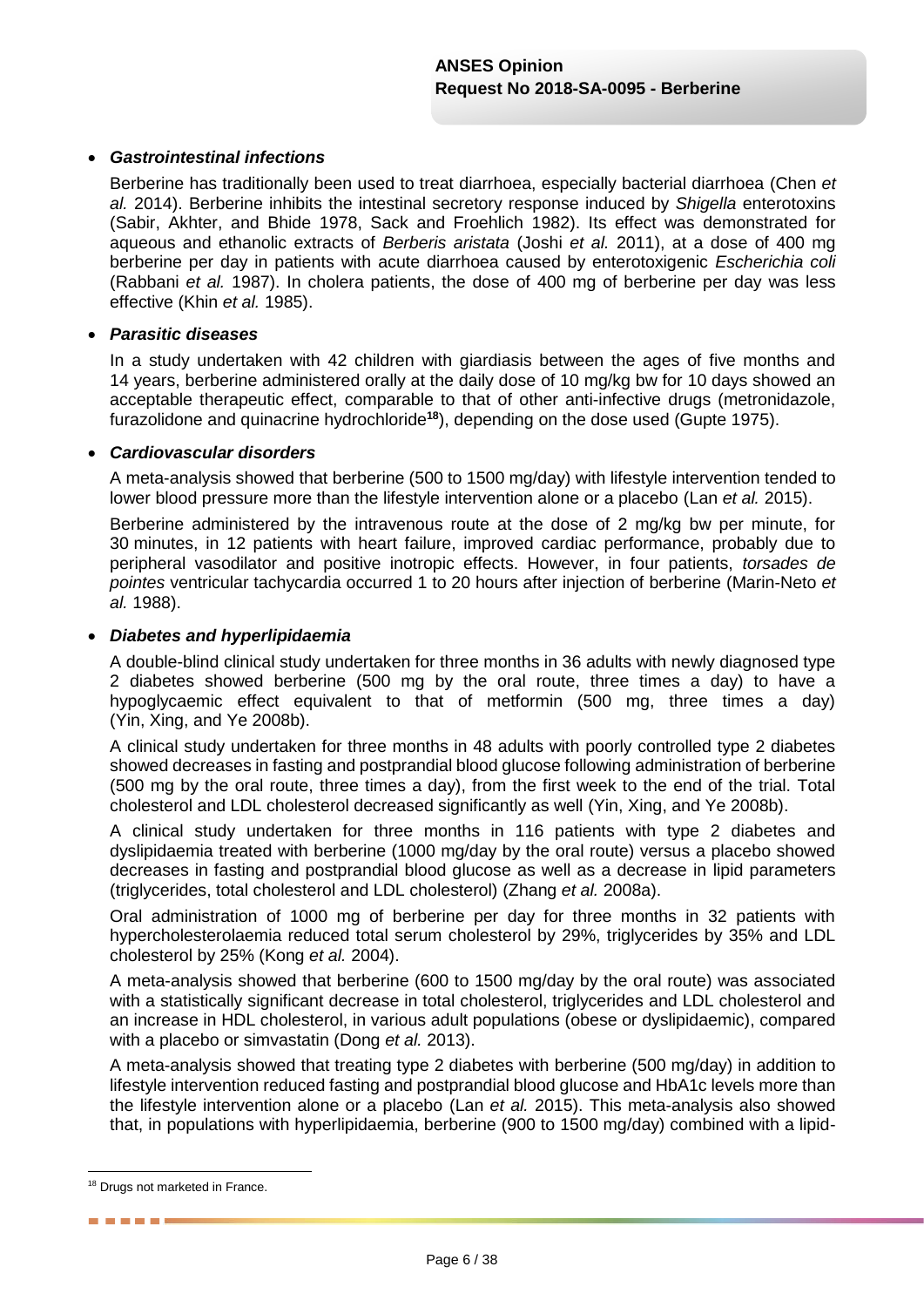lowering treatment was more effective at reducing the level of triglycerides and increasing the level of HDL cholesterol than a lipid-lowering treatment alone (Lan *et al.* 2015).

This result was confirmed by a recent meta-analysis of randomised clinical trials including 2147 participants. It showed that berberine used alone improved lipid profiles in a context of dyslipidaemia (Ju *et al.* 2018).

In conclusion, these clinical studies show that berberine has significant therapeutic effects in populations of treated patients, from a dose of 400 mg/day in adults. Its effects are increased when it is used in combination with reference drugs, to treat hypoglycaemia or hypolipidaemia, but the safety of these combinations has not been specifically assessed. However, numerous drug interactions identified in the literature are described in Section 3.8.

Berberine appears to be well tolerated in humans at the doses tested in clinical studies. However, intestinal disorders have been observed by some authors for the highest doses (Dong *et al.* 2013, Lan *et al.* 2015). The other adverse effects identified in the literature are described in Section 3.7.

**The minimum dose of berberine of 400 mg/day used for therapeutic purposes does not rule out the possibility of lower doses having the same effects. Therefore, these clinical data do not support the daily dose of 10 mg of isoquinoline alkaloids (expressed as berberine equivalent) set by the Belgian authorities to exclude food supplements containing them from the scope of medicinal products by function.**

# **3.4 Pharmacokinetic data on berberine**

#### *Absorption and bioavailability*

The bioavailability of berberine taken orally seems very low; *in vivo* studies reported less than 1% bioavailability (Liu *et al.* 2010, Chen *et al.* 2011). Its low intestinal absorption appears to be the main reason for this low oral bioavailability. Its interactions with P-glycoprotein (P-gp**<sup>19</sup>**) in the intestines, its hepatic metabolism and its hepatobiliary excretion are thought to be other factors explaining its low plasma concentrations (Pan *et al.* 2002, Liu *et al.* 2010, Chen *et al.* 2011, Ma *et al.* 2013, Liu *et al.* 2016).

### *Distribution*

A study on the tissue distribution of berberine and its Phase I metabolites was undertaken in rats, with oral administration of 200 mg/kg bw. Berberine was mainly distributed in the liver and kidneys and was also found in the brain. Concentrations of berberine and its metabolites in the liver were 10 to 30 times higher than those in plasma, after four hours (Tan *et al.* 2013).

#### *Metabolism*

In humans, following oral administration of 1000 mg/day, berberine was metabolised by the liver, with oxidative demethylation involving CYP2D6 and CYP1A2 isoforms and then CYP3A4, CYP2E1 and CYP2C19 isoforms (Guo *et al.* 2012, Li *et al.* 2011). Four Phase I metabolites (berberrubine, thalifendine, demethyleneberberine and jatrorrhizine), accounting for 90% of total metabolites, were thus found in plasma and tissues. Plasma concentrations of these metabolites, measured four hours after a single oral administration (500 mg) in 10 healthy volunteers, were equal to or greater than concentrations of non-metabolised berberine (0.07 to 0.14 nM) (Spinozzi *et al.* 2014). These metabolites also contribute to the pharmacological activities of berberine (Liu *et al.* 2016, Yu *et al.* 2017).

1

------

<sup>&</sup>lt;sup>19</sup> P-gp: permeability glycoprotein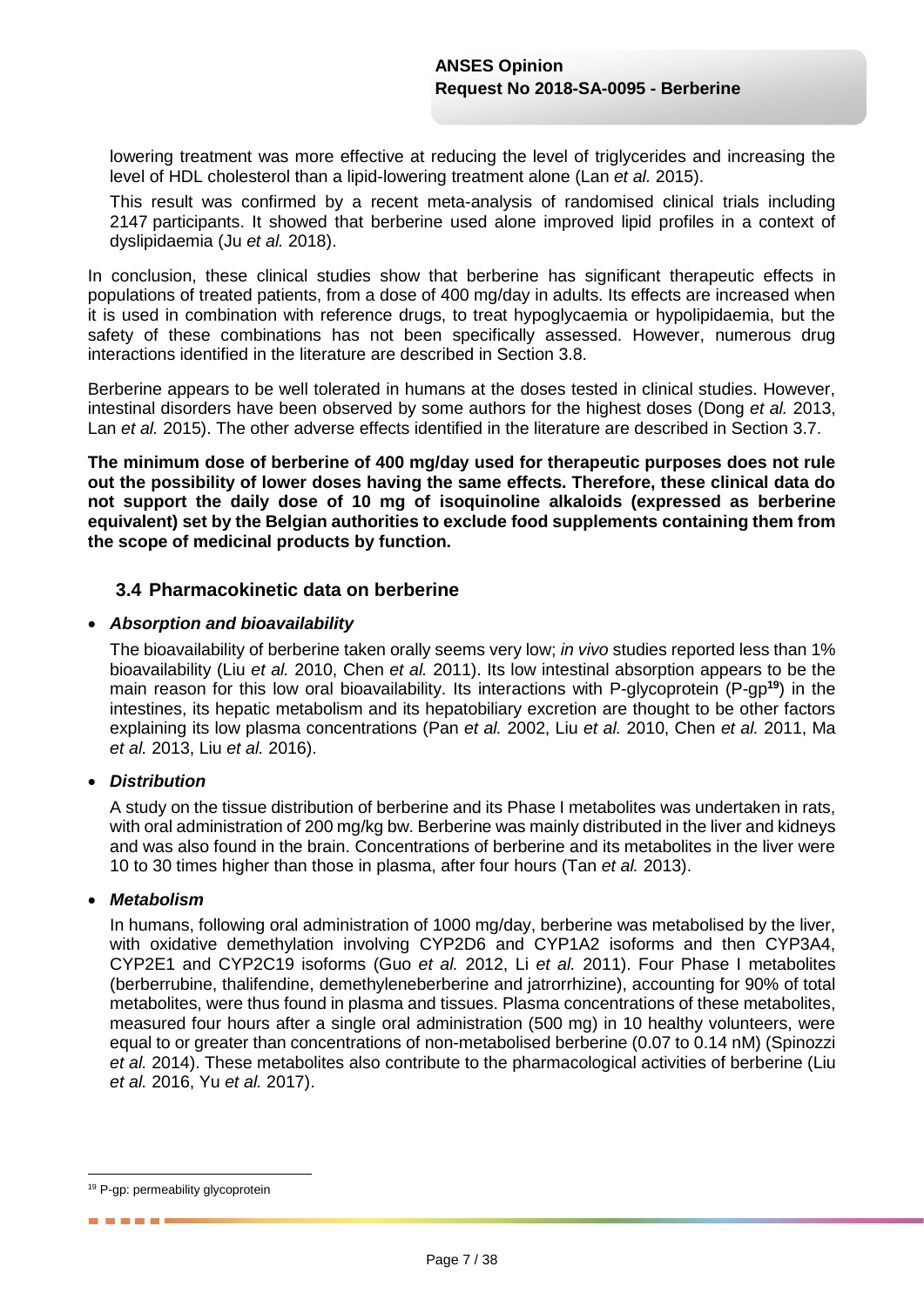These metabolites are then glucuronoconjugated by UDP-glucuronosyltransferases (UGT1A1 and UGT2B1), primarily leading to the formation of thalifendine glucuronide (Liu *et al.* 2009). They can also be sulphoconjugated (Ye *et al.* 2009).

### *Excretion*

In *in vivo* rat models, berberine was primarily excreted by the hepatobiliary system with an enterohepatic cycle, as well as by the kidneys in metabolised form. Berberine was also excreted in unchanged form in faeces. It was only found in very low proportions in urine and bile in rats, after administration by the oral or intravenous route (Chen and Chang 1995, Tan *et al.* 2007). Demethylated metabolites of berberine, in particular berberrubine and thalifendine, were also found in urine and bile (Ma *et al.* 2013). Conjugated derivatives were hydrolysed to release Phase I metabolites that were reabsorbed by enterohepatic circulation (Tsai and Tsai 2004).

# **3.5 Toxicological data on berberine and berberine-containing plant extracts**

The summary of toxicological data was written based on summary reports prepared by internationally recognised organisations (International Agency for Cancer Research 2016, ESCOP 2013, National Toxicology Program 2010, WHO 2009), supplemented by a review of the literature (1990-2019).

#### **3.5.1 Acute toxicity**

#### *Berberine*

------

*In vivo* acute toxicity studies have shown that the toxicity of berberine alone is higher than that of plant extracts containing it.

LD<sub>50</sub><sup>20</sup> values by the oral route above 1000 mg/kg bw berberine in rats and 329 mg/kg bw berberine sulphate in mice have been reported (Haginiwa and Harada 1962, Morgan *et al.* 2005). For berberine isolated from the rhizome of *Coptis spp.*, an  $LD_{50}$  by the oral route of 714 mg/kg bw in mice was determined (Yi *et al.* 2013).

Ingestion of berberine causes gastrointestinal disorders (nausea, vomiting, diarrhoea) in mice, cats and dogs (Rad, Rameshrad, and Hosseinzadeh 2017) as well as gastric ulcers in mice from the dose of 200 mg/kg bw (Yesilada and Kupeli 2002).

#### *Berberine-containing plant extracts*

*Berberis vulgaris* and *Hydrastis canadensis* (rhizome extract) appear to be moderately toxic with LD<sub>50</sub> values by the oral route in mice of 520 mg/kg bw (Morgan *et al.* 2005) and 1620 mg/kg bw (ESCOP 2013), respectively. *Berberis aristata* (ethanolic extract, aqueous extract of bark) and *Coptis chinensis* Franch (methanolic extract of fibrous root) did not induce toxicity in mice after a single oral ingestion of a high dose. Their LD<sub>50</sub> values were greater than 5000 mg/kg bw (Joshi *et al.* 2011) and 7000 mg/kg bw (Ning *et al.* 2015), respectively.

#### **3.5.2 Subacute toxicity**

*In vivo* subacute toxicity studies undertaken with berberine-containing plant extracts enabled the liver to be identified as a target organ. After oral exposure, increases in liver weights were observed in:

- Sprague-Dawley rats exposed for 14 days to various extracts and fractions of *Berberis crataegina* containing 1.16% berberine (ethanol: 300 mg/kg, butanol: 642 mg/kg, aqueous: 472 mg/kg, chloroform-ethanol: 614 mg/kg) (Yesilada and Kupeli 2002);

<sup>1</sup>  $20$  LD<sub>50</sub>: Median lethal dose, i.e. the dose of substance that can kill 50% of a group of animals.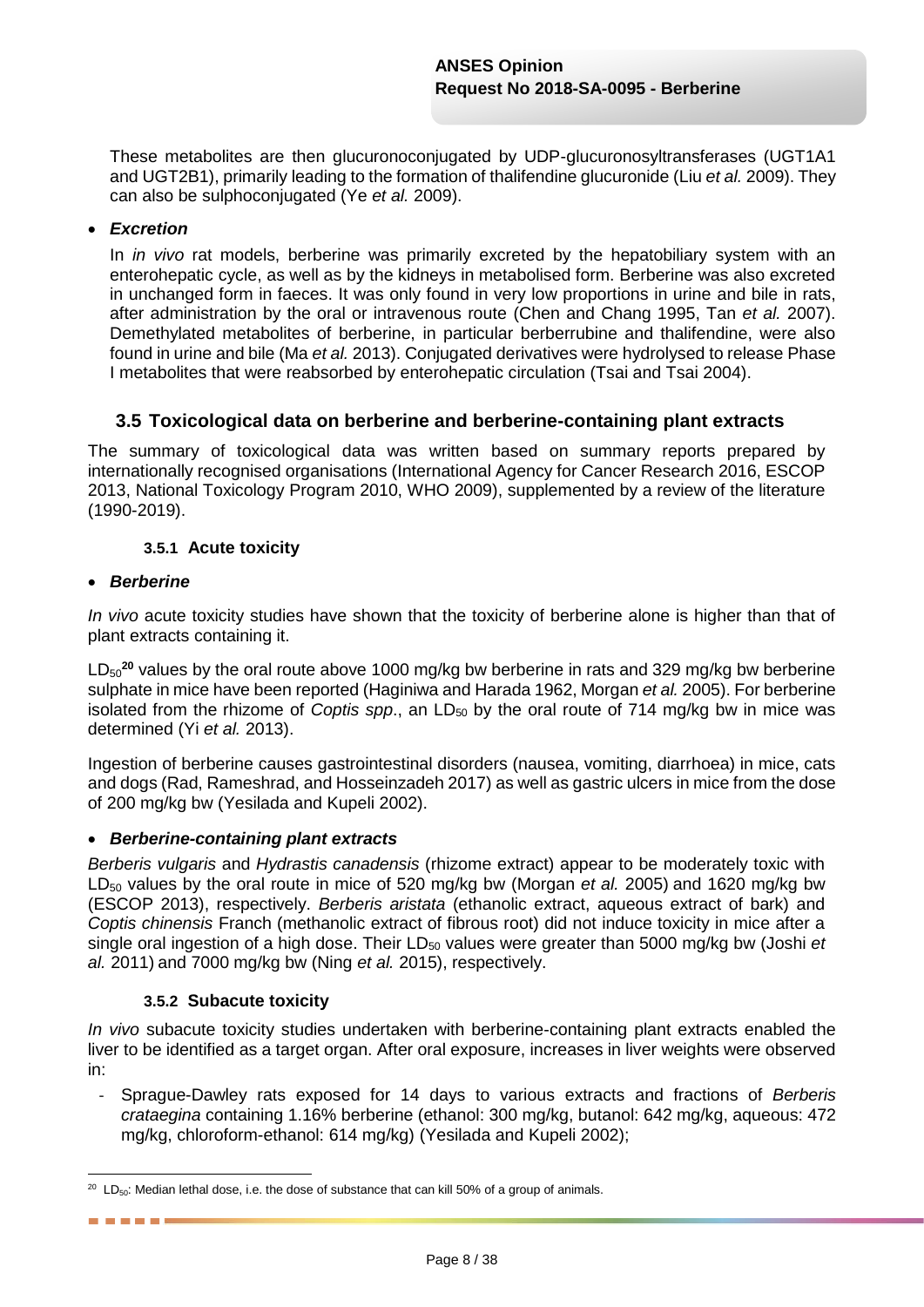- F344/N rats exposed for two weeks, from 1560 ppm of a *Hydrastis canadensis* root powder (containing 3.45% berberine), and in B6C3F1 mice, from 25,000 ppm of this powder (National Toxicology Program 2010).

### **3.5.3 Subchronic and chronic toxicity**

### *Berberine*

In Sprague-Dawley rats orally exposed for 90 days to berberine and its derivatives (coptisine, palmatine, epiberberine), alkaloids found in *Rhizoma coptidis*, at a dose of 156 mg/kg bw, no symptoms of poisoning and no significant effects on body weight, mortality or blood and tissue parameters were observed (Yi *et al.* 2013).

Oral administration of 75, 100 and 300 mg/kg bw/day of berberine to diabetic male Wistar rats for 16 weeks (four months) led to a reduction in total body weights and relative liver weights (Zhou *et al.* 2008).

#### *Berberine-containing plant extracts*

A methanolic extract of *Rhizoma coptidis* (containing 1.20% berberine) administered orally for 90 days at the dose of 3760 mg/kg bw/day to Sprague-Dawley rats resulted in histological liver lesions (hepatocyte degeneration), associated with a significant increase in alanineaminotransferase (ALT) and aspartate-aminotransferase (AST) liver enzymes, as well as histological lung lesions (inflammatory cell infiltrates in the lung) (NOAEL**<sup>21</sup>** = 1880 mg/kg bw/day) (Ning *et al.* 2015). In a similar study, Sprague-Dawley rats were orally exposed to 521 mg/kg bw/day of *Rhizoma coptidis* rhizome for 90 days but did not show any signs of toxicity (Yi *et al.* 2013).

A three-month study was undertaken in F344/N rats and B6C3F1 mice fed 0, 3121, 6250, 12,500 or 50,000 ppm of *Hydrastis canadensis* root power (containing 3.45% berberine). The corresponding average daily doses of powder used were 0.26 to 4.1 g/kg bw/day for rats and 0.6 to 10.6 g/kg bw/day for mice. The results did not show any mortality or any clinical signs due to exposure. The liver was identified as a target organ in both species of rodents, characterised by dose-dependent centrilobular hypertrophy and increases in absolute and relative liver weights from 3121 ppm in female rats and from 12,500 ppm in female mice (National Toxicology Program 2010). Increased liver weights (with no hepatic lesions) were also observed in female Sprague-Dawley rats exposed to doses of 0 to 18,400 ppm from gestation days 6 to 20 (National Toxicology Program 2003) and in female Swiss albino (CD-1) mice exposed to 0 to 50,000 ppm from gestation days 6 to 17 (National Toxicology Program 2002).

#### **3.5.4 Reproductive and developmental toxicity**

The World Health Organization (WHO) considers that *Berberis vulgaris*, *Coptis chinensis* and *Hydrastis canadensis* should not be used by pregnant and breastfeeding women (WHO 1999, 2007, 2009). The European Scientific Cooperative on Phytotherapy (ESCOP) also states that *Hydrastis canadensis* should not be used throughout pregnancy and breastfeeding (ESCOP 2013):

- *-* in the first trimester of pregnancy due to a risk of maternal and embryofoetal toxicity and teratogenic concerns;
- *-* at the end of pregnancy due to an increased risk of kernicterus;
- *-* in other stages of pregnancy, their short-term use is likely safe despite the observation of oxytocic effects.

1

------

<sup>&</sup>lt;sup>21</sup> NOAEL: no observed adverse effect level.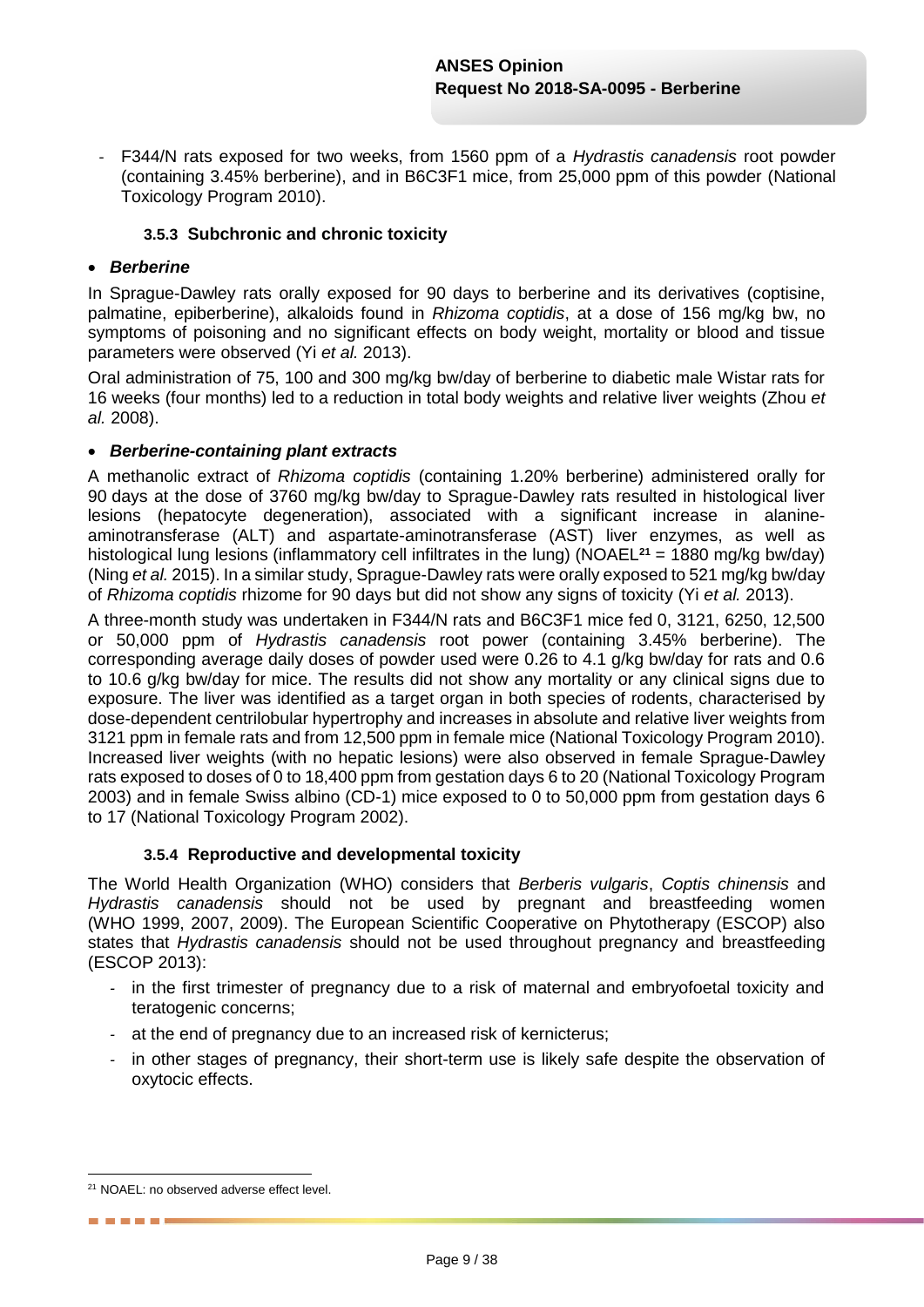### *Berberine*

Berberine chloride dihydrate was administered through diet to female Sprague-Dawley (CD) rats (3625, 7250 and 14,500 ppm; i.e. 282, 531 and 1313 mg/kg bw/day), from gestation days 6 to 20, and to mice (3500, 5250 and 7000 ppm, i.e. 569, 841 and 1155 mg/kg bw/day), from gestation days 6 to 17 (Jahnke *et al.* 2006). In rats, maternal toxicity (reduced weight gain, feed intake and absolute and relative liver weights, NOAEL = 282 mg/kg bw/day) as well as decreased foetal body weights (NOAEL = 1313 mg/kg bw/day) were reported. In mice, increased water intake was observed in the mothers from 841 mg/kg bw/day and effects on the foetuses were observed from 569 mg/kg bw/day (significant increase in the percentage of foetuses with malformations (cleft palate, discontinuous rib).

#### *Berberine-containing plant extracts*

Reprotoxicity studies did not show any effects on reproduction or development with *Hydrastis canadensis* (National Toxicology Program 2003, 2002) or *Rhizoma coptidis* (Ning *et al.* 2015). However, berberine-containing plants induced oxytocic effects (Haginiwa and Harada 1962, McKenna and Plotnikoff 2005, ESCOP 2013).

#### **3.5.5 Genotoxicity**

The mutagenicity and genotoxocity of berberine and berberine-containing plants have been studied in numerous *in vitro* and *in vivo* tests covering all parameters: primary DNA damage (Jantova *et al.* 2006), gene mutations and chromosomal aberrations (Pasqual *et al.* 1993). The most relevant studies and/or those undertaken according to the OECD guidelines showed that *in vitro,* berberine induces primary DNA lesions via an induction mechanism that may involve the formation of reactive oxygen species and the inhibition of DNA repair by inhibiting topoisomerase II (Chen *et al.* 2013). Various gene mutation tests undertaken with bacteria (Ames test) did not find berberine or extracts of *Hydrastis canadensis* and *Rhizoma coptidis* to have any mutagenic effects (National Toxicology Program 2010). *In vivo,* an erythrocyte micronucleus test in peripheral blood undertaken following intraperitoneal injection of berberine chloride in male B6C3F1 mice did not show any genotoxic effects (National Toxicology Program 2010). Similar results were obtained with a *Rhizoma coptidis* extract in the erythrocyte micronucleus test in peripheral blood (National Toxicology Program 2010) and in the bone marrow micronucleus test in rodents treated by the oral route (Ning *et al.* 2015). However, unlike the clastogenic potential, the mutagenic potential of berberine and berberinecontaining plant extracts has not been studied *in vivo* to date.

#### **3.5.6 Carcinogenicity**

*In vitro*, berberine has antiproliferative and cytotoxic effects on various normal and cancerous cell lines (Yi *et al.* 2013). *In vivo*, the administration of berberine reduces tumour growth and incidence in various animal models (mice and rats) of carcinogenesis (National Toxicology Program 2010).

The International Agency for Cancer Research (IARC) classified *Hydrastis canadensis* root powder as possibly carcinogenic to humans (Group 2B) (International Agency for Cancer Research 2016). In a carcinogenicity study*,* Dunnick *et al.* observed an increase in liver tumours (adenomas and/or hepatocellular carcinomas) in male and female rats and male mice exposed for two years to *Hydrastis canadensis* root powder. However, since this plant contains several alkaloids, these effects could not be attributed exclusively to berberine. Moreover, the authors underline that this increased tumourigenicity in rodents may have been partly due to the topoisomerase II inhibition properties of berberine or its metabolite berberrubine (National Toxicology Program 2010, Dunnick *et al.* 2011).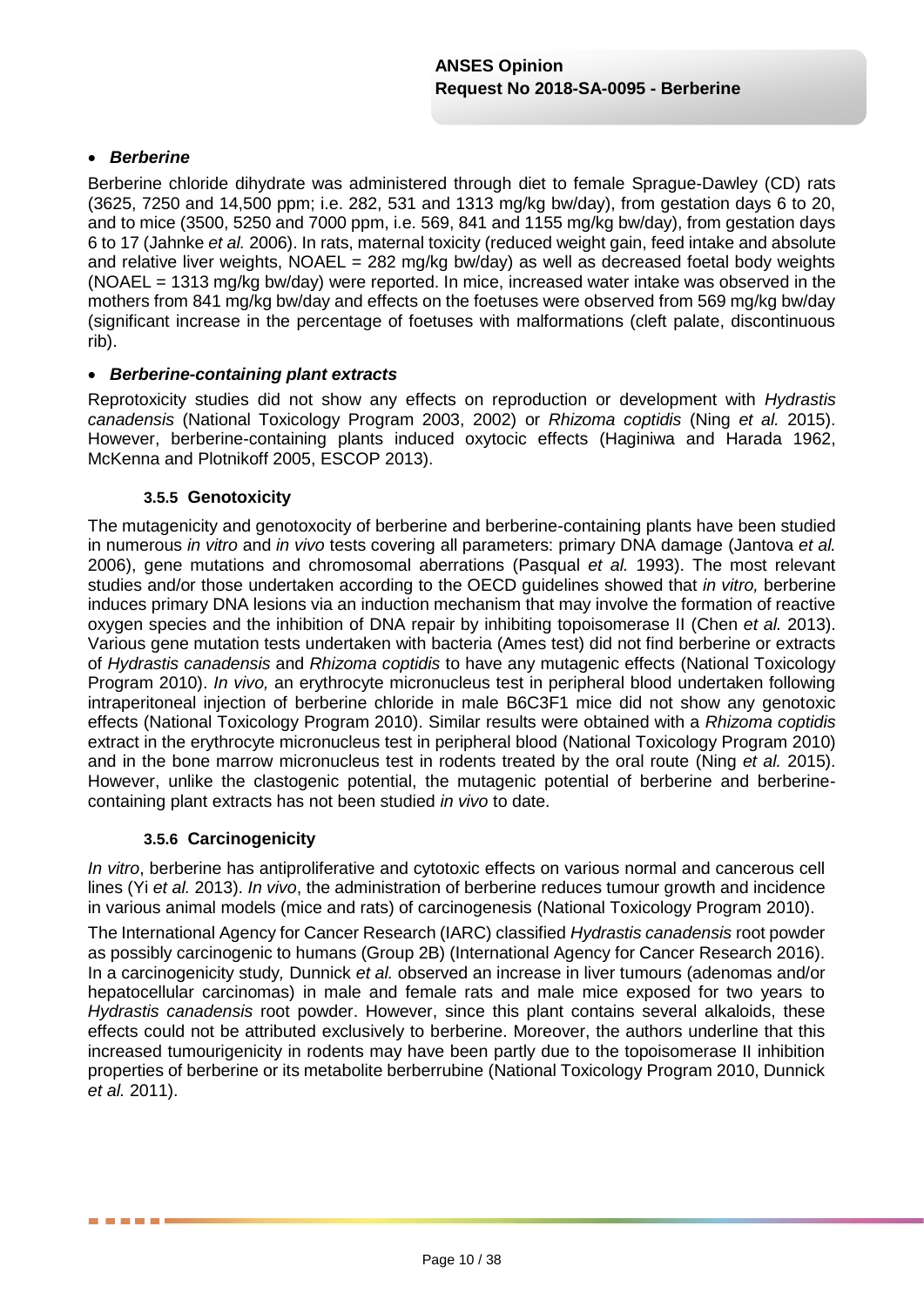### **3.5.7 Cardiotoxicity**

The data available in the literature show a cardiotoxic effect of berberine and plant extracts (*Berberis vulgaris* and *Rhizoma coptis*), via the inhibition of the hERG potassium channel which plays a critical role in cardiac repolarisation (Rad, Rameshrad, and Hosseinzadeh 2017). A study undertaken in humans showed that berberine may improve the cardiac performance of patients with heart failure but that cardiotoxic effects such as ventricular tachycardia (*torsades de pointes*) may occur (Yan *et al.* 2015). A case of cardiotoxicity is also described in Section 3.7 on the vigilance schemes.

**Based on the available toxicological data, it is not possible to rule out a human health effect due to the consumption of food supplements containing berberine or berberine-containing plant extracts.**

# **3.6 Establishment of a reference value**

The nature of a TRV**<sup>22</sup>** or iTV**<sup>23</sup>** (acute, subchronic, chronic) is partly determined by the duration of exposure in the toxicological studies but also by the health risk assessment needs. As a reminder, when dealing with TRVs and in line with the scenarios generally taken into account when assessing health risks in humans, ANSES distinguishes between three types of exposure durations:

- acute exposure, from 1 to 14 days;
- subchronic exposure, from 15 to 364 days;
- chronic exposure, for 365 or more days.

In light of the maximum use period of 14 days recommended by manufacturers of food supplements containing berberine, the experts chose to establish an acute reference value.

**In light of the few toxicological data described above, the HRV Committee decided to establish an indicative toxicity value (iTV) for berberine.** An iTV is an indicative toxicological benchmark that is less robust than a TRV; it thus has a lower confidence level but can nonetheless be used to assess a risk. Unlike a TRV, an iTV should only be used to respond to the specific situation and context that justified its establishment (ANSES 2017).

### **3.6.1 Choice of the critical effect**

The few available studies in animals reported hepatic effects (changes in absolute and relative liver weights, hepatocellular hypertrophy). Other studies showed that these hypertrophy effects were also accompanied by histological lesions. Furthermore, pharmaco-toxicovigilance data indicate acute liver damage (cytolysis in particular). All of these data support the choice of hepatocellular hypertrophy as the critical effect.

#### **3.6.2 Choice of the key study**

Only two oral exposure studies lasting less than 14 days showed a dose-response relationship:

the subacute toxicity study (National Toxicology Program 2010) during which F344/N rats and B6C3F1 mice (n = 5 animals/sex/group/species) were fed 0, 1560, 3121, 6250, 12,500, 25,000 or 50,000 ppm of *Hydrastis canadensis* root powder (containing 3.45% berberine) for two weeks. Significant increases in absolute and relative liver weights were observed in the rats, from 1560 ppm in males and from 6250 ppm in females, as well as in the mice, from 25,000 ppm in males and at 50,000 ppm in females. Mild to moderate hepatocellular hypertrophy (characterised by the enlargement of centrilobular hepatocytes) was observed in three male rats exposed to 25,000 ppm and in all of the rodents at 50,000 ppm.

------

<sup>1</sup> **<sup>22</sup>** TRV: toxicity reference value

**<sup>23</sup>** iTV: indicative toxicity value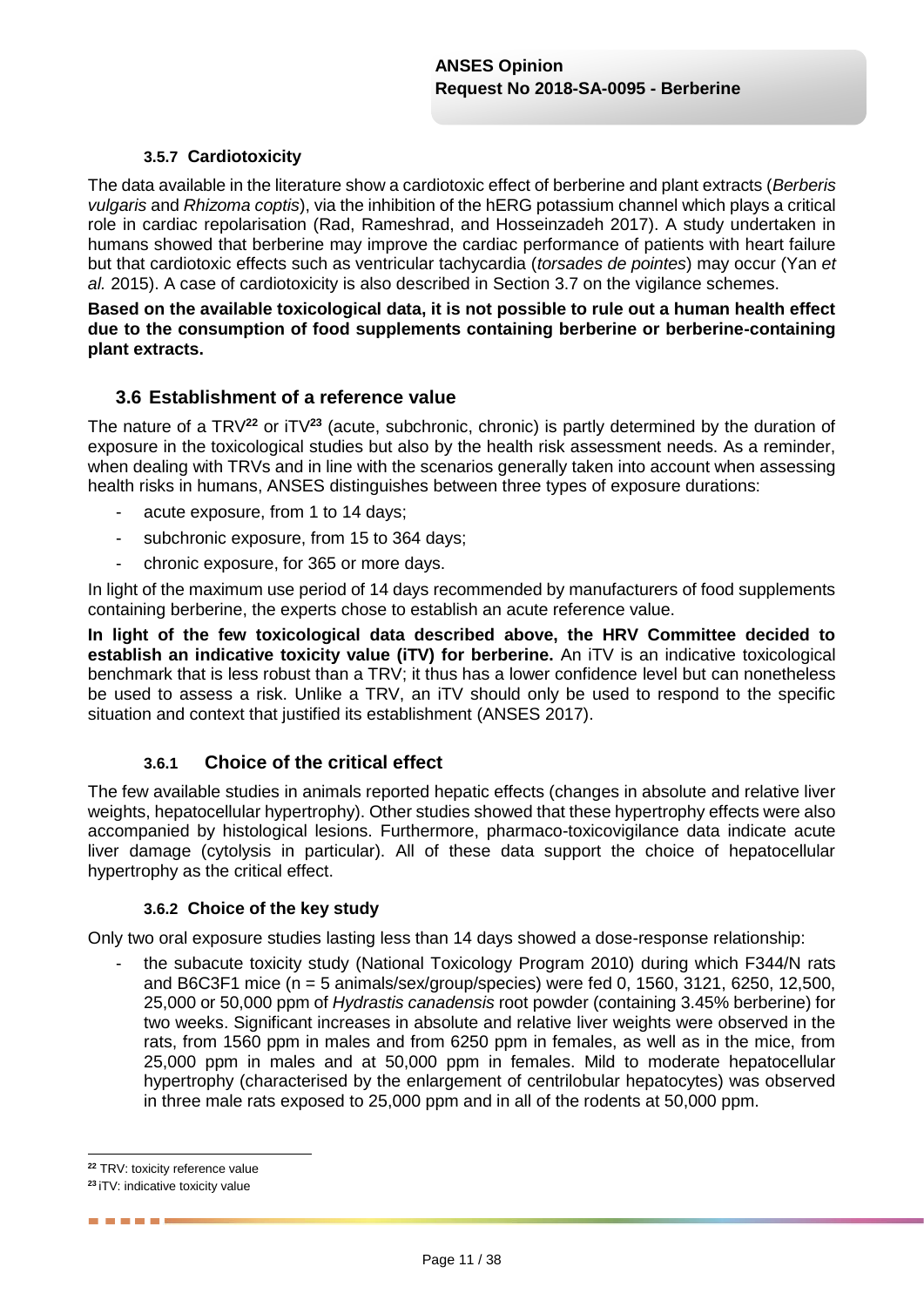- the reprotoxicity study (Jahnke *et al.* 2006) during which female Sprague-Dawley rats and female Swiss albino (CD-1) mice were fed 0, 3625, 7250 and 14,500 ppm of berberine chloride dihydrate from gestation days 6 to 20 for the rats and from gestation days 6 to 17 for the mice. Maternal toxicity was observed in the female rats, with decreases in weight gain (from 7250 ppm) and in feed intake and absolute and relative liver weights (at 14,500 ppm).

Liver weights (absolute and relative) significantly increased in the NTP study in rats and mice whereas they decreased in the study by Jahnke *et al.* (2006), undoubtedly due to an issue of feed palatability. That is why the results of the study by Jahnke *et al.* (2006) were not deemed relevant. The key study selected was therefore that of the National Toxicology Program (2010), even though it was conducted with a plant extract and not with berberine itself. Moreover, *Hydrastis canadensis* contains several alkaloids, including berberine and hydrastine, which can have different pharmacological and toxicological effects (WHO 2007).

#### **3.6.3 Choice of the critical dose**

Increases in relative liver weights have been observed both in rats and in mice, with rats appearing more susceptible than mice. Changes in absolute and relative liver weights in rats are shown in the table below.

| Dose of<br><b>Hydrastis</b><br>root<br>powder | Dose of<br><b>Hydrastis</b><br>canadensis canadensis root<br>powder<br>(mg/kg/day) | Dose of<br>berberine<br>(mg/kg<br>bw/day) | <b>Absolute</b><br>liver<br>weight | <b>Relative</b><br>liver<br>weight | Dose of<br><b>Hydrastis</b><br>canadensis root<br>powder<br>(mg/kg/day) | Dose of<br>berberine<br>(mg/kg/day) | <b>Absolute</b> | Relative<br>liver weightliver weight |
|-----------------------------------------------|------------------------------------------------------------------------------------|-------------------------------------------|------------------------------------|------------------------------------|-------------------------------------------------------------------------|-------------------------------------|-----------------|--------------------------------------|
| (ppm)                                         |                                                                                    | <b>Males</b>                              |                                    |                                    |                                                                         | <b>Females</b>                      |                 |                                      |
| $\Omega$                                      | $\Omega$                                                                           | 0                                         | 9.63                               | 46.017                             | $\Omega$                                                                | 0                                   | 6.28            | 43.297                               |
|                                               |                                                                                    |                                           | ± 0.26                             | ± 0.421                            |                                                                         |                                     | ± 0.22          | ± 1.032                              |
| 1,560                                         | 155                                                                                | 5.35                                      | 10.53                              | 49.568                             | 150                                                                     | 5.18                                | 6.17            | 43.914                               |
|                                               |                                                                                    |                                           | ± 0.22                             | $± 0.869*$                         |                                                                         |                                     | ± 0.16          | ± 0.757                              |
| 3,121                                         | 315                                                                                | 10.87                                     | 10.65                              | 50.296                             | 290                                                                     | 10.01                               | 6.62            | 45.616                               |
|                                               |                                                                                    |                                           | ± 0.22                             | $± 0.603*$                         |                                                                         |                                     | ± 0.24          | ± 0.915                              |
| 6,250                                         | 630                                                                                | 21.74                                     | 11.76                              | 56.021                             | 640                                                                     | 22.08                               | 6.9             | 49.491                               |
|                                               |                                                                                    |                                           | $± 0.14*$                          | $± 0.837*$                         |                                                                         |                                     | $\pm 0.2$       | $± 0.616*$                           |
| 12,500                                        | 1,190                                                                              | 41.1                                      | 12.74                              | 60.816                             | 1,240                                                                   | 42.78                               | 7.44            | 52.406                               |
|                                               |                                                                                    |                                           | $± 0.32*$                          | $± 1.378*$                         |                                                                         |                                     | $± 0.22*$       | $± 1.081*$                           |
| 25,000                                        | 2,465                                                                              | 85.04                                     | 13.5                               | 66.048                             | 2,370                                                                   | 81.77                               | 7.71            | 54.089                               |
|                                               |                                                                                    |                                           | $± 0.38*$                          | $± 0.754*$                         |                                                                         |                                     | $± 0.1*$        | $± 0.8*$                             |
| 50,000                                        | 4,815                                                                              | 166.12                                    | 14.29                              | 71.048                             | 4,870                                                                   | 168.02                              | 8.55            | 60.068                               |
|                                               |                                                                                    |                                           | $± 0.74*$                          | $± 1.455*$                         |                                                                         |                                     | $± 0.31*$       | $± 1.475*$                           |

**Table 1:** Changes in liver weights in rats exposed for two weeks (National Toxicology Program 2010)

<sup>a</sup> Levels in powder measured by HPLC: 3.45% berberine, 3.02% hydrastine and 0.08% canadine. Palmatine ND. \*p ≤ 0.01

It was not possible to establish a BMD**<sup>24</sup>** based on these data since the model did not fulfil the validation criteria recommended by EFSA and the US EPA**<sup>25</sup>**. The first tested dose was a LOAEL**<sup>26</sup>** with an effect of around 8%. In the absence of a NOAEL and given the limited number of animals. the uncertainty around the BMD was too high.

Thus, a LOAEL of 5.35 mg/kg bw/day of berberine was selected as the critical dose.

. . . . .

 24 BMD: the benchmark dose is a method for estimating the critical dose based on modelled data.

**<sup>25</sup>** US EPA: United States Environmental Protection Agency

<sup>26</sup> LOAEL: lowest observed adverse effect level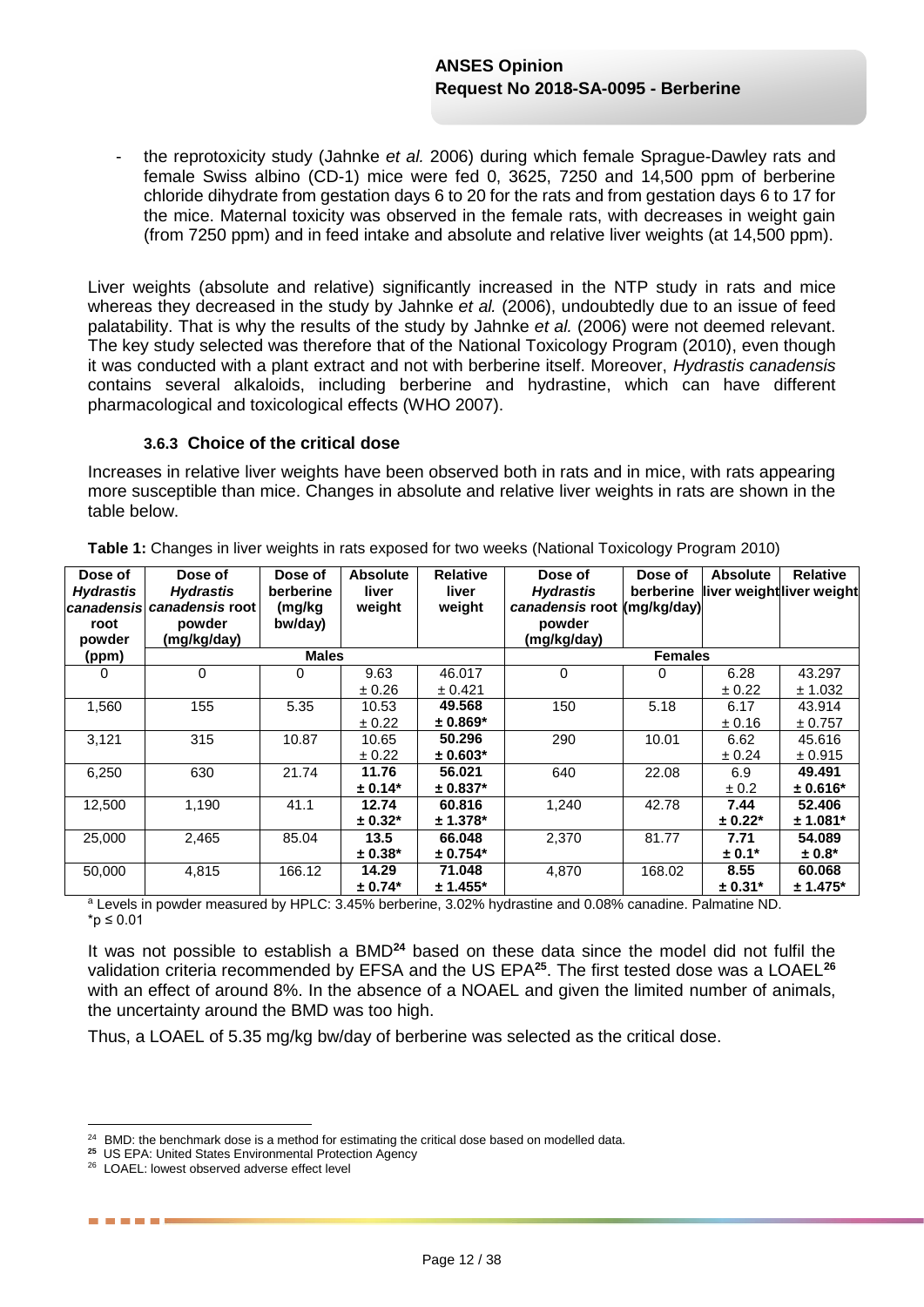### **3.6.4 Allometric adjustment**

An allometric adjustment was performed to reduce the value of the uncertainty regarding interspecies variability. A human equivalent dose (HED) was calculated, using the following equation**<sup>27</sup>**:

> Human equivalent dose = Animal dose  $\times$  ( Animal weight Human weight) 1/4

The average weight of the control rats at the end of the study was 209 g. That used for humans for the calculation was 70 kg.

Thus, the critical dose = **LOAEL HED = 1.25 mg/kg bw/day**

#### **3.6.5 Choice of uncertainty factors**

The iTV was calculated from the LOAEL<sub>HED</sub> using the following uncertainty factors (ANSES 2017):

- Inter-species variability (UF<sub>A</sub>): 2.5. The allometric adjustment performed enabled a human equivalent dose to be calculated, using the previous equation. To account for toxicodynamic variability and residual uncertainties, an additional uncertainty factor was set at 2.5 according to WHO-IPCS recommendations (WHO-IPCS, 2005) and based on ANSES practices.
- Inter-individual variability (UF $_H$ ): 10. Compounds containing berberine are capable of inducing haemolytic anaemia (severe complications) in G6PD (glucose-6-phosphate dehydrogenase)-deficient patients due to the pro-oxidant properties of this alkaloid. It was therefore appropriate to maintain a  $UF_H$  of 10 to prevent any risk in this vulnerable subpopulation (prevalence of 400 million cases worldwide and at least 250,000 in France according to the French National Authority for Health (HAS)).
- Use of a BMDL, LOAEL/C or NOAEL/C (UF $_{B/l}$ ): 3
- Inadequacy of the data ( $UF<sub>D</sub>$ ): 10

An overall uncertainty factor of 750 was thus used to establish the iTV.

#### **3.6.6 Proposed value**

#### **iTV = 1.7 µg/kg bw/day**

1

------

**For example, for a 60 kg individual, the maximum daily dose of berberine would be 0.1 mg.**

### **3.7 Adverse effects associated with the consumption of berberine**

#### *Cases from the nutrivigilance scheme*

Between the establishment of the nutrivigilance scheme in 2009 and the month of October 2018, ANSES received three reports of adverse effects likely to be associated with the consumption of food supplements containing berberine. They are given in the table below.

**Table 2**: Nutrivigilance cases registered between 2009 and 2018.

 $27$  This equation was taken from the recommendations of the US EPA (US EPA, 2006).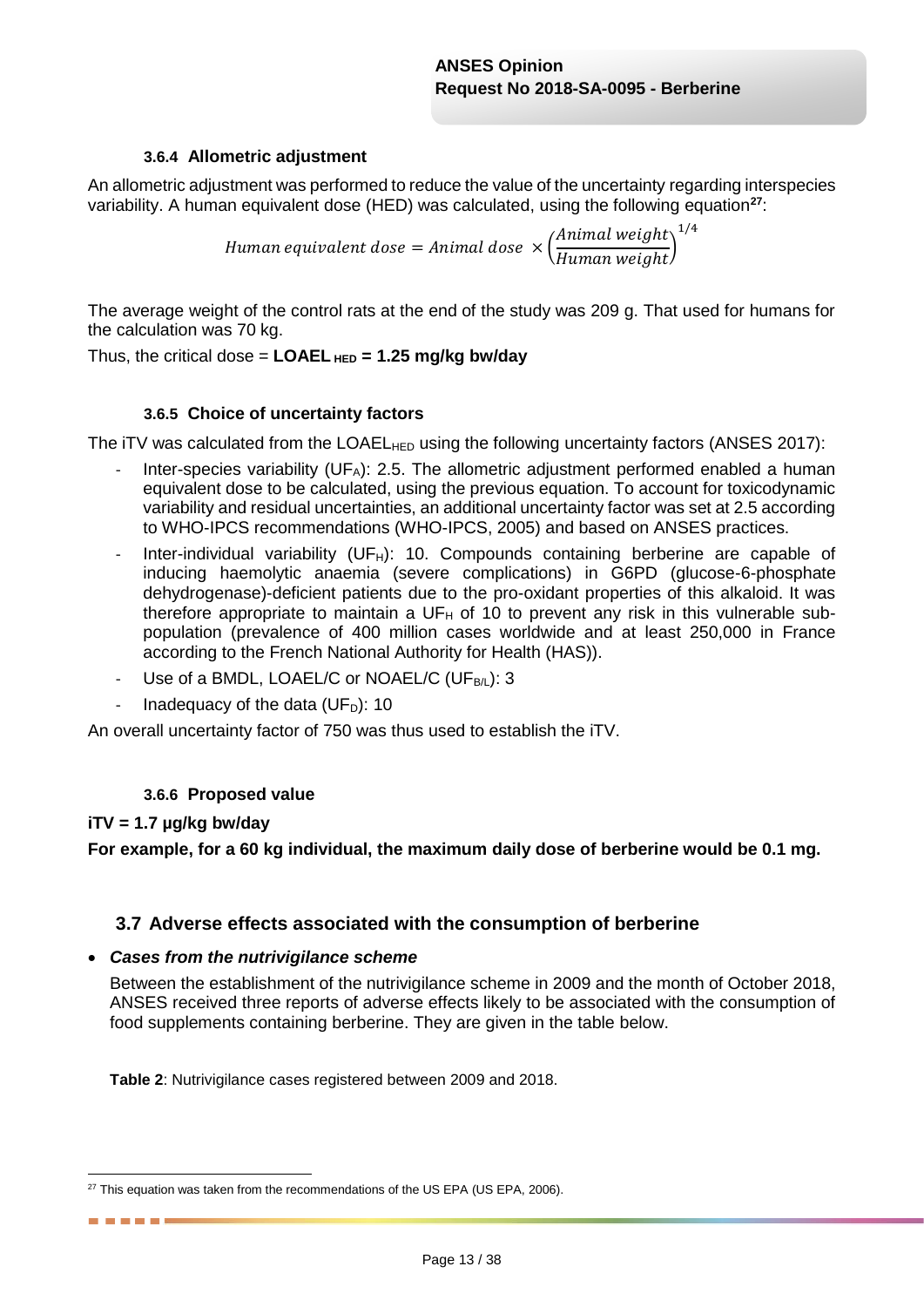| Registration no. | <b>Product name</b><br>(manufacturer) | Sex and age of<br>the consumer | - Adverse effect(s) $^{28}$<br>- Onset time<br>- Dose ingested per day         | Level of severity<br>of the clinical<br>picture <sup>29</sup> | <b>Intrinsic</b><br>causality $30$ | <b>Comments</b>                                                                                                                  |
|------------------|---------------------------------------|--------------------------------|--------------------------------------------------------------------------------|---------------------------------------------------------------|------------------------------------|----------------------------------------------------------------------------------------------------------------------------------|
| 2012-057         | <b>Myoshock</b><br>(Muscletech)       | M, 34 years                    | Effects: aesthenia, myalgia<br>and tachycardia<br>Unknown time<br>Unknown dose | unknown                                                       | not analysable                     | concomitant consumption<br>of the Jack3d food<br>supplement and caffeine                                                         |
| 2016-120         | Armolipid Plus<br>(Meda Pharma)       | F, 52 years                    | Effects: Quincke's oedema<br>Unknown time<br>Unknown dose                      | 3                                                             | not analysable                     | no associated<br>consumption                                                                                                     |
| 2018-465         | Berberine<br>(Super Smart)            | M, 68 years                    | Effects: headaches,<br>dizziness<br>Time: 2 hours<br>Dose: 500 mg              |                                                               | I2 (possible)                      | disappearance of the<br>adverse effects on<br>cessation of the product<br>and after administration of<br>a symptomatic treatment |

Only one case of headaches and dizziness occurring after the consumption of berberine could be analysed by the Working Group on Nutrivigilance, which considered causality to be "possible".

#### *Cases from pharmacovigilance*

The ANSM was approached in June 2018 with a view to obtaining data on the adverse effects likely to be associated with the consumption of drugs containing berberine. A case of acute liver impairment was reported following use of the "Berberis" homeopathic medicinal product manufactured by Lehning Laboratories. Moreover, five reports (ocular pain, cold sores, rash and allergic reaction) were identified following administration of "Sedacollyre" eye drops containing berberine, which were withdrawn from the market in 2009.

#### *Cases from toxicovigilance*

Alongside the cases identified by the nutrivigilance scheme, two cases of adverse effects likely to be associated with the consumption of food supplements containing berberine were registered by the French poison control centres. The first involved impaired general condition, but the data were insufficient to establish causality. The second, described in the table below, was analysed by the Working Group on Nutrivigilance. A causality score of "likely" was assigned.

| <b>Registration no.</b> |                                                         | <b>Product name Sex and age of</b><br>(manufacturer) the consumer | - Adverse effect(s) $31$<br>- Onset time<br>- Dose ingested per day                                           | Level of severity<br>of the clinical<br>picture <sup>32</sup> | <b>Intrinsic</b><br>causality $33$ | <b>Comments</b>                                                        |
|-------------------------|---------------------------------------------------------|-------------------------------------------------------------------|---------------------------------------------------------------------------------------------------------------|---------------------------------------------------------------|------------------------------------|------------------------------------------------------------------------|
| 2018-734                | Equilibre<br>Mucilyse<br><b>Biofilms</b><br>(Biophenix) | F, 32 years                                                       | - Effects: migraine<br>headache, sleepiness,<br>respiratory discomfort<br>- Time: 1 day<br>- Dose: 4 capsules |                                                               | 13 (likely)                        | disappearance of the<br>adverse effects on<br>cessation of the product |

**Table 3**: Case transmitted by the toxicovigilance scheme

#### *Cases identified abroad*

- In Europe

1

------

In June 2018, ANSES approached its European counterparts with a view to obtaining more data on the adverse effects likely to be associated with the consumption of food supplements containing berberine. All of the countries that responded (Spain, Czech Republic, Estonia, Portugal, Germany, Hungary, Serbia, Switzerland, Latvia, Poland, Denmark, Slovenia, Greece, Italy and Bulgaria) indicated that they had not received any reports of adverse effects associated with this type of product.

<sup>&</sup>lt;sup>28</sup> Adverse effect selected by the Nutrivigilance WG after the case had been analysed.

<sup>&</sup>lt;sup>29</sup> The scale of severity in nutrivigilance goes from Level 1 (low severity) to Level 4 (death).

<sup>&</sup>lt;sup>30</sup> The intrinsic score ranges from I0 (excluded) to I4 (very likely).

**<sup>31</sup>** Adverse effect selected by the Nutrivigilance WG after the case had been analysed.

<sup>&</sup>lt;sup>32</sup> The scale of severity in nutrivigilance goes from Level 1 (low severity) to Level 4 (death).

**<sup>33</sup>** The intrinsic score ranges from I0 (excluded) to I4 (very likely).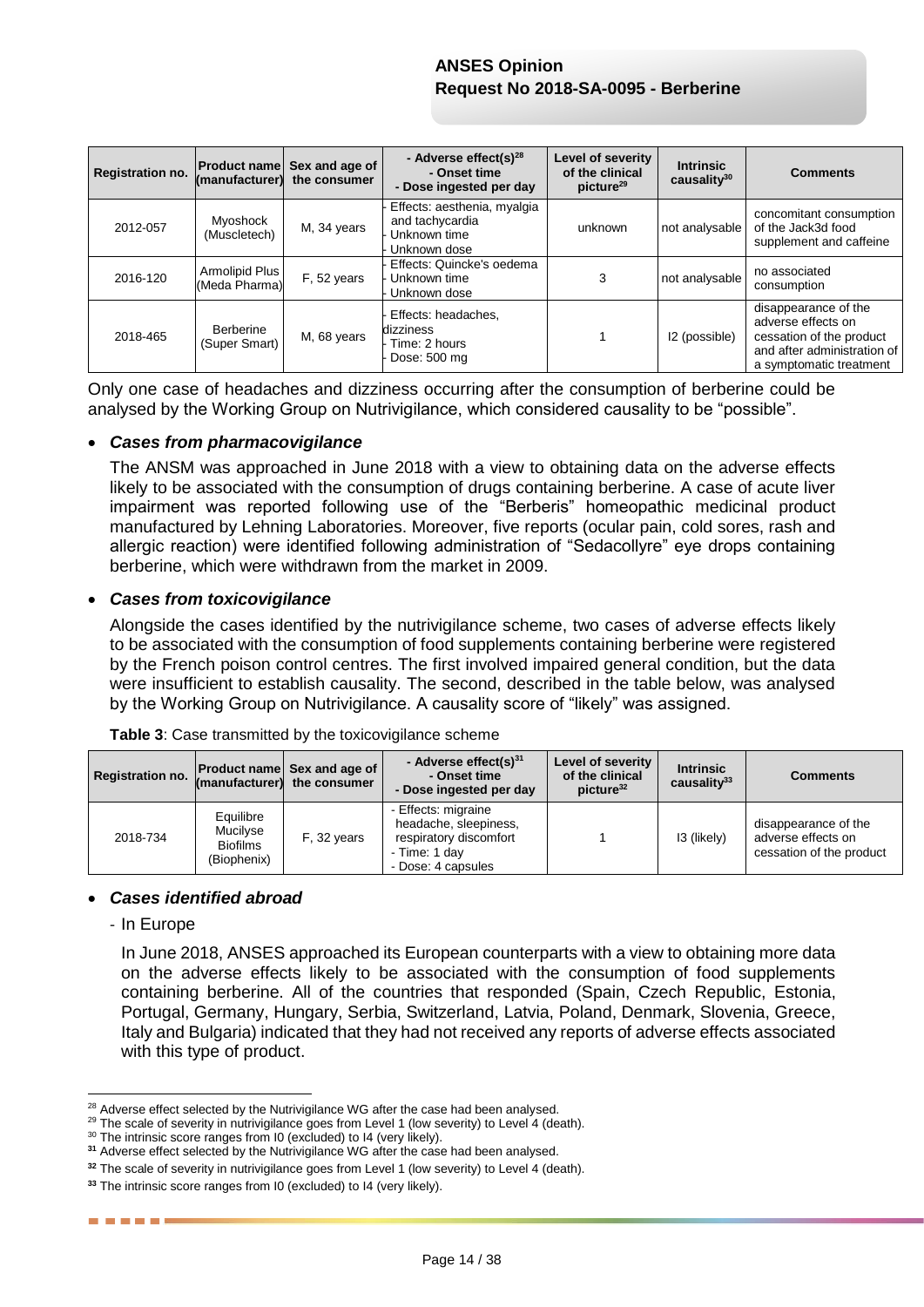#### - In North America

In Canada, data were sought using the Canada Vigilance database for the period from 1 January 1965 to 31 March 2018. One case involving a food supplement containing berberine was identified. It was that of a 64-year-old woman experiencing nausea, fatigue, jaundice and a disturbance in her liver function. She was taking other products at the same time.

In the United States, data were sought in the FDA-Medwatch database. Thirteen cases involving berberine were identified. They were mainly cases of diarrhoea and interactions with major drugs with a narrow therapeutic range (tacrolimus, cyclosporin). The drug interactions identified in the literature are described in Section 3.8.

In the United States, two patients presented with vomiting, jaundice, itching, weight loss, confusion, and increased liver enzymes and bilirubin, after one month of taking a multi-ingredient food supplement (Tricycline) containing berberine and artemisinin, among other things (FDA 2017).

#### **Causality could not be established by ANSES for any of the cases transmitted by any of the foreign vigilance schemes, due to a lack of information.**

#### *Cases in humans reported in the literature*

The adverse effects most commonly reported in clinical studies have been moderate gastrointestinal reactions, including diarrhoea, constipation, abdominal pain and nausea. Headaches and hypoglycaemia have been observed in a very few cases. A meta-analysis showed that the observed side effects are more common from the dose of 900 mg of berberine per day. Many patients tolerate the adverse effects without discontinuing treatment or by reducing the dose to 600 mg/day (Lan *et al.* 2015).

The case of a 53-year-old man admitted to the emergency department for fatigue, dyspnoea upon exertion and bradycardia, six days after starting a berberine-containing product to treat hypercholesterolaemia, was reported. This case suggested that in some cases, berberine may lead to cardiac side effects, especially in hypervagotonic people (Cannillo *et al.* 2013).

### **3.8 Drug interactions related to berberine**

Berberine is likely to cause multiple pharmacodynamic and pharmacokinetic drug interactions as shown in the following tables. According to Gupta *et al*., the risk of pharmacological interactions has been identified as the main health risk in the general population associated with the use of berberine (Gupta, Prasad, and Aggarwal 2016).

| <b>Effect</b>                                             | Model                                                                 | Reference                         |
|-----------------------------------------------------------|-----------------------------------------------------------------------|-----------------------------------|
| Inhibition of CYP3A4 (19 $\mu$ M) (a)                     | In vitro, rat microsomes (a); HepG2 cell line                         | (Feng et al. 2018)                |
| Decrease in the expression of CYP3A4 (5 µM, 24 h) (b)     | (b)                                                                   |                                   |
| Slight inhibition of CYP3A ( $IC_{50}$ : 400 µM)          | In vitro, human microsomes                                            | (Chatterjee and<br>Franklin 2003) |
| Inhibition of CYP2D6, 2E1;                                | In vitro, human microsomes                                            | (Chen et al. 2013)                |
| No inhibition of CYP3A4, 1A2, 2C19                        |                                                                       |                                   |
| Slight inhibition of CYP3A4/5 (IC <sub>50</sub> : 473 µM) | In vitro, human microsomes                                            | (Wang et al. 2015)                |
| P-GP/MDR inducing effect at 32 µM                         | hepatic<br>vitro.<br>human<br>and<br>murine<br>In<br>carcinomas, 24 h | (Lin, Liu, Lui, et al.<br>1999)   |
| P-GP/MDR inhibiting effect                                | In vitro, endothelial cells (bovine blood-brain<br>barrier)           | (Qiu et al. 2009)                 |
| Induction of CYP1A1, 2B9, 2B10; no induction of CYP1A2    | In vitro, mouse hepatocytes, 24 h, 1-10 µM                            | (Chatuphonprasert<br>et al. 2012) |

**Table 4**: Possible pharmacokinetic interactions with berberine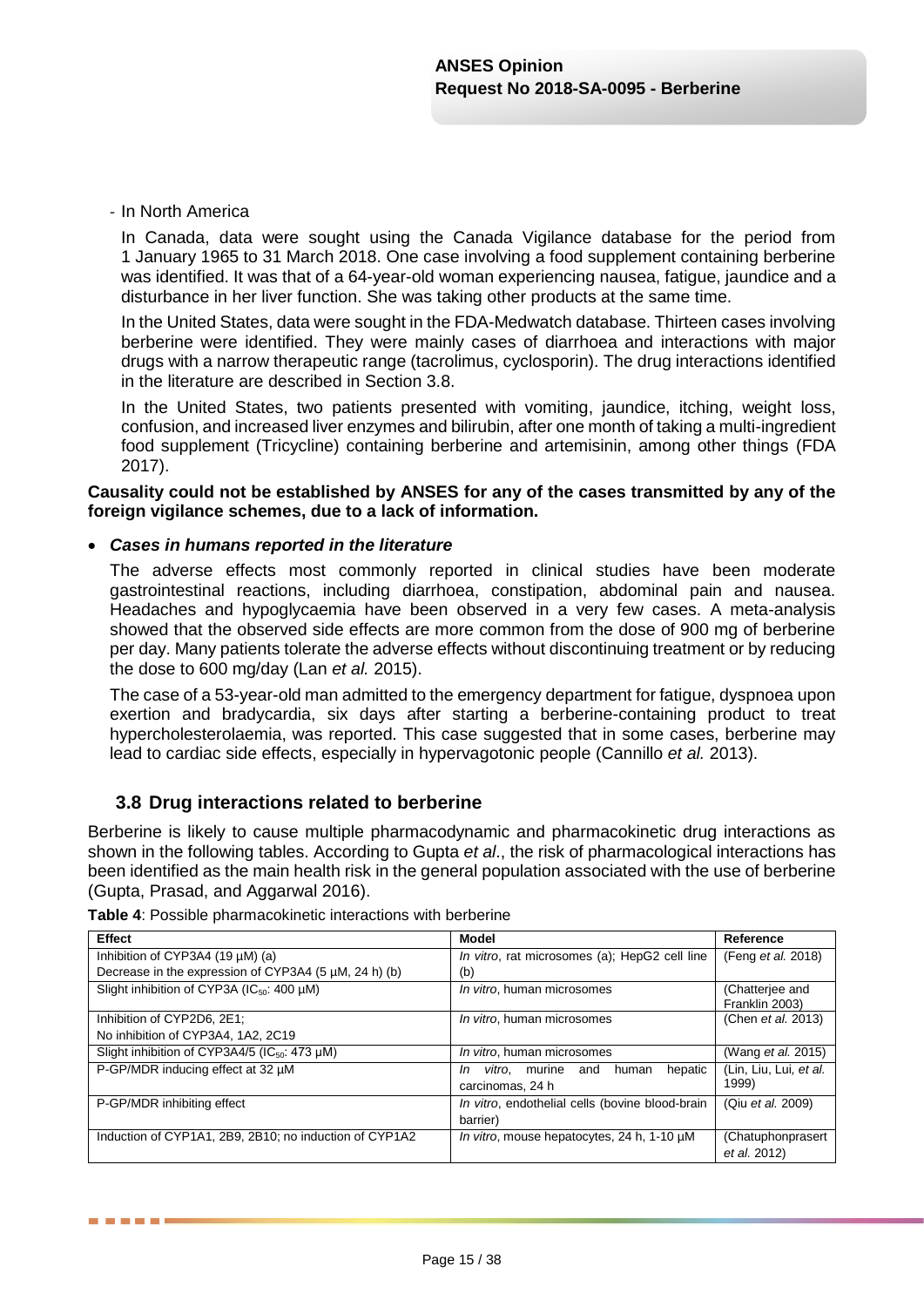| Induction of CYP1A1, 2B9 in diabetic mice; induction of<br>CYP2B10 in normal and diabetic mice                                                                                                                                                                                                                     | Mice (normal and diabetic – streptozotocin-<br>induced diabetes model), berberine 200<br>mg/kg/day, intragastric route, 14 days | (Chatuphonprasert<br>et al. 2012) |
|--------------------------------------------------------------------------------------------------------------------------------------------------------------------------------------------------------------------------------------------------------------------------------------------------------------------|---------------------------------------------------------------------------------------------------------------------------------|-----------------------------------|
| Suppression of CYP3A11, CYP3A25 (levels of hepatic mRNA<br>decreased by 68% and 87%, respectively)<br>Induction of CYP1A2 (43% increase)<br>Reduction in hepatic CYP3A11 and CYP2D22 activity (of 68%<br>and 32%, respectively)<br>No influence on the expression or activity of CYP2A4, 2B10,<br>2C <sub>29</sub> | Mice, berberine 300 mg/kg, intragastric route,<br>14 days                                                                       | (Guo <i>et al.</i> 2011)          |

Data relating to the inhibition of CYP by a *Hydrastis canadensis* extract have been reported in clinical studies:

- approximate 40% inhibition of CYP3A4 and CYP2D6 observed in six healthy volunteers (assessment of CYP1A2, CYP2D6, CYP2E1, CYP3A4/5) after 28 days of supplementation with a *Hydrastis canadensis* extract (900 mg, three times a day), containing hydrastine (65 mg/day) and berberine (77 mg/day). However, a study with *Hydrastis canadensis* root powder (2 g/day for two weeks) in 10 patients did not show any influence on the pharmacokinetics of indinavir (800 mg, single dose) (Gurley *et al.* 2005),
- approximate 50% inhibition of CYP2D6 observed in nine healthy volunteers, with monitoring of urinary debrisoquine (5 mg) excretion, following the administration of *Hydrastis canadensis* (1 g, three times a day, i.e. 75 mg of alkaloids per day) for 15 days (Gurley *et al.* 2008).

. . . .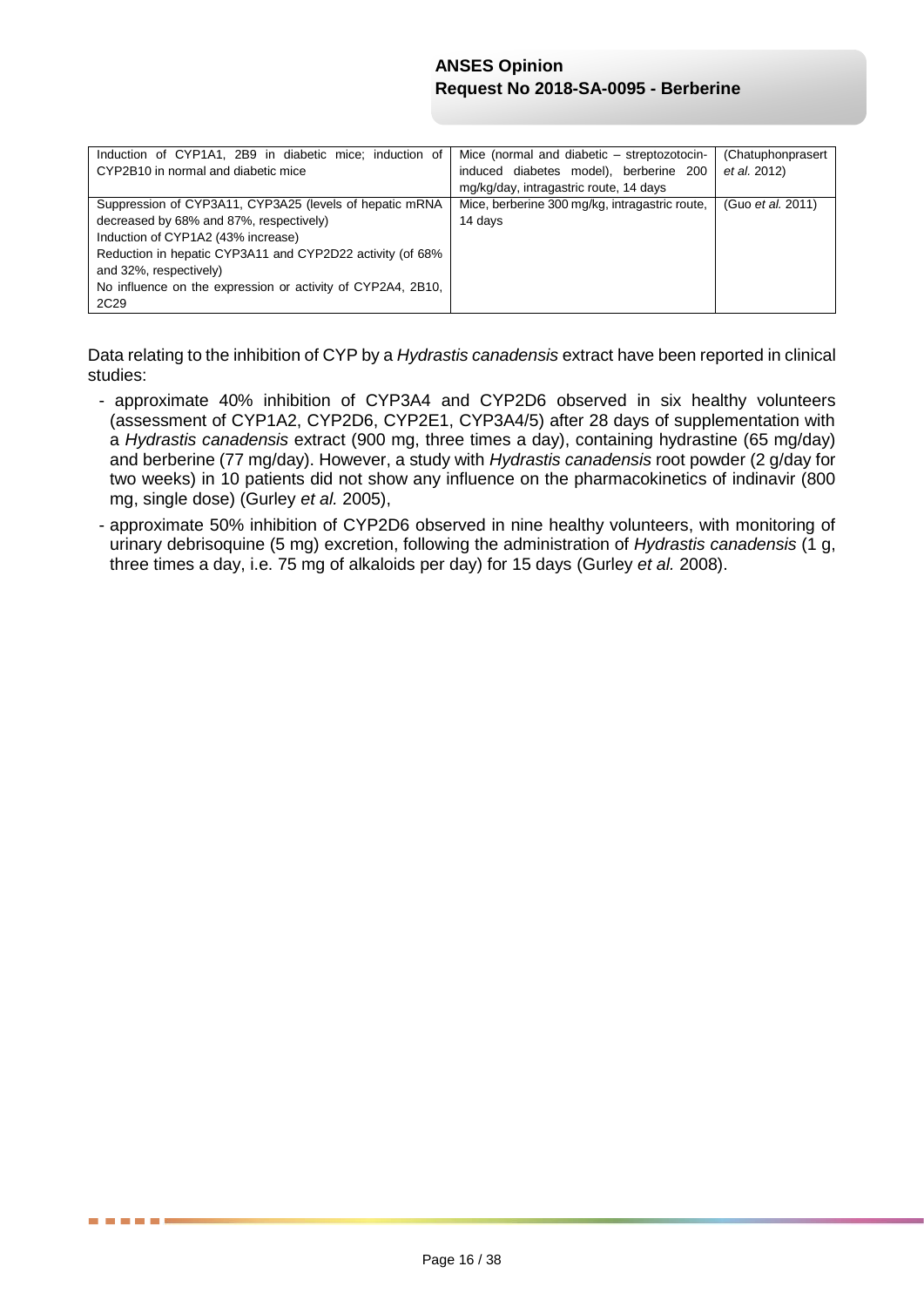

Investigate, evaluate, protect

#### **Table 5**: Pharmacokinetic drug interactions studied with berberine

| <b>Active ingredient</b>              | Level of evidence                                                                                                                                                                                                                                                                                                                                                                                                                  | <b>Observation</b>                                                                                                                                                                                                                                                                                                                                                                                                                                               | <b>Proposed mechanism</b>                                                                                                                                                                                                      | Reference               |
|---------------------------------------|------------------------------------------------------------------------------------------------------------------------------------------------------------------------------------------------------------------------------------------------------------------------------------------------------------------------------------------------------------------------------------------------------------------------------------|------------------------------------------------------------------------------------------------------------------------------------------------------------------------------------------------------------------------------------------------------------------------------------------------------------------------------------------------------------------------------------------------------------------------------------------------------------------|--------------------------------------------------------------------------------------------------------------------------------------------------------------------------------------------------------------------------------|-------------------------|
| Caffeine (93 mg)                      | Clinical study: 18 healthy volunteers; berberine 900 mg/day for<br>14 days; compared with a placebo                                                                                                                                                                                                                                                                                                                                | No effects                                                                                                                                                                                                                                                                                                                                                                                                                                                       | No inhibition of CYP1A2                                                                                                                                                                                                        | et al.<br>(Guo<br>2012  |
| Carbamazepine                         | In vivo, rats, pre-treatment with berberine: 10, 30, 100 mg/kg<br>bw, intragastric route. Twice a day, two weeks (negative control:<br>water)<br>+ carbamazepine, intragastric route, 50 mg/kg bw, 1 h after last<br>administration of berberine on D14                                                                                                                                                                            | No influence on the plasma profile of carbamazepine or its<br>metabolite, carbamazepine-10,11-epoxide, at the three tested<br>doses of berberine.                                                                                                                                                                                                                                                                                                                | No inhibition of CYP3A4                                                                                                                                                                                                        | (Qiu et al. 2009)       |
| Cyclosporin A and<br>verapamil        | In vitro, Caco-2 cell line; berberine: 1-100 µM                                                                                                                                                                                                                                                                                                                                                                                    | Cyclosporin and verapamil inhibited the extrusion of berberine.<br>Berberine did not inhibit P-gp.                                                                                                                                                                                                                                                                                                                                                               | Berberine is a substrate of P-gp                                                                                                                                                                                               | (Zhang et al.<br>2011   |
|                                       | In vivo, rats, pre-treatment with berberine, 14 days, intragastric<br>route: 10, 30, 100 mg/kg bw, twice a day (negative control:<br>water).<br>1 h after the last administration of berberine on D14: cyclosporin<br>by the intragastric route, 5 mg/kg bw.                                                                                                                                                                       | The bioavailability of cyclosporin at 30 and 100 mg/kg<br>increased by a factor of 1.62 and 1.96 respectively, compared<br>to the control group.                                                                                                                                                                                                                                                                                                                 | Inhibition of intestinal P-gp rather<br>than CYP3A; modification of<br>biliary absorption and excretion<br>kinetics.                                                                                                           | (Qiu et al. 2009)       |
|                                       | a) Clinical study: 52 renal-transplant recipients, treated with<br>cyclosporin (319±91 mg/day), and administration of 600 mg of<br>berberine per day for three months, compared with 52 patients<br>receiving cyclosporin alone (303±80 mg/day).<br>b) Pharmacokinetic study: Six renal-transplant recipients<br>treated with cyclosporin (6 mg/kg/day), with administration of<br>berberine (600 mg/day) for 12 days.             | a) Between the beginning and end of treatment, 88.9%<br>increase in levels of circulating cyclosporin in the patients<br>receiving berberine (versus 64.5% in the control group). b) The<br>bioavailability of cyclosporin was 34.5% higher at the end of<br>the protocol; modification of $T_{\text{max}}$ and $C_{\text{max}}$ .                                                                                                                               | The effect was attributed to the<br>inhibition<br>of CYP3A4<br>by<br>berberine in the liver and/or small<br>intestine (Wu et al. 2005). The<br>inhibiting effect on intestinal P-gp<br>was not ruled out (Qiu et al.<br>2009). | (Wu et al.<br>2005      |
| Dextromethorphan<br>$(30 \text{ mg})$ | Clinical study: 18 healthy volunteers; berberine 900 mg/day for<br>14 days; compared with a placebo                                                                                                                                                                                                                                                                                                                                | Increase in circulating levels of dextromethorphan: urinary<br>dextromethorphan/dextrorphan (its metabolite) ratio multiplied<br>by 10.                                                                                                                                                                                                                                                                                                                          | Decrease in the activity of<br>CYP2D6 (suggested competitive<br>inhibition)                                                                                                                                                    | (Guo<br>et al.<br>2012) |
| Digoxin                               | In vivo, rats, pre-treatment with berberine: single administration<br>1 h before the administration of digoxin; compared with<br>repeated administration over two weeks, intragastric route:<br>berberine 10, 30, 100 mg/kg bw, twice a day (negative control:<br>water)<br>Treatment with digoxin, 1 h after the last administration of<br>berberine: intragastric route, 0.05 mg/kg, compared with the i.v.<br>route, 0.03 mg/kg | By the intragastric route, the AUC <sup>34</sup> for digoxin increased by<br>14%, 33% and 70% and by 19%, 23% and 69%, after single or<br>repeated administration, at the doses of 10, 30 and 100 mg/kg<br>of berberine respectively. An increase in $T_{\text{max}}$ for digoxin was<br>observed after a single administration of berberine. A decrease<br>in $T_{\text{max}}$ was observed after two weeks of treatment with 30 and<br>100 mg/kg of berberine. | in<br>Changes<br>gastrointestinal<br>transit and motility may have<br>been responsible for<br>these<br>effects.<br>paradoxical<br>The<br>inhibition of P-gp appeared to<br>affect the pharmacokinetics of<br>digoxin.          | (Qiu et al. 2009)       |
|                                       | In vivo, rats, oral route, berberine (30 or 100 mg/kg bw)                                                                                                                                                                                                                                                                                                                                                                          | The AUC for digoxin increased by 33% and 70%, respectively.                                                                                                                                                                                                                                                                                                                                                                                                      | Increase in the bioavailability of<br>digoxin via the inhibition of<br>intestinal P-qp.                                                                                                                                        | (Ju et al. 2011).       |

<sup>&</sup>lt;sup>34</sup> AUC: area under the curve. Expression of plasma concentrations over time.

20 20 21 22 23 24

l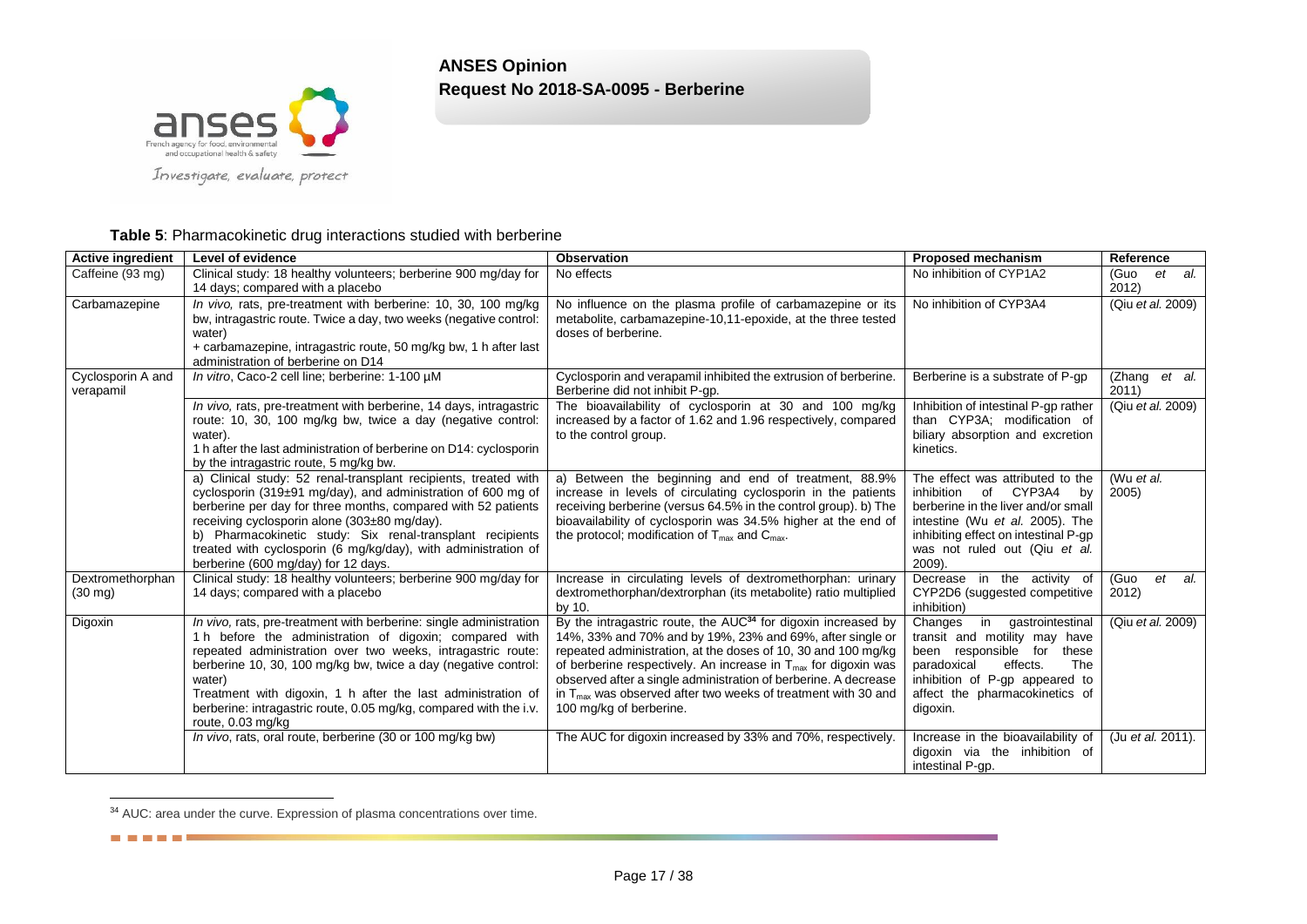| Ketoconazole                         | In vivo, rats, oral route, oral co-administration of 60 mg/kg bw of                                                                                  | 215% increase in the AUC for ketoconazole compared with                                                                                                                                                   | Proposed inhibition of CYP                                                                                                              | (Zhou<br>et<br>al.             |
|--------------------------------------|------------------------------------------------------------------------------------------------------------------------------------------------------|-----------------------------------------------------------------------------------------------------------------------------------------------------------------------------------------------------------|-----------------------------------------------------------------------------------------------------------------------------------------|--------------------------------|
|                                      | berberine with 10 mg/kg bw of ketoconazole                                                                                                           | ketoconazole alone. 173% increase in the AUC for berberine                                                                                                                                                |                                                                                                                                         | 2012)                          |
|                                      |                                                                                                                                                      | compared with berberine alone.                                                                                                                                                                            |                                                                                                                                         |                                |
| Losartan                             | In vivo, rats, oral route, pre-treatment with berberine 20 mg/kg;<br>administration of losartan, oral route, 10 mg/kg after 24 h                     | Increase in $C_{\text{max}}$ (155%) and the AUC (153%) for losartan,<br>versus without pre-treatment.                                                                                                     | Proposed inhibition of CYP3A4<br>and CYP2C9                                                                                             | (Li et al. 2016)               |
|                                      | Clinical study: 18 healthy volunteers; berberine 900 mg/day for<br>14 days; compared with a placebo                                                  | Doubling of the urinary losartan/E-3174 (metabolite) ratio                                                                                                                                                | the activity of<br>Decrease<br>in<br>CYP2C9                                                                                             | (Guo<br>et<br>al.<br>2012)     |
| Metformin                            | In vivo, rats, i.v. route, co-administration of 10 mg/kg bw of<br>berberine and 2 mg/kg bw of metformin                                              | Increase in the initial plasma concentration and decrease in the<br>volume of distribution and systemic clearance of metformin                                                                            | Inhibition of the transport activity<br>of OCT1 and OCT2 (organic<br>cation transporters 1 and 2)                                       | et al.<br>(Kwon<br>2015)       |
| Midazolam                            | In vivo, rats, berberine 20 to 100 mg/kg/day, 10 days;<br>midazolam 20 mg/kg on D10 (or rhodamine 123 at 5 mg/kg on<br>D <sub>10</sub> )             | $C_{\text{max}}$ and the AUC for midazolam increased by 63% and 62%<br>at 100 mg/kg of berberine.<br>$C_{\text{max}}$ increased by 49% at 50 mg/kg of berberine.                                          | Inhibition of CYP3A. The authors<br>also identified a<br>significant<br>inhibition of P-gp<br>with co-<br>treatment with rhodamine 123. | (Xin et al. 2016)              |
|                                      | Clinical study: 18 healthy volunteers; berberine 900 mg/day for<br>14 days; compared with a placebo (same subjects, after four<br>weeks of wash-out) | $C_{\text{max}}$ , AUC <sub>0-<math>\infty</math></sub> , and AUC <sub>0-12</sub> for midazolam increased by 38%,<br>40% and 37%, respectively. $T_{1/2}$ increased by 150%; clearance<br>reduced by 27%. | the activity of<br>Decrease<br>in<br>CYP3A4                                                                                             | (Guo<br>al.<br>et<br>2012)     |
| Omeprazole                           | Clinical study: 18 healthy volunteers; berberine 900 mg/day for<br>14 days; compared with a placebo                                                  | No effect                                                                                                                                                                                                 | No inhibition of CYP2C19                                                                                                                | (Guo<br>et<br>al.<br>2012)     |
| Paclitaxel                           | In vitro, six cancer cell lines; berberine 32 µM, 24 h                                                                                               | Decrease in the cytotoxic activity of paclitaxel                                                                                                                                                          | Modulation of the expression of<br>P-gp 170                                                                                             | (Lin, Liu, Wu, et<br>al. 1999) |
| Statins                              | In vitro, rat microsomes, HepG2 cell line; berberine (10 µM) in                                                                                      | Increase in the concentration of statins compared with lack of                                                                                                                                            | inhibiting<br>Combined<br>and                                                                                                           | al.<br>(Feng<br>et             |
| (simvastatin<br>and<br>atorvastatin) | combination with simvastatin or atorvastatin (1-5 µM)                                                                                                | treatment with berberine                                                                                                                                                                                  | repressing effects on CYP3A4                                                                                                            | 2018)                          |
| Tacrolimus                           | Clinical case of an adolescent patient treated with tacrolimus for<br>nephrotic syndrome, 600 mg of berberine per day                                | Increase in circulating levels of tacrolimus after administration<br>of berberine, with an increase in the renal toxicity of this drug                                                                    | Probable inhibition of CYP3A4                                                                                                           | (Hou, Han, and<br>Fu 2013).    |

÷.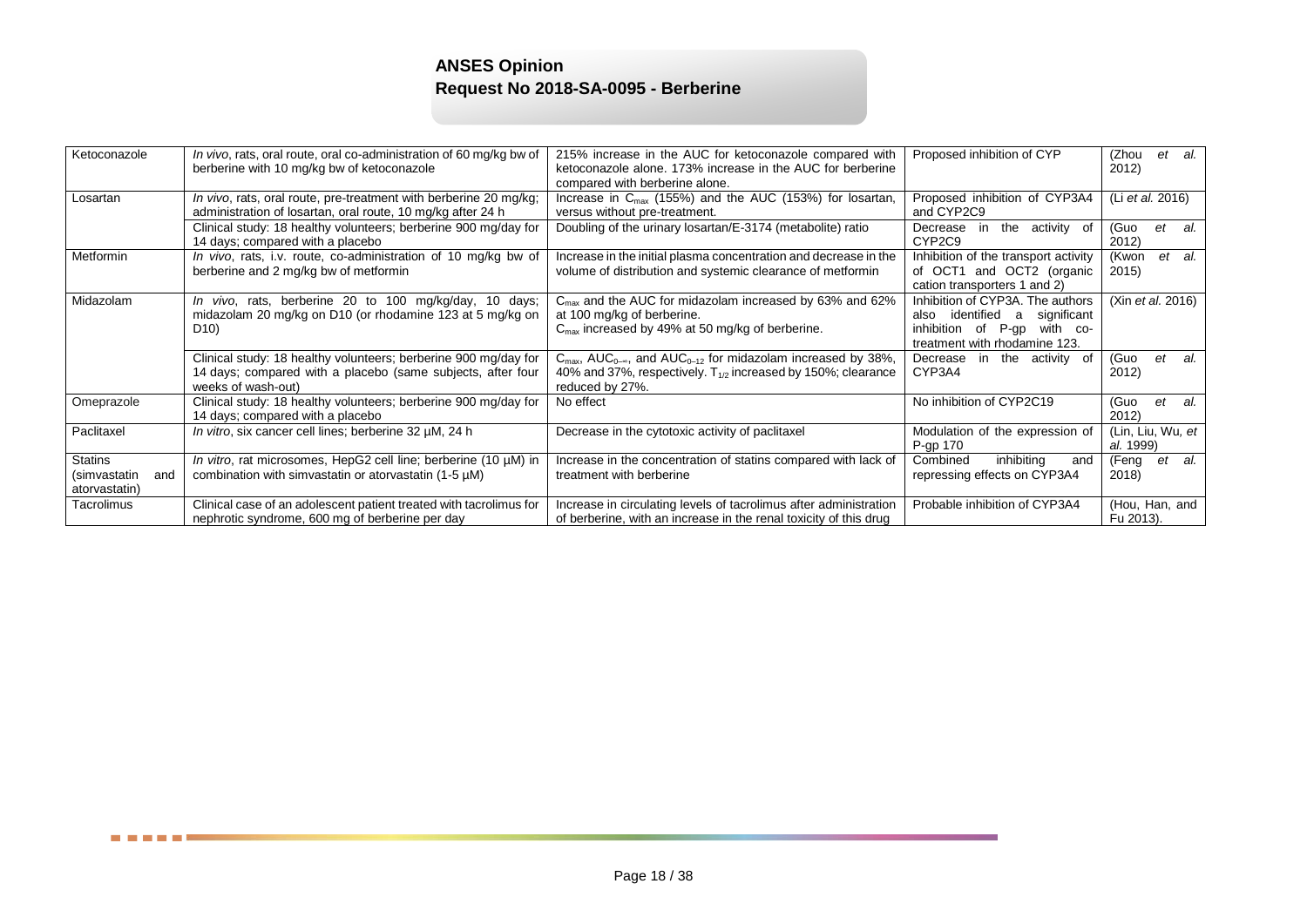Interactions with tamoxifen and verapamil, with potential clinical repercussions, have also been reported (McKenna and Plotnikoff 2005, Shi *et al.* 2009). Moreover, a study indicated that berberine can displace warfarin and thiopental from their plasma protein binding sites in mice, with an increased risk of toxicity (Tan *et al.* 2002).

While the experimental data in *in vitro* and *in vivo* models are inconsistent, clinical findings indicate possible increases in the bioavailability and potential toxicity of drugs with a narrow therapeutic range as well as treatment disruption with potentially severe repercussions for patient health.

Pharmacodynamic interactions also appear to be possible:

- *- In vitro*, berberine concentrations from 1.25 to 5 µM significantly reduced the anti-cancer activity of 5-fluorouracile and paclitaxel, unlike high doses  $(> 10 \mu M)$ . This was also observed with camptothecin. This effect appeared to be due to a stress response activated by berberine in cancer cells, associated with the increased activity of the MAPK/ERK1/2 and PI3K/AKT signalling pathways (Bao *et al.* 2015).
- *-* With macrolides (azithromycin, clarithromycin), the administration of berberine should be closely monitored due to the risk of their cardiotoxicity being enhanced by cumulative inhibitory effects on hERG channels, with a possible increase in the time required for ventricular depolarisation and repolarisation (Zhi *et al.* 2015, Schramm *et al.* 2014). A clinical case of cardiac effects occurring with berberine is reported in Section 3.7.
- *- In vitro*, combining berberine with simvastatin or atorvastatin synergistically inhibited hERG channels, and a pharmacokinetic interaction involving CYP3A4 was also observed (Feng *et al.* 2018).
- *-* Combining berberine with hypoglycaemic drugs enhances their effects in humans, inducing a potential risk of hypoglycaemia (Lan *et al.* 2015).

**Considering the multiple drug interactions identified above, the consumption of food supplements containing berberine in combination with a drug treatment is not recommended, especially for drugs with a narrow therapeutic range; where appropriate, it should be discussed with a doctor or pharmacist.**

# **3.9 Berberine-containing plants considered in food**

*Berberis vulgaris* fruits, commonly called barberries, are used in France to make jams, soft drinks and liqueurs. However, their consumption remains anecdotal, as they are picked locally and produced on a small scale (Chauvet 2018).

In Iran and neighbouring countries, only the ripe berries of various *Berberis* species are consumed. Iran is a major producer and consumer of these dried berries. The dried fruits are mainly used as a food additive in dishes and added to rice. The ripe fruits are also used to produce jellies, syrups, jams, sauces, juices, fruit concentrates and carbonated beverages (Alemardan *et al.* 2013).

Berberine is found in all of the parts of plants of the *Berberis* genus but its concentration in fruits remains lower than that in roots and stems and much lower than that in bark. This bark is used to prepare powders and extracts for the formulation of food supplements (Imenshahidi and Hosseinzadeh 2016).

Some berberine-containing fruits, such as those of *Rollinia mucosa* (syn. *Annona mucosa*, Annonaceae) in French Guiana and *Zanthoxylum* spp. (Rutaceae) in Africa, can also be consumed in their production areas (Lim 2016).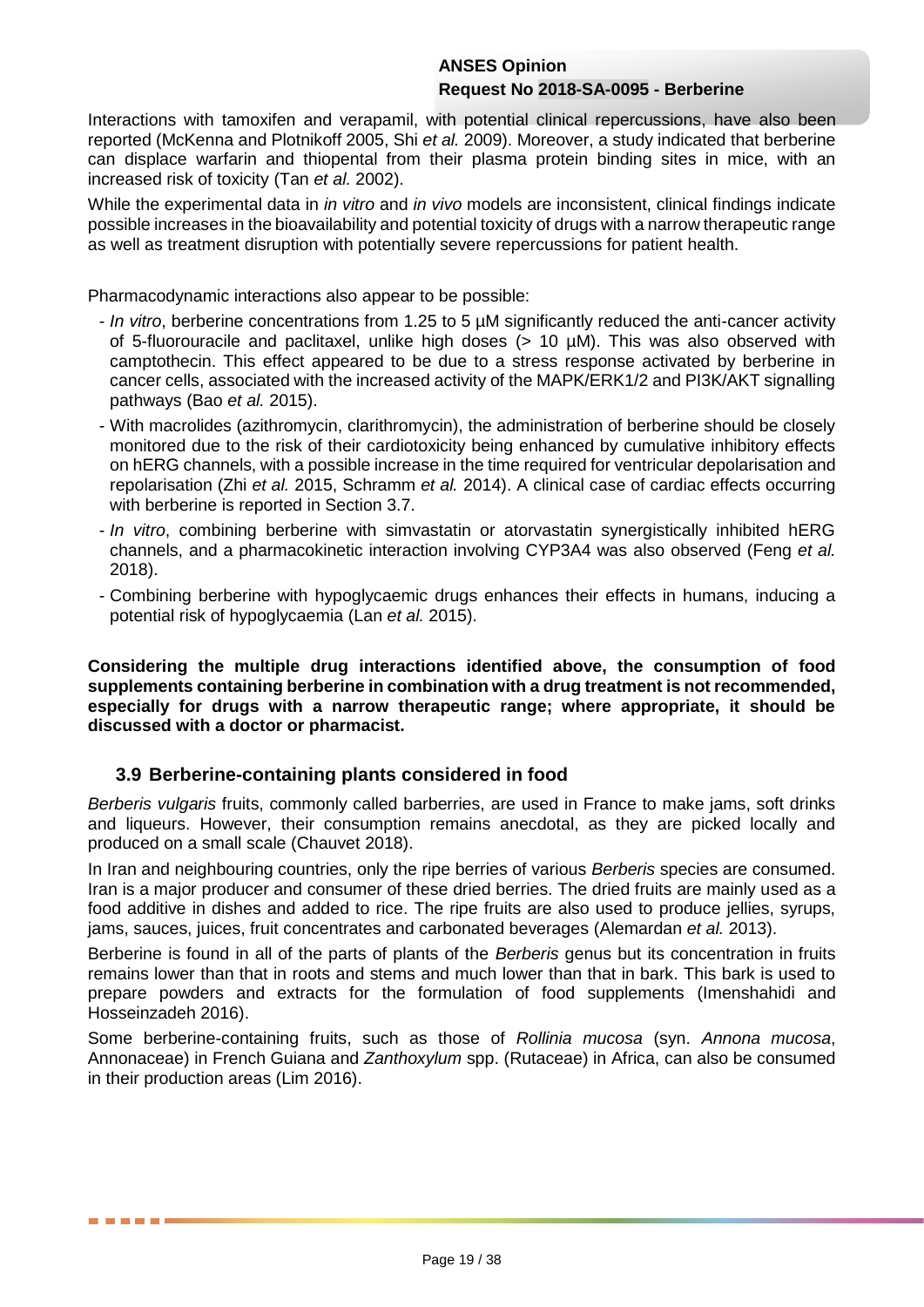# **3.10 Berberine-containing plants considered in food supplements**

The berberine-containing plants currently authorised in food supplements in France, Belgium and Italy are listed in the table below. Berberine is the main alkaloid in the plant, with the exception of *Tinospora sinensis*. In some rare cases in the literature, berberine has been described in California poppy (*Eschscholzia californica* Cham.), but it is generally not found in this plant (European Medicines Agency 2015).

| <b>Scientific name</b>                                            | Parts used          | France* | Belgium** | <b>Italy</b> | <b>BELFRIT</b><br>$***$ | <b>WHO</b><br>monograph | French<br>Pharmacopoeia   |
|-------------------------------------------------------------------|---------------------|---------|-----------|--------------|-------------------------|-------------------------|---------------------------|
| Berberis aguifolium Pursh.                                        | Root                | X       | X         | X            | X                       |                         |                           |
| Berberis aristata DC.                                             | Root                | X       | X         | X            | X                       |                         |                           |
| Berberis vulgaris L.                                              | Root                | X       | X         | X            | X                       | X                       | List $A^{35}$ (root bark) |
| Coptis japonica (Thunb.) Makino                                   | Root                | X       | X         | X            | X                       | X                       |                           |
| Coptis teeta Wall.                                                | Root                | X       | X         | X            | X                       | X                       | List $B^{36}$             |
| Coptis trifolia (L.) Salisb.                                      | Rhizome             | X       | X         | X            | X                       | X                       |                           |
| Coscinium fenestratum (Goetgh.)<br>Colebr.                        | Root                | X       | X         | X            | X                       |                         |                           |
| Hydrastis canadensis L.                                           | Root/<br>rhizome    | X       | X         | X            |                         | X                       | List A                    |
| Jateorhiza palmata (Lam.) Miers<br>syn. Menispermum palmatum Lam. | Root                | X       | X         |              | X                       |                         | List B                    |
| Phellodendron amurense Rupr.                                      | <b>Bark</b>         | X       | X         | X            | X                       | X                       |                           |
| Thalictrum flavum L.                                              | Root                | X       | X         | X            | X                       |                         |                           |
| Tinospora sinensis (Lour.) Merr.                                  | Root, stem,<br>leaf | X       | X         |              |                         |                         |                           |

**Table 6**: Berberine-containing plants authorised in food supplements in France, Belgium or Italy.

\*Only *Phellodendron amurense* is included in the list in the "Plants" Order; the other plants have been taken from the new list of plants published on the DGCCRF website in January 2019.

\*\*The limit of 10 mg of berberine per day is not indicated for *Tinospora sinensis*.

\*\*\*The BELFRIT list specifies that the amount of alkaloids must be determined for these plants.

The berberine-containing food supplements available on the French market are usually formulated with standardised extracts of roots of *Berberis* species (*Berberis vulgaris* L. or *Berberis aristata* DC.). A partial extraction of the Téléicare database shown in the table below was performed from the DGCCRF website**<sup>37</sup>** .

**Table 7**: Examples of food supplements containing berberine (source: Téléicare, August 2018)

| Composition*                                              | Recommended daily<br>dose                | Information indicated by the<br>operator on the label   | <b>Precautions for use</b>                                                                                    |
|-----------------------------------------------------------|------------------------------------------|---------------------------------------------------------|---------------------------------------------------------------------------------------------------------------|
| Dry extract of Berberis<br>aristata and red yeast<br>rice | 500 mg/day of berberine<br>hydrochloride | Maintains normal cholesterol and<br>triglyceride levels | Do not use if pregnant or<br>breastfeeding.<br>Do not exceed the recommended<br>daily dosage.                 |
| Berberis aristata root<br>extract                         | 250 mg/day of berberine<br>hydrochloride | Type 2 diabetes and overweight                          |                                                                                                               |
| Berberis aristata root<br>extract                         | 1000 mg/day of berberine                 | Maintains normal blood glucose                          |                                                                                                               |
| Berberis aristata extract                                 | 500 to 1000 mg/day of<br>berberine       | Helps control triglyceride and<br>blood glucose levels  | Not recommended for pregnant or<br>breastfeeding women or for children<br>under six years of age              |
| Standardised Berberis<br>vulgaris root extract            | 900 mg/day of berberine                  | <b>Blood glucose</b>                                    | Do not exceed the recommended<br>daily dose and keep out of the reach<br>of children. Not recommended for use |

<sup>1</sup> <sup>35</sup> List A of medicinal plants traditionally used in the French Pharmacopoeia

------

<sup>36</sup> List B of medicinal plants traditionally used as is or in preparation form whose potential adverse effects outweigh the expected therapeutic benefit in the French Pharmacopoeia.

<sup>37</sup><https://teleicare.dgccrf.finances.gouv.fr/>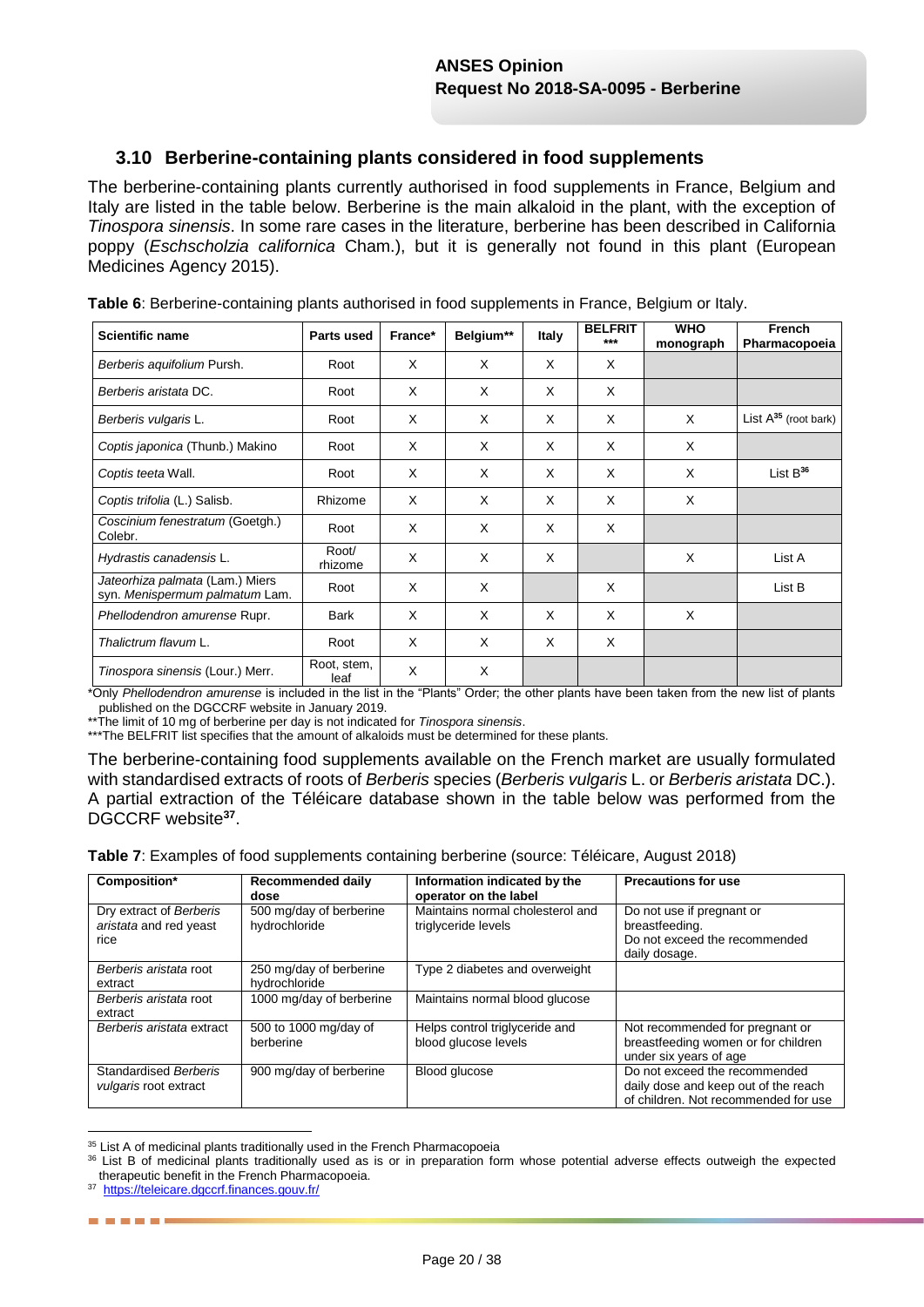| containing 80%<br>berberine                           |                          |                                                    | during pregnancy. Seek medical<br>advice if breastfeeding.                                                                                                                                |
|-------------------------------------------------------|--------------------------|----------------------------------------------------|-------------------------------------------------------------------------------------------------------------------------------------------------------------------------------------------|
| <b>Standardised Berberis</b><br>aristata root extract | 500 mg/day of berberine  |                                                    | Reserved for adults and adolescents.                                                                                                                                                      |
| Berberine 97% (Berberis<br>aristata)                  | 516 mg/day of berberine  |                                                    |                                                                                                                                                                                           |
| Dry Berberis aristata<br>root extract                 | 1125 mg/day of berberine | Maintains normal blood glucose<br>and lipid levels | Not recommended for pregnant<br>women due to the presence of<br>isoquinoline alkaloids.<br>Ask your doctor or pharmacist for<br>advice in the event of concomitant<br>diabetes treatment. |
| Berberis vulgaris extract                             | 1200 mg/day of berberine | Supports carbohydrate<br>metabolism                |                                                                                                                                                                                           |

\*The methods of obtaining the extracts and the degrees of purity are not available.

The daily doses of berberine in food supplements recommended by operators range from 250 to 1200 mg (the type of salt is unspecified). These doses are comparable to those tested in the clinical studies analysed above in which pharmacological activity was observed.

**Due to the lack of available data on the formulation of food supplements containing berberine, there is uncertainty regarding the dose of exposure to berberine and its potential pharmacological effects. Furthermore, some food supplements contain mixtures of berberine and plant powder, without specifying the total amount of berberine.**

Moreover, these food supplements come with claims regarding the "maintenance of normal blood glucose" or "control of blood cholesterol and triglyceride levels". It should be noted that isoquinoline alkaloids and plants containing them are not included in the list of substances and foodstuffs for which health claims are authorised in Commission Regulation (EU) No 432/2012.

Restrictions of use for these products are sometimes specified during their notification and primarily involve pregnant and breastfeeding women, children and adolescents, as well as the risk of drug interactions.

Furthermore, in North America (United States and Canada), *Hydrastis canadensis* is the plant most commonly used in food supplements containing berberine (Barnes, Bloom, and Nahin 2008). In this context, it should be noted that other substances, such as other isoquinoline alkaloids for *Hydrastis canadensis* and *Tinospora sinensis*, and terpene and furan derivatives for *Tinospora sinensis*, should be taken into account when assessing the risks associated with their consumption.

Levels of berberine and its analogues in the plant parts used in food supplements are given for information in the following table.

| <b>Scientific name</b>                                                 | Parts used | Level of alkaloids                                                                                                                                                                                   | <b>References</b>                                                    |
|------------------------------------------------------------------------|------------|------------------------------------------------------------------------------------------------------------------------------------------------------------------------------------------------------|----------------------------------------------------------------------|
| Berberis aquifolium Pursh.<br>syn. Mahonia aguifolium<br>(Pursh) Nutt. | Root       | Berberine: 0.5-6%<br>Total alkaloids expressed as berberine > 1%<br>("Mahonia for homeopathic preparations")                                                                                         | French<br>Pharmacopoeia in<br>force<br>(Bruneton 2016)<br>(WHO 2009) |
| Berberis aristata DC.                                                  | Root       | Berberine $> 1\%$                                                                                                                                                                                    | <b>Herbal Medicines</b><br>Compendium<br>(https://hmc.usp.org)       |
| Berberis vulgaris L.                                                   | Root       | Berberine (4.5%), magnoflorine (2.1%), berbamine (0.6-1.2%),<br>columbamine (0.3%), jatrorrhizine (0.4%)<br>Total alkaloids expressed as berberine > 2%<br>("Barberry for homeopathic preparations") | French<br>Pharmacopoeia<br>(WHO 2009)                                |
| Coptis japonica (Thunb.)<br>Makino                                     | Root       | Berberine 7-9%; palmatine 0.4-0.6%; coptisine 0.4-0.6%                                                                                                                                               | (WHO 1999)                                                           |

**Table 8:** Levels of berberine and its analogues in the plant parts found in food supplements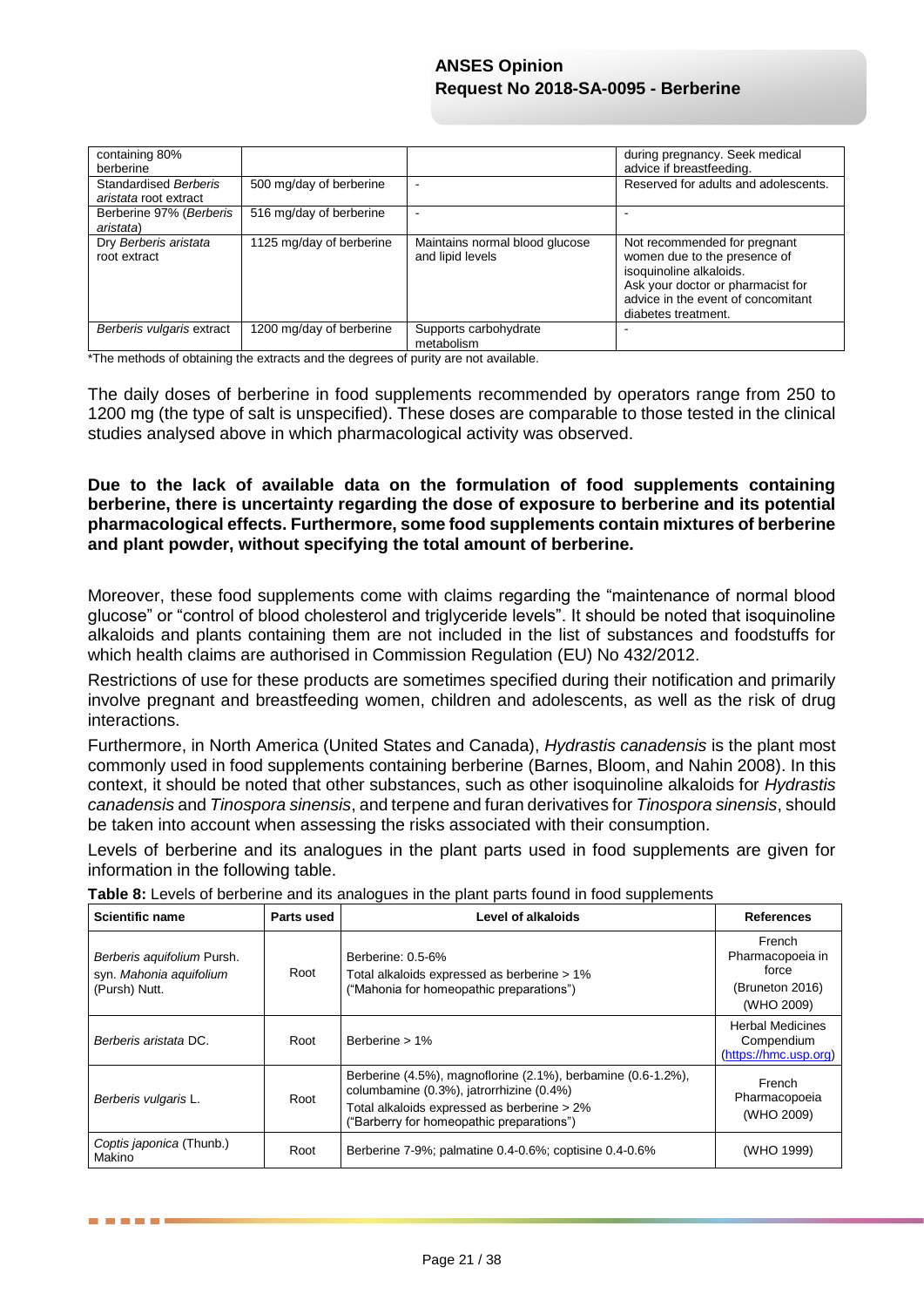| <b>Scientific name</b>                                          | Parts used          | <b>Level of alkaloids</b>                                                                                                                      | <b>References</b>                                   |
|-----------------------------------------------------------------|---------------------|------------------------------------------------------------------------------------------------------------------------------------------------|-----------------------------------------------------|
| Coptis teeta Wall.<br>(Coptis chinensis Franch.)                | Root                | Berberine: 5-7%; palmatine: 1-4%; coptisine: 0.8-2%;<br>berberastine: 1%                                                                       | (WHO 1999)                                          |
| Coptis trifolia (L.) Salisb.                                    | Rhizome             | Berberine: 4-8%                                                                                                                                | (WHO 1999)                                          |
| Coscinium fenestratum<br>(Goetgh.) Colebr.                      | Root                | Berberine: 2-3.5%                                                                                                                              | (Rojsanga and<br>Gritsanapan 2005)                  |
| Hydrastis canadensis L.                                         | Root/rhizo<br>me    | At least: hydrastine: 2.5%; berberine: 3%<br>Total alkaloids: 2.5-6% including hydrastine (1.5-5%), berberine<br>(0.5-4.5%), canadine (0.5-1%) | European<br>Pharmacopoeia in<br>force<br>(WHO 2007) |
| Jateorhiza palmata (Lam.)<br>Miers<br>syn. Menispermum palmatum | Root                | Contains berberine, palmatine                                                                                                                  | (Sturm and Stuppner<br>1998)                        |
| Phellodendron amurense<br>Rupr.                                 | Bark                | Berberine (1.2-4.75%); magnoflorine (1.1%); palmatine (1.2%);<br>jatrorrhizine (0.5%)                                                          | (WHO 2009)                                          |
| Thalictrum flavum L.                                            | Root                | Berberine: around 0.5%                                                                                                                         | (Ropivia et al. 2010)                               |
| Tinospora sinensis (Lour.)<br>Merr.                             | Root, stem,<br>leaf | Whole plant: palmatine: 0.17%, jatrorrhizine: 0.15%, contains<br>berberine, magnoflorine: 0.05%, other isoguinoline alkaloids                  | (Bajpai <i>et al.</i> 2016)                         |

# **3.11 Berberine-containing plants considered in traditional medicine**

Several berberine-rich species, in particular plants of the *Berberis* or *Coptis* genera, identified in food supplements in Europe, are commonly used in traditional Chinese and Ayurvedic medicine and included in the Chinese and Indian Pharmacopoeias. They are mainly used in the form of aqueous extracts to treat diarrhoea as well as diabetes, hypertension and hypercholesterolaemia (Guo *et al.* 2012). The standard daily doses described for berberine-containing plants, whether in traditional Chinese medicine (Hempen and Fischer 2007) or by the WHO (WHO 1999, 2009), are around 10 g of plant per day (or the equivalent as plant extract), i.e. 500 to 700 mg per day of berberine and its analogues (Table 8).

*Phellodendron amurense* Rupr. is one of the 50 fundamental herbs in traditional Chinese medicine, for oral use in the treatment of abdominal pain, diarrhoea, gastroenteritis and urinary tract infections. It has its own WHO monograph (WHO 2009).

*Hydrastis canadensis* was used by Native North Americans for numerous indications (as a bitter tonic, for gastrointestinal disorders, skin conditions, tumours, tuberculosis, sore throat, eye inflammation) and has its own ESCOP monograph (dyspeptic disorders, as an adjuvant in menorrhagia and dysmenorrhoea, based on tradition) (ESCOP 2013). The American Pharmacopoeia considers that the dried roots and rhizomes of *Hydrastis canadensis* contain at least 2.5% berberine and 2% hydrastine, which is a phthalidisoquinoline alkaloid (Pengelly 2012). According to the European Pharmacopoeia, they contain at least 3% berberine and 2.5% hydrastine. *Hydrastis* (rhizome powder and extracts) is included in the list of the Ministerial Order of 22 February 1990 on exemption from the regulations on poisonous substances intended for human medicine**<sup>38</sup>** (JORF 1990).

An herbal medication (Climaxol®) containing *Hydrastis* (alcoholic extract) is available for the treatment of venous circulation disorders.

# **3.12 Risks associated with the consumption of foodstuffs containing berberine**

Due to numerous pharmacological activities that were identified and in light of the vigilance data, the consumption of foodstuffs (foods in various forms and food supplements) made with berberine or berberine-containing plant extracts may pose risks to human health.

1

<sup>&</sup>lt;sup>38</sup> Maximum amount of substance provided to the public: 20 g of rhizome powder, 8 g of dry extract.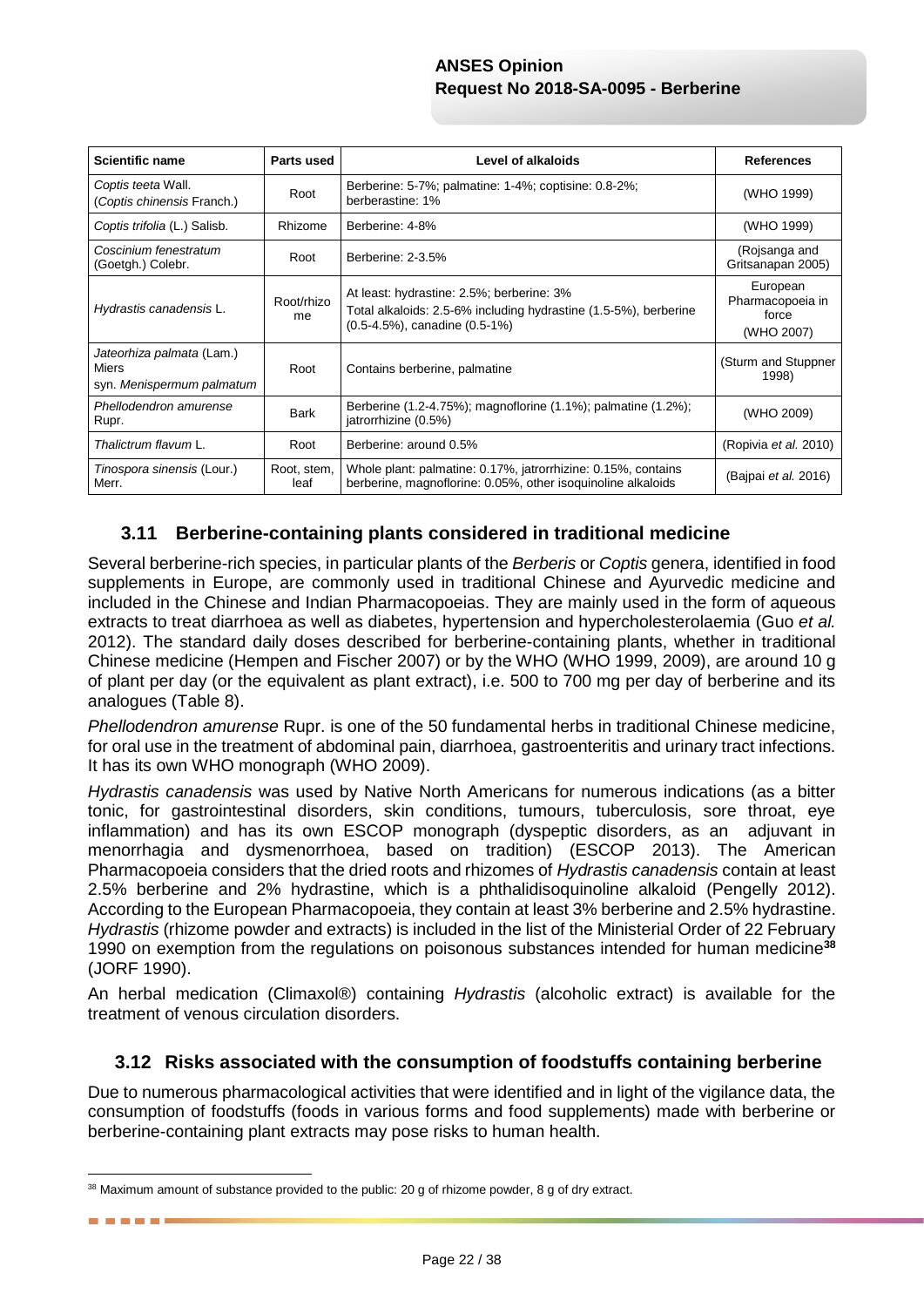#### *For the general public*

In light of the clinical studies analysed and the adverse effects observed, a risk of hypoglycaemia associated with the consumption of berberine-containing plants or plant preparations was identified. Moreover, based on the clinical data, the risk of hypotension could not be ruled out (Lan *et al.* 2015).

#### *For pregnant and breastfeeding women, and for infants*

Experimental studies in animals showed a risk of increased uterine contractions associated with the consumption of berberine-containing plants (McKenna and Plotnikoff 2005). The WHO considers that berberine-containing plants should not be used by pregnant women because of these effects (WHO 2009). Furthermore, in 2015, the ANSM informed the DGCCRF that berberine-containing plants may increase uterine contractions. A warning intended for pregnant women appears in the "Plants" Order.

Berberine may pass into breast milk. This is the reason why its use is not recommended when breastfeeding (Kumar *et al.* 2015). ESCOP affirms that *Hydrastis canadensis* should not be used during pregnancy and breastfeeding (ESCOP 2013). The WHO also considers that *Berberis vulgaris*, *Coptis chinensis* and *Hydrastis canadensis* should not be used during breastfeeding (WHO 2009, 2007, 1999).

Berberine may also cross the placental barrier, as suspicions of toxicity have been suggested for *in utero* exposure (Kumar *et al.* 2015). In cases of prenatal exposure, and in infants during breastfeeding, berberine seems to pose a risk due to the displacement of free bilirubin (Chan 1993). Cases of jaundice in the first week of life and of neurological impairment in infants were associated with the use of *Rhizoma coptidis* during pregnancy. A study showed haemolysis of isolated red blood cells in G6PD**<sup>39</sup>** -deficient patients during *in vitro* treatment with a *Rhizoma coptidis* extract (Ho, Goh, and Zhang 2014).

Preparations of berberine-containing plants, especially *Rhizoma coptidis* and *Cortex phellodendri*, were withdrawn from the market and prohibited as imports in Singapore from 1978 to 2012 due to the assumed involvement of berberine in aggravating jaundice, haemolytic anaemia and kernicterus in newborns with potential G6PD deficiency (Linn *et al.* 2012). However, a study undertaken with more than 1000 infants did not show any difference in the incidence of jaundice between the infants exposed to traditional Chinese herbs, including berberine-containing herbs, and the unexposed infants (Ho, Goh, and Zhang 2014).

Moreover, epidemiological data suggested embryotoxicity associated with *Coptis* spp. in more than 14,500 births monitored in Taiwan. In particular, a high prevalence of nervous system malformations was observed (3%), potentially associated with the use of *Rhizoma coptidis* (consumed by 1.5% of pregnant women) and other plants during the 1st trimester of pregnancy (Chuang *et al.* 2006). However, these effects were not formally attributed to berberine.

The data on the reproductive and developmental toxicity of berberine and *Hydrastis canadensis*  extracts have shown maternal (Jahnke *et al.* 2006) and embryo-fœtal toxicity and teratogenicity (National Toxicology Program 2002, 2003).

#### *For the population with cardiac disorders (excluding drug interactions)*

The WHO also considers that *Berberis, Hydrastis* and *Coptis* should not be used by hypertensive individuals with a history of cardiovascular disease (WHO 2009, 2007, 1999).

A *Rhizoma coptidis* extract showed time- and dose-dependent cardiotoxicity in an *in vitro* model**<sup>40</sup>** used by the FDA to assess the cardiotoxicity of drugs. Other alkaloids contained in the preparation, such as palmatine, also showed cardiotoxicity with this model (Zhang *et al.* 2018).

1

-----

<sup>39</sup> G6PD: glucose-6-phosphate dehydrogenase

<sup>40</sup> The real-time cell analysis (RTCA) model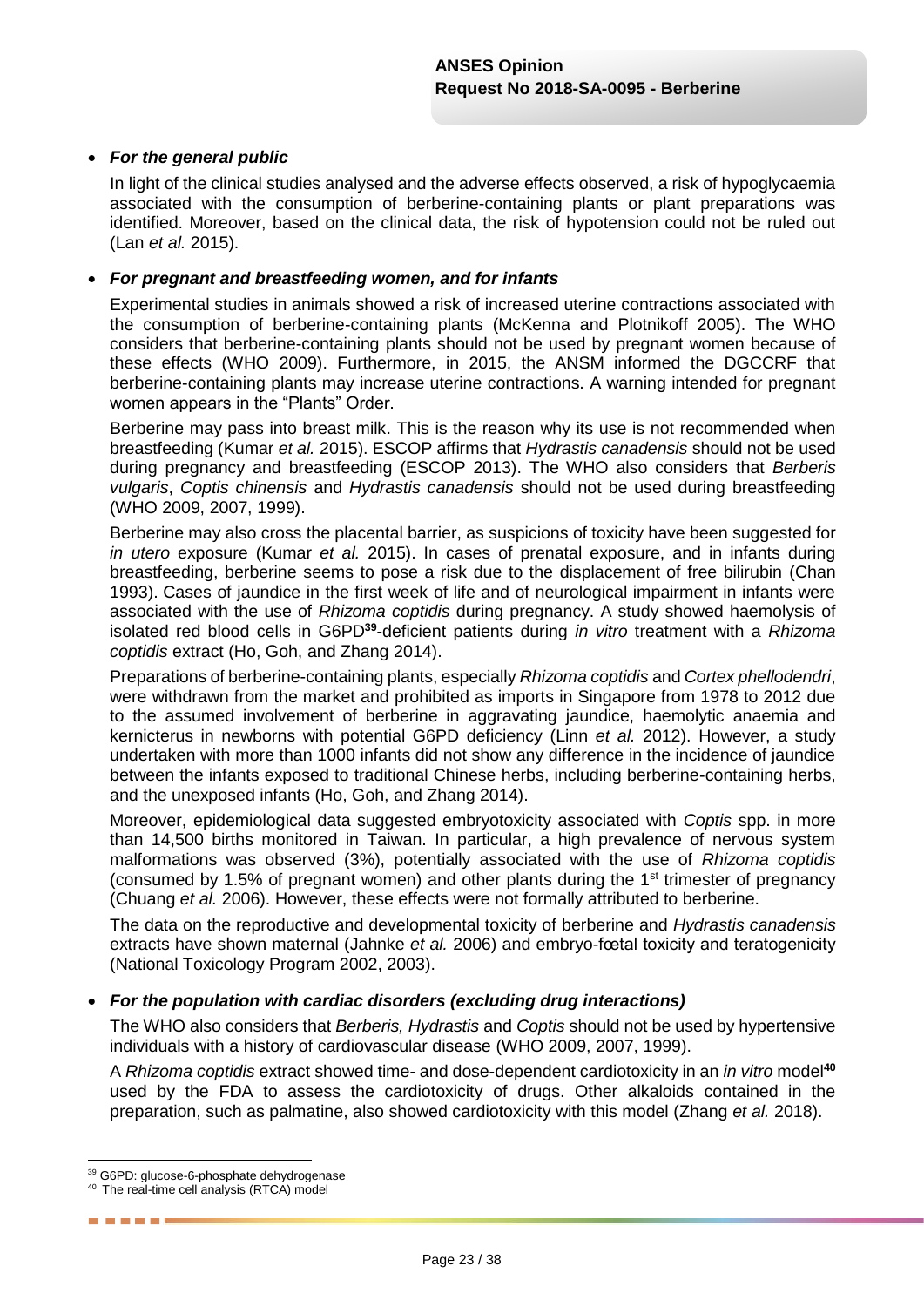Berberine can lead to cardiotoxicity, with functional bradycardia. A clinical case was observed in a patient consuming berberine to control his blood cholesterol (Cannillo *et al.* 2013).

Because of its ability to inhibit the hERG potassium channel, a target of numerous antiarrhythmic drugs, berberine can also induce cardiotoxicity (Yu *et al.* 2017).

Lastly, there are multiple risks of drug interactions (Feng *et al.* 2018) (see Section 3.8).

#### **4. CONCLUSIONS AND RECOMMENDATIONS OF THE WG ON "PLANTS" AND THE CES ON "HUMAN NUTRITION"**

The WG on "Plants" and the CES on "Human Nutrition" reiterate that lists of plants, plant parts, uses and doses authorised in food supplements, as well as restrictions and warnings governing their use, are not harmonised in the European Union. This is true for berberine-containing plants for which use in food supplements is not recommended or authorised in some European countries.

Given the low level of berberine in barberry (*Berberis vulgaris*) fruits and their very low level of consumption in France, the WG and CES consider that this source of exposure to berberine is currently negligible with regard to the consumption of food supplements.

It should be noted that for certain plants, other substances such as other isoquinoline alkaloids (for *Tinospora sinensis* and *Hydrastis canadensis*) and terpene and furan derivatives (for *Tinospora sinensis*) should be taken into account when assessing the risks associated with their consumption.

In light of the available clinical and literature data, the WG on "Plants" and the CES on "Human Nutrition" consider that:

- the minimum dose of berberine of 400 mg/day, used for therapeutic purposes, does not rule out the possibility of lower doses having the same effects;
- adverse effects related to berberine have been observed following the oral administration of berberine from a daily dose of 600 mg in adults.

Moreover, since the available data on the formulation of food supplements containing berberine are insufficient, there is uncertainty regarding the dose of exposure to berberine and its potential effects associated with the use of food supplements. Nonetheless, the daily doses of berberine in food supplements recommended by operators are comparable to those tested in the clinical studies in which pharmacological activity was reported.

Regarding the daily dose of 10 mg of isoquinoline alkaloids (expressed as berberine equivalent) set by the Belgian authorities for food supplements made with plants or plant preparations containing berberine, the WG on "Plants" and the CES on "Human Nutrition" consider that none of the available studies enable these products to be excluded from the scope of medicinal products.

The available toxicological data enabled the CES on "Health reference values" (HRV Committee) to establish and propose an indicative toxicity value (iTV) of 1.7 µg/kg bw/day for berberine. For a 60 kg individual, the maximum daily dose of berberine would be 0.1 mg.

The WG on "Plants" and the CES on "Human Nutrition" consider that the consumption of food supplements made with plants or plant preparations containing berberine can pose risks of gastrointestinal disorders, hypoglycaemia and hypotension.

Toxicological, mechanistic and clinical data on berberine led to the identification of susceptible population groups for which the WG on "Plants" and the CES on "Human Nutrition" consider there is a higher risk associated with the consumption of food supplements and other dietary sources made with berberine or berberine-containing plant extracts. These population groups are:

- pregnant or breastfeeding women;
- diabetic individuals;

-----

individuals with hepatic disorders;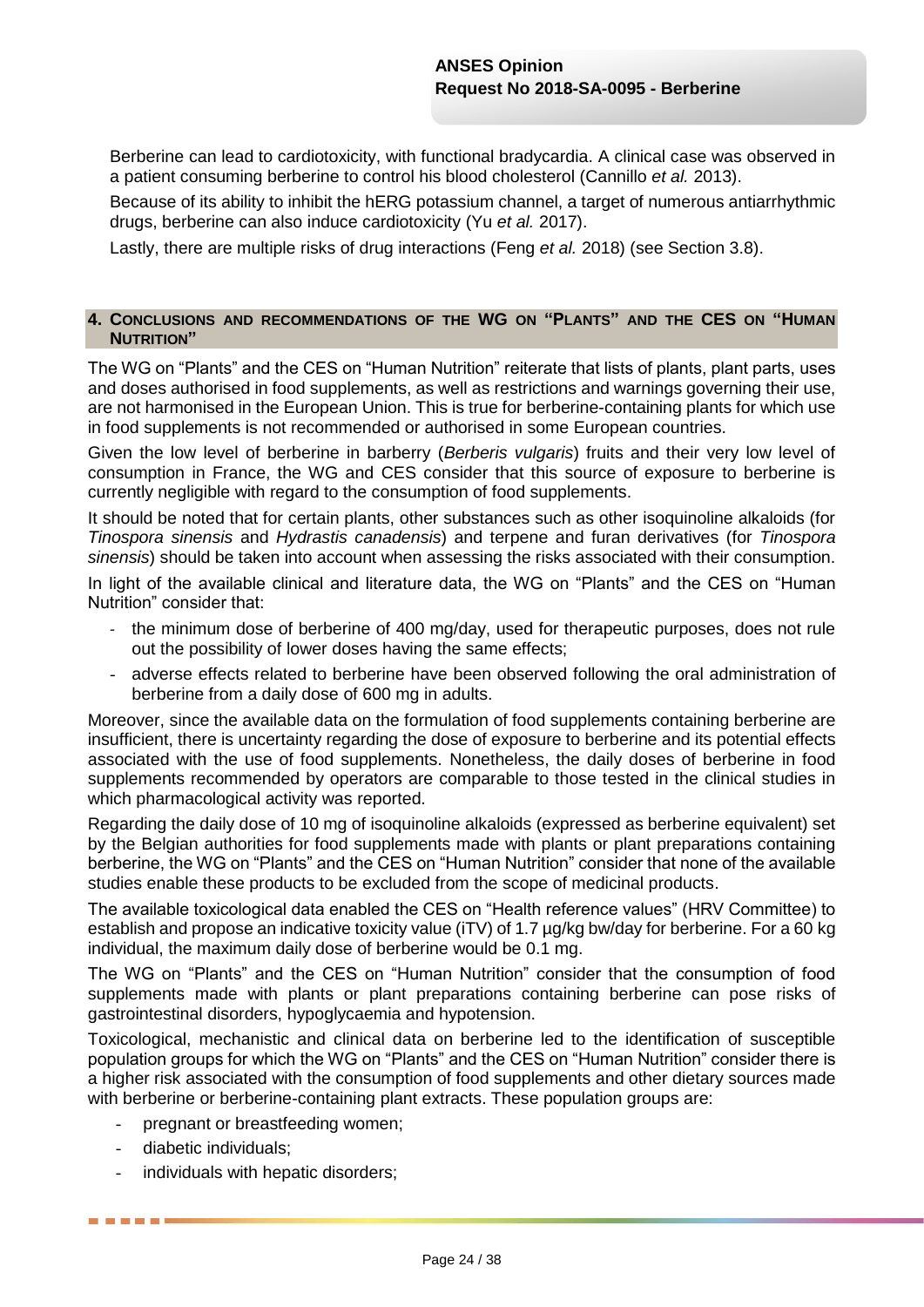individuals with cardiac disorders.

Despite the lack of specific data, the WG on "Plants" and the CES on "Human Nutrition" consider that the risk may also be higher in children and adolescents.

Pharmacokinetic interactions were identified between berberine and the following drugs: cyclosporin, dextromethorphan, digoxin, ketoconazole, losartan, metformin, midazolam, paclitaxel, statins (simvastatin and atorvastatin) and tacrolimus. Moreover, a risk of interaction is possible for other drugs metabolised in particular by CYP2D6 and CYP3A4 or P-gp substrates, and for any drug with a narrow therapeutic range.

Pharmacodynamic interactions are also possible with certain cancer treatments (5-fluorouracile, paclitaxel, camptothecin), macrolides (azithromycin, clarithromycin), statins and hypoglycaemic drugs.

In light of the broad and numerous drug interactions identified, the WG on "Plants" and the CES on "Human Nutrition" warn against consuming food supplements containing berberine in combination with a drug treatment.

Furthermore, the WG on "Plants" and the CES on "Human Nutrition" reiterate that isoquinoline alkaloids and plants containing them are not included in the list of substances and foodstuffs for which health claims are authorised in Commission Regulation (EU) No 432/2012.

#### **5. AGENCY CONCLUSIONS AND RECOMMENDATIONS**

In the specific context of the regulations on food supplements, the DGCCRF asked ANSES to identify the conditions most likely to guarantee the safety of use of food supplements made with plants or plant preparations containing berberine.

The Agency endorses the conclusions and recommendations of the Working Group on "Plants" (2016-2019) and the Expert Committee on "Human Nutrition" (2018-2021).

Berberine is an isoquinoline alkaloid found in various plants. It is known to have pharmacological effects. These have been confirmed by the literature for doses greater than or equal to 400 mg/day. and the experts do not rule out the possibility of lower doses having such effects. In particular, the daily dose of 10 mg of isoquinoline alkaloids (expressed as berberine equivalent), set by the Belgian authorities to separate the scope of food supplements from that of medicinal products by function, has no scientific justification. Therefore, ANSES firstly recommends clarifying the regulatory situation for supplements on the market whose consumption leads to doses that clearly generate pharmacological effects.

### **Furthermore, and from a regulatory standpoint, ANSES notes that in the absence of authorised health claims at European level, the benefits of consuming berberine or plants containing it are not currently recognised.**

Moreover, the Agency noted considerable differences between various European countries in terms of the regulatory position relative to food supplements containing berberine (prohibition, limitation to 10 mg, restrictions for certain population groups). Thus, to identify safe conditions of use, the experts assessed the available toxicological data. Due to the poor quality of the available toxicological studies, only an indicative toxicity value (iTV) of 1.7 µg/kg bw/day could be proposed. ANSES reiterates that an iTV is an indicative toxicological benchmark that, while less robust than a toxicity reference value (TRV), can nonetheless be used for temporary risk management purposes, pending the determination of a TRV based on good-quality toxicological studies. This iTV corresponds to a dose of 0.1 mg/day for a 60 kg individual, which is likely exceeded for a large number of food supplements on the market (see Table 7).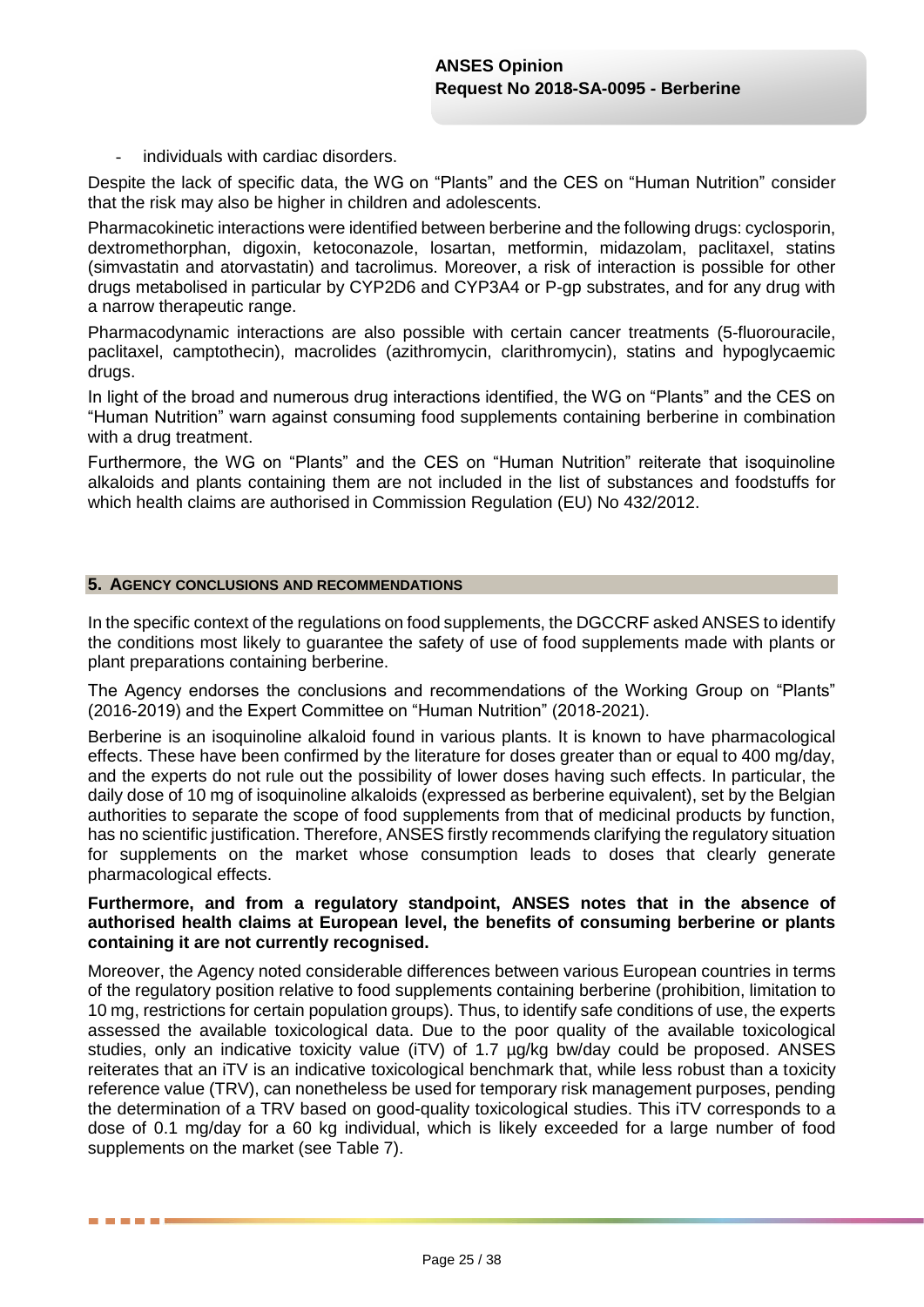**Thus, in the absence of new data, their safety of use cannot be guaranteed.** ANSES recommends that toxicological studies on berberine, undertaken according to the OECD guidelines, be submitted to the Agency so it may derive a TRV.

Regardless of the availability of new data enabling a more robust health reference value to be derived, ANSES advises pregnant and breastfeeding women, diabetic individuals and individuals with hepatic or cardiac disorders to refrain from consuming food supplements containing berberine, due to the adverse effects they could experience. In the absence of specific data, this recommendation also applies to children and adolescents.

#### **Moreover, ANSES draws the attention of healthcare professionals to the multiple drug interactions occurring with berberine that are likely to compromise the efficacy of certain treatments, especially cancer treatments.**

In general, ANSES recommends that consumers:

- avoid the concomitant consumption of several food supplements or of food supplements including numerous ingredients,
- report the consumption of food supplements and concomitant drug treatments to their doctor or pharmacist, due to the risk of interactions.

Lastly, ANSES reminds healthcare professionals and manufacturers of the need to report to its nutrivigilance scheme any adverse effects likely to be associated with the consumption of food supplements about which they become aware.

Dr Roger Genet

#### **KEYWORDS**

Compléments alimentaires, extraits de plantes, berbérine, diabète et dyslipidémie.

*Food supplements, plant extracts, berberine, diabetes and dyslipidaemia*

#### **REFERENCES**

- Alemardan, A., W. Asadi, M. Rezaei, L. Tabrizi, et S. Mohammadi. 2013. "Cultivation of Iranian seedless barberry (Berberis integerrima 'Bidaneh'): A medicinal shrub." *Industrial Crops and Products* 50:276-287.
- Anses. 2017. "Guide d'élaboration de VTR de l'Anses. Rapport du Comité d'experts spécialisés "caractérisation des dangers et valeurs toxicologiques de référence"." *Anses* (2017-SA-0016).
- Bajpai, V., A. Singh, P. Chandra, M. P. Negi, N. Kumar, et B. Kumar. 2016. "Analysis of phytochemical variations in dioecious Tinospora cordifolia stems using HPLC/QTOF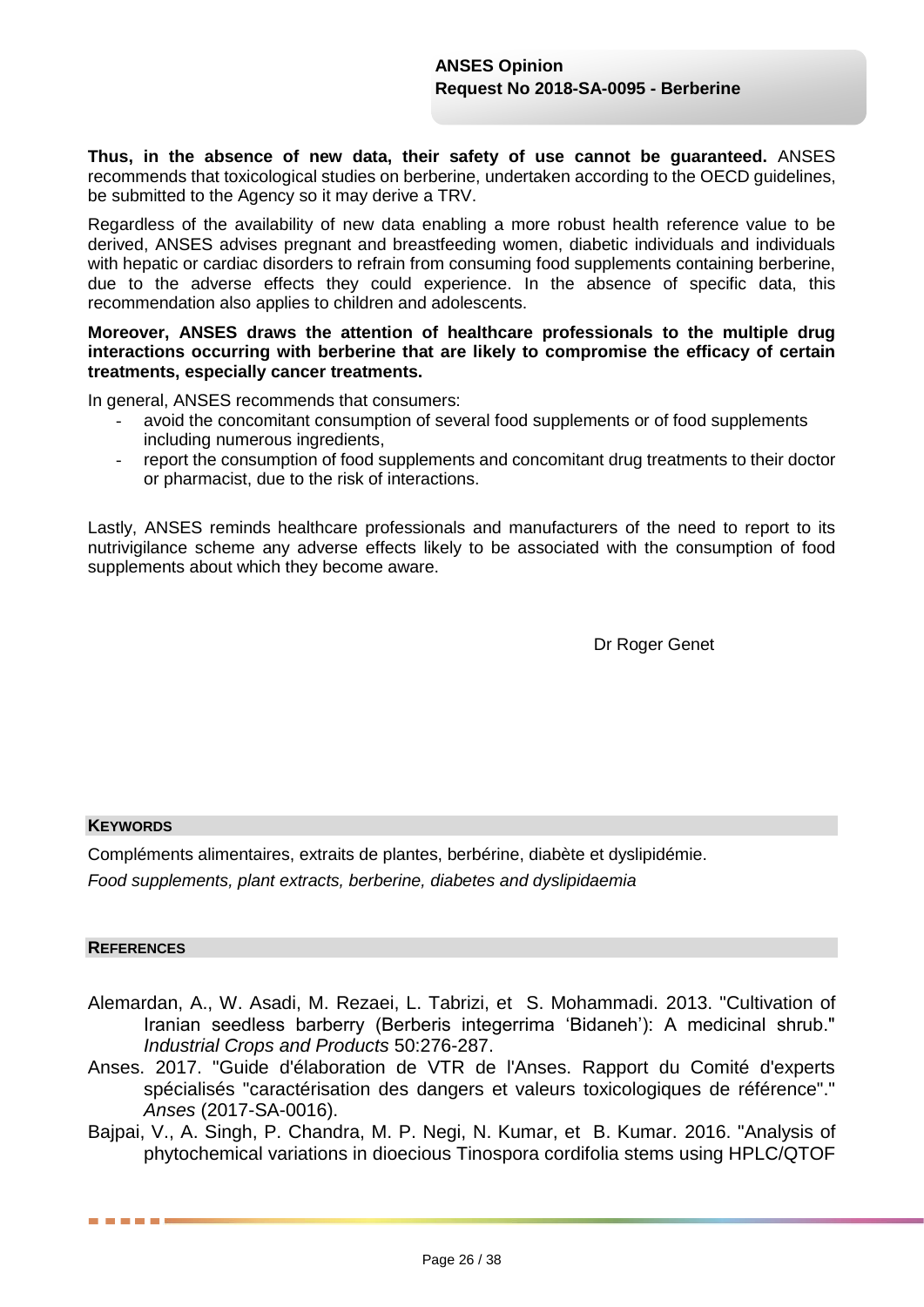MS/MS and UPLC/QqQLIT -MS/MS." *Phytochem Anal* 27 (2):92-9. doi: 10.1002/pca.2601.

- Bao, J., B. Huang, L. Zou, S. Chen, C. Zhang, Y. Zhang, M. Chen, J. B. Wan, H. Su, Y. Wang, et C. He. 2015. "Hormetic Effect of Berberine Attenuates the Anticancer Activity of Chemotherapeutic Agents." *PLoS One* 10 (9):e0139298. doi: 10.1371/journal.pone.0139298.
- Barnes, P. M., B. Bloom, et R. L. Nahin. 2008. "Complementary and alternative medicine use among adults and children: United States, 2007." *Natl Health Stat Report* (12):1- 23.
- Bruneton, J. 2016. "Pharmacognosie. Phytochimie. Plantes médicinales. ." *Lavoisier. Tec & Doc.*
- Budeyri Gokgoz, N., F. G. Avci, K. K. Yoneten, B. Alaybeyoglu, E. Ozkirimli, N. A. Sayar, D. Kazan, et B. Sariyar Akbulut. 2017. "Response of Escherichia coli to Prolonged Berberine Exposure." *Microb Drug Resist* 23 (5):531-544. doi: 10.1089/mdr.2016.0063.
- Cameron, J., T. Ranheim, M. A. Kulseth, T. P. Leren, et K. E. Berge. 2008. "Berberine decreases PCSK9 expression in HepG2 cells." *Atherosclerosis* 201 (2):266-73. doi: 10.1016/j.atherosclerosis.2008.02.004.
- Cannillo, M., S. Frea, C. Fornengo, E. Toso, G. Mercurio, S. Battista, et F. Gaita. 2013. "Berberine behind the thriller of marked symptomatic bradycardia." *World J Cardiol* 5 (7):261-4. doi: 10.4330/wjc.v5.i7.261.
- Chan, E. 1993. "Displacement of bilirubin from albumin by berberine." *Biol Neonate* 63 (4):201-8. doi: 10.1159/000243932.
- Chatterjee, P., et M. R. Franklin. 2003. "Human cytochrome p450 inhibition and metabolicintermediate complex formation by goldenseal extract and its methylenedioxyphenyl components." *Drug Metab Dispos* 31 (11):1391-7. doi: 10.1124/dmd.31.11.1391.
- Chatuphonprasert, W., N. Nemoto, T. Sakuma, et K. Jarukamjorn. 2012. "Modulations of cytochrome P450 expression in diabetic mice by berberine." *Chem Biol Interact* 196 (1-2):23-9. doi: 10.1016/j.cbi.2012.01.006.
- Chauvet, M. 2018. "Encyclopédie des plantes alimentaires."

-----

- Chen, C. M., et H. C. Chang. 1995. "Determination of berberine in plasma, urine and bile by high-performance liquid chromatography." *J Chromatogr B Biomed Appl* 665 (1):117-23.
- Chen, C., Z. Yu, Y. Li, J. Fichna, et M. Storr. 2014. "Effects of berberine in the gastrointestinal tract - a review of actions and therapeutic implications." *Am J Chin Med* 42 (5):1053-70. doi: 10.1142/S0192415X14500669.
- Chen, S., L. Wan, L. Couch, H. Lin, Y. Li, V. N. Dobrovolsky, N. Mei, et L. Guo. 2013. "Mechanism study of goldenseal-associated DNA damage." *Toxicol Lett* 221 (1):64- 72. doi: 10.1016/j.toxlet.2013.05.641.
- Chen, W., Y. Q. Miao, D. J. Fan, S. S. Yang, X. Lin, L. K. Meng, et X. Tang. 2011. "Bioavailability study of berberine and the enhancing effects of TPGS on intestinal absorption in rats." *AAPS PharmSciTech* 12 (2):705-11. doi: 10.1208/s12249-011- 9632-z.
- Chu, M., R. Ding, Z. Y. Chu, M. B. Zhang, X. Y. Liu, S. H. Xie, Y. J. Zhai, et Y. D. Wang. 2014. "Role of berberine in anti-bacterial as a high-affinity LPS antagonist binding to TLR4/MD-2 receptor." *BMC Complement Altern Med* 14:89. doi: 10.1186/1472- 6882-14-89.
- Chu, M., M. B. Zhang, Y. C. Liu, J. R. Kang, Z. Y. Chu, K. L. Yin, L. Y. Ding, R. Ding, R. X. Xiao, Y. N. Yin, X. Y. Liu, et Y. D. Wang. 2016. "Role of Berberine in the Treatment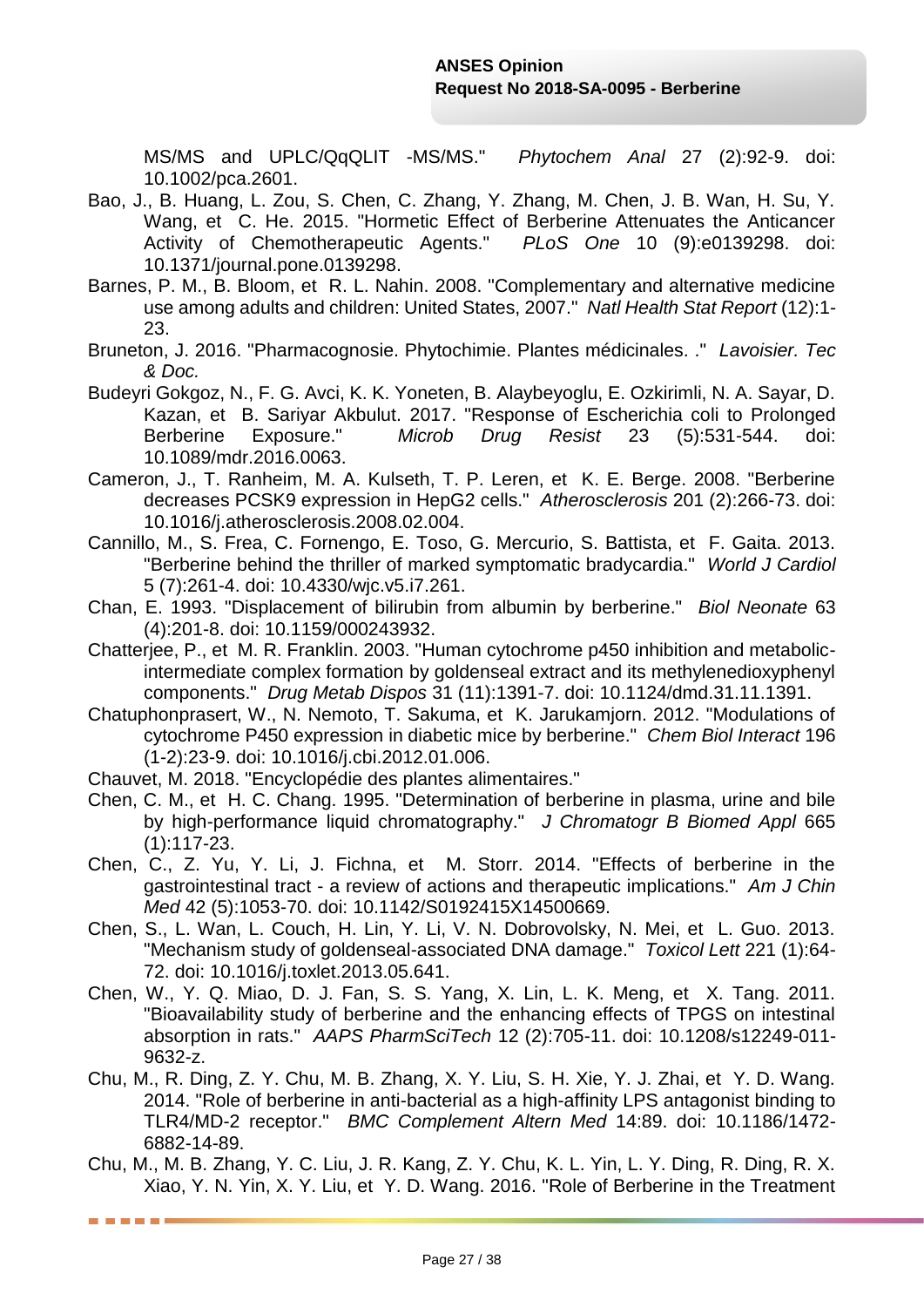of Methicillin-Resistant Staphylococcus aureus Infections." *Sci Rep* 6:24748. doi: 10.1038/srep24748.

- Chuang, C. H., P. Doyle, J. D. Wang, P. J. Chang, J. N. Lai, et P. C. Chen. 2006. "Herbal medicines used during the first trimester and major congenital malformations: an analysis of data from a pregnancy cohort study." *Drug Saf* 29 (6):537-48. doi: 10.2165/00002018-200629060-00007.
- Dong, H., Y. Zhao, L. Zhao, et F. Lu. 2013. "The effects of berberine on blood lipids: a systemic review and meta-analysis of randomized controlled trials." *Planta Med* 79 (6):437-46. doi: 10.1055/s-0032-1328321.
- Dunnick, J. K., B. Singh, A. Nyska, J. Peckham, G. E. Kissling, et J. M. Sanders. 2011. "Investigating the potential for toxicity from long-term use of the herbal products, goldenseal and milk thistle." *Toxicol Pathol* 39 (2):398-409. doi: 10.1177/0192623310394211.
- ESCOP, European scientific cooperative on phytotherapy. 2013. "Hydrastis rhizoma (Goldenseal rhizome)."
- European Medicines Agency, EMA. 2015. "Assessment report on Eschscholzia californica Cham., herba." *EMA/HMPC/680375/2013*.
- FDA. 2017. "FDA Briefing document. Pharmacy compounding advisory committee (PCAC) meeting (May 8-9, 2017)." (Case 6 : Report #130779 (6/16/2010)):26-27.
- Feng, P., L. Zhao, F. Guo, B. Zhang, L. Fang, G. Zhan, X. Xu, Q. Fang, Z. Liang, et B. Li. 2018. "The enhancement of cardiotoxicity that results from inhibiton of CYP 3A4 activity and hERG channel by berberine in combination with statins." *Chem Biol Interact* 293:115-123. doi: 10.1016/j.cbi.2018.07.022.
- Guo, Y., Y. Chen, Z. R. Tan, C. D. Klaassen, et H. H. Zhou. 2012. "Repeated administration of berberine inhibits cytochromes P450 in humans." *Eur J Clin Pharmacol* 68 (2):213- 7. doi: 10.1007/s00228-011-1108-2.
- Guo, Y., C. Pope, X. Cheng, H. Zhou, et C. D. Klaassen. 2011. "Dose-response of berberine on hepatic cytochromes P450 mRNA expression and activities in mice." *J Ethnopharmacol* 138 (1):111-8. doi: 10.1016/j.jep.2011.08.058.
- Gupta, S. C., S. K. Prasad, et B.B. Aggarwal. 2016. "Anti-inflammatory Nutraceuticals and Chronic Diseases." *Advances in Experimental Medecine and Biology* 928:27-47.
- Gupte, S. 1975. "Use of berberine in treatment of giardiasis." *Am J Dis Child* 129 (7):866.
- Gurley, B. J., S. F. Gardner, M. A. Hubbard, D. K. Williams, W. B. Gentry, I. A. Khan, et A. Shah. 2005. "In vivo effects of goldenseal, kava kava, black cohosh, and valerian on human cytochrome P450 1A2, 2D6, 2E1, and 3A4/5 phenotypes." *Clin Pharmacol Ther* 77 (5):415-26. doi: 10.1016/j.clpt.2005.01.009.
- Gurley, B. J., A. Swain, M. A. Hubbard, D. K. Williams, G. Barone, F. Hartsfield, Y. Tong, D. J. Carrier, S. Cheboyina, et S. K. Battu. 2008. "Clinical assessment of CYP2D6 mediated herb-drug interactions in humans: effects of milk thistle, black cohosh, goldenseal, kava kava, St. John's wort, and Echinacea." *Mol Nutr Food Res* 52 (7):755-63. doi: 10.1002/mnfr.200600300.
- Haginiwa, J., et M. Harada. 1962. "[Pharmacological studies on crude drugs. V. Comparison of berberine type alkaloid-containing plants on their components and several pharmacological actions]." *Yakugaku Zasshi* 82:726-31.

Hempen, C-H., et T. Fischer. 2007. "Leitfaden chinesische Phytotherapie."

. . .

Ho, C. E., Y. L. Goh, et C. Zhang. 2014. "From prejudice to evidence: the case of rhizoma coptidis in singapore." *Evid Based Complement Alternat Med* 2014:871720. doi: 10.1155/2014/871720.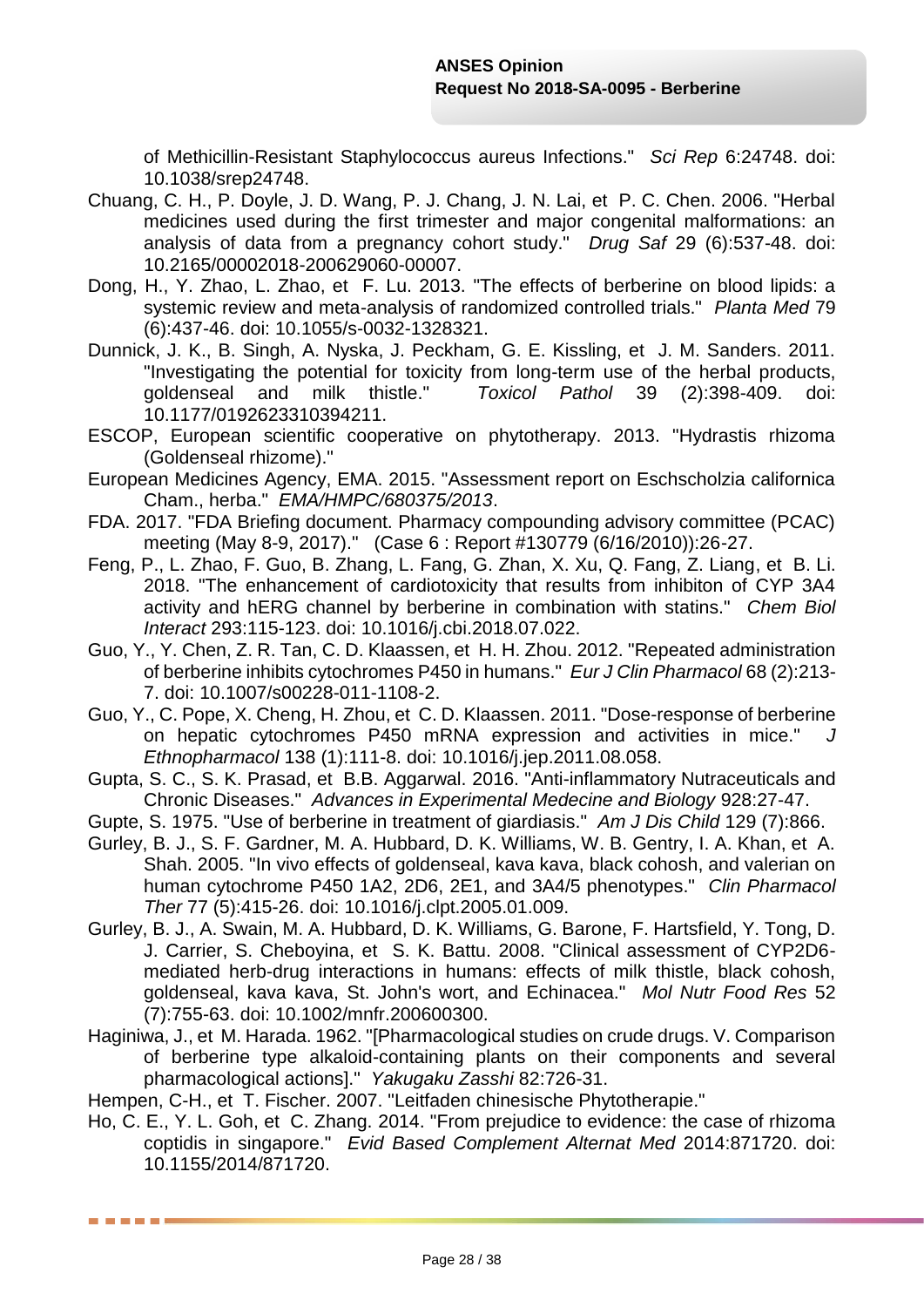- Hou, Q., W. Han, et X. Fu. 2013. "Pharmacokinetic interaction between tacrolimus and berberine in a child with idiopathic nephrotic syndrome." *Eur J Clin Pharmacol* 69 (10):1861-2. doi: 10.1007/s00228-013-1537-1.
- Hunter, P. M., et R. A. Hegele. 2017. "Functional foods and dietary supplements for the management of dyslipidaemia." *Nat Rev Endocrinol* 13 (5):278-288. doi: 10.1038/nrendo.2016.210.
- Imenshahidi, M., et H. Hosseinzadeh. 2016. "Berberis Vulgaris and Berberine: An Update Review." *Phytother Res* 30 (11):1745-1764. doi: 10.1002/ptr.5693.
- International Agency for Cancer Research, IARC. 2016. "Some drugs and herbal products." *IARC monographs on the evaluation of carcinogenic risks to humans* 108:73 - 90.
- Jahnke, G. D., C. J. Price, M. C. Marr, C. B. Myers, et J. D. George. 2006. "Developmental toxicity evaluation of berberine in rats and mice." *Birth Defects Res B Dev Reprod Toxicol* 77 (3):195-206. doi: 10.1002/bdrb.20075.
- Jantova, S., S. Letasiova, V. Brezova, L. Cipak, et J. Labaj. 2006. "Photochemical and phototoxic activity of berberine on murine fibroblast NIH-3T3 and Ehrlich ascites carcinoma cells." *J Photochem Photobiol B* 85 (3):163-76. doi: 10.1016/j.jphotobiol.2006.07.001.
- JORF. 1990. "Arrêté du 22 février 1990 portant exonération à la réglementation des substances vénéneuses destinées à la médecine humaine. NOR: SPSM9000503A, JORF n°130 du 7 juin 1990 page 6681."
- Joshi, P. V., A. A. Shirkhedkar, K. Prakash, et V. L. Maheshwari. 2011. "Antidiarrheal activity, chemical and toxicity profile of Berberis aristata." *Pharm Biol* 49 (1):94-100. doi: 10.3109/13880209.2010.500295.
- Ju, J., J. Li, Q. Lin, et H. Xu. 2018. "Efficacy and safety of berberine for dyslipidaemias: A systematic review and meta-analysis of randomized clinical trials." *Phytomedicine* 50:25-34. doi: 10.1016/j.phymed.2018.09.212.
- Ju, Y., W. Qiu, X. Jiang, et C. Liu. 2011. "[Effect of berberine on pharmacokinetics of digoxin after oral administration to rats]." *Zhongguo Zhong Yao Za Zhi* 36 (7):918-21.
- Khin, M. U., Wai Nyunt Nyunt, Khin Myo, Khin Mu Mu, U. Tin, et Toe Thane. 1985. "Effect on clinical outcome of breast feeding during acute diarrhoea." *Br Med J (Clin Res Ed)* 290 (6468):587-9.
- Kong, W., J. Wei, P. Abidi, M. Lin, S. Inaba, C. Li, Y. Wang, Z. Wang, S. Si, H. Pan, S. Wang, J. Wu, Y. Wang, Z. Li, J. Liu, et J. D. Jiang. 2004. "Berberine is a novel cholesterol-lowering drug working through a unique mechanism distinct from statins." *Nat Med* 10 (12):1344-51. doi: 10.1038/nm1135.
- Kumar, A., Ekavali, K. Chopra, M. Mukherjee, R. Pottabathini, et D. K. Dhull. 2015. "Current knowledge and pharmacological profile of berberine: An update." *Eur J Pharmacol* 761:288-97. doi: 10.1016/j.ejphar.2015.05.068.
- Kwon, M., Y. A. Choi, M. K. Choi, et I. S. Song. 2015. "Organic cation transporter-mediated drug-drug interaction potential between berberine and metformin." *Arch Pharm Res* 38 (5):849-56. doi: 10.1007/s12272-014-0510-6.
- Lan, J., Y. Zhao, F. Dong, Z. Yan, W. Zheng, J. Fan, et G. Sun. 2015. "Meta-analysis of the effect and safety of berberine in the treatment of type 2 diabetes mellitus, hyperlipemia and hypertension." *J Ethnopharmacol* 161:69-81. doi: 10.1016/j.jep.2014.09.049.
- Lee, Y. S., W. S. Kim, K. H. Kim, M. J. Yoon, H. J. Cho, Y. Shen, J. M. Ye, C. H. Lee, W. K. Oh, C. T. Kim, C. Hohnen-Behrens, A. Gosby, E. W. Kraegen, D. E. James, et J. B. Kim. 2006. "Berberine, a natural plant product, activates AMP-activated protein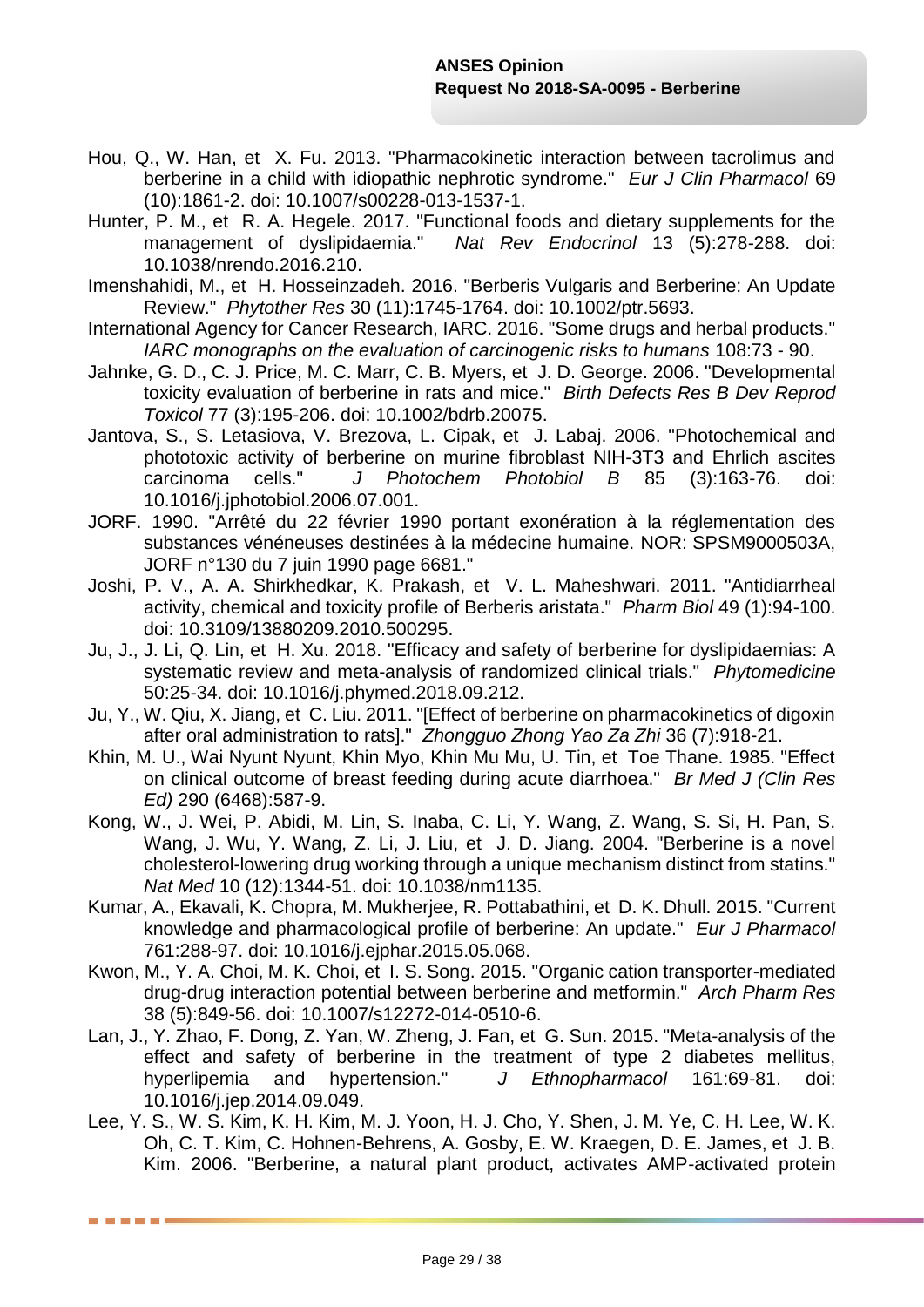kinase with beneficial metabolic effects in diabetic and insulin-resistant states." *Diabetes* 55 (8):2256-64. doi: 10.2337/db06-0006.

- Li, H., L. Liu, L. Xie, D. Gan, et X. Jiang. 2016. "Effects of berberine on the pharmacokinetics of losartan and its metabolite EXP3174 in rats and its mechanism." *Pharm Biol* 54 (12):2886-2894. doi: 10.1080/13880209.2016.1190762.
- Li, Y., G. Ren, Y. X. Wang, W. J. Kong, P. Yang, Y. M. Wang, Y. H. Li, H. Yi, Z. R. Li, D. Q. Song, et J. D. Jiang. 2011. "Bioactivities of berberine metabolites after transformation through CYP450 isoenzymes." *J Transl Med* 9:62. doi: 10.1186/1479-5876-9-62.
- Lim, T.K. 2016. "Edible medicinal and non-medicinal plants." Volume 1, Fruits. doi: 10.1007/978-90-481-8661-7.
- Lin, H. L., T. Y. Liu, W. Y. Lui, et C. W. Chi. 1999. "Up-regulation of multidrug resistance transporter expression by berberine in human and murine hepatoma cells." *Cancer* 85 (9):1937-42.
- Lin, H. L., T. Y. Liu, C. W. Wu, et C. W. Chi. 1999. "Berberine modulates expression of mdr1 gene product and the responses of digestive track cancer cells to Paclitaxel." *Br J Cancer* 81 (3):416-22. doi: 10.1038/sj.bjc.6690710.
- Linn, Y. C., J. Lu, L. C. Lim, H. Sun, J. Sun, Y. Zhou, et H. S. Ng. 2012. "Berberine-induced haemolysis revisited: safety of Rhizoma coptidis and Cortex phellodendri in chronic haematological diseases." *Phytother Res* 26 (5):682-6. doi: 10.1002/ptr.3617.
- Liu, C. S., Y. R. Zheng, Y. F. Zhang, et X. Y. Long. 2016. "Research progress on berberine with a special focus on its oral bioavailability." *Fitoterapia* 109:274-82. doi: 10.1016/j.fitote.2016.02.001.
- Liu, Y., H. Hao, H. Xie, H. Lv, C. Liu, et G. Wang. 2009. "Oxidative demethylenation and subsequent glucuronidation are the major metabolic pathways of berberine in rats." *J Pharm Sci* 98 (11):4391-401. doi: 10.1002/jps.21721.
- Liu, Y. T., H. P. Hao, H. G. Xie, L. Lai, Q. Wang, C. X. Liu, et G. J. Wang. 2010. "Extensive intestinal first-pass elimination and predominant hepatic distribution of berberine explain its low plasma levels in rats." *Drug Metab Dispos* 38 (10):1779-84. doi: 10.1124/dmd.110.033936.
- Lu, S. S., Y. L. Yu, H. J. Zhu, X. D. Liu, L. Liu, Y. W. Liu, P. Wang, L. Xie, et G. J. Wang. 2009. "Berberine promotes glucagon-like peptide-1 (7-36) amide secretion in streptozotocin-induced diabetic rats." *J Endocrinol* 200 (2):159-65. doi: 10.1677/JOE-08-0419.
- Ma, J. Y., R. Feng, X. S. Tan, C. Ma, J. W. Shou, J. Fu, M. Huang, C. Y. He, S. N. Chen, Z. X. Zhao, W. Y. He, Y. Wang, et J. D. Jiang. 2013. "Excretion of berberine and its metabolites in oral administration in rats." *J Pharm Sci* 102 (11):4181-92. doi: 10.1002/jps.23718.
- Marin-Neto, J. A., B. C. Maciel, A. L. Secches, et L. Gallo Junior. 1988. "Cardiovascular effects of berberine in patients with severe congestive heart failure." *Clin Cardiol* 11 (4):253-60.
- McKenna, D. J., et G. A. Plotnikoff. 2005. "Encyclopedia of dietary supplements." :297- 308.
- Morgan, M., K. Bone, S. Mills, et J. McMillan. 2005. "The essential guide to herbal safety." *Elsevier Health Sciences (USA). Mills S, Bone K, editors*:255-261.
- National Toxicology Program, NTP. 2002. "Final Study Report: Developmental Toxicity Evaluation for Goldenseal Root Powder (Hydrastis canadensis) Administered in the Feed to Swiss (CD-1®) Mice on Gestational Days 6 to 17." *RTI International, Research Triangle Park, NC* NTP Study No. TER-99-004.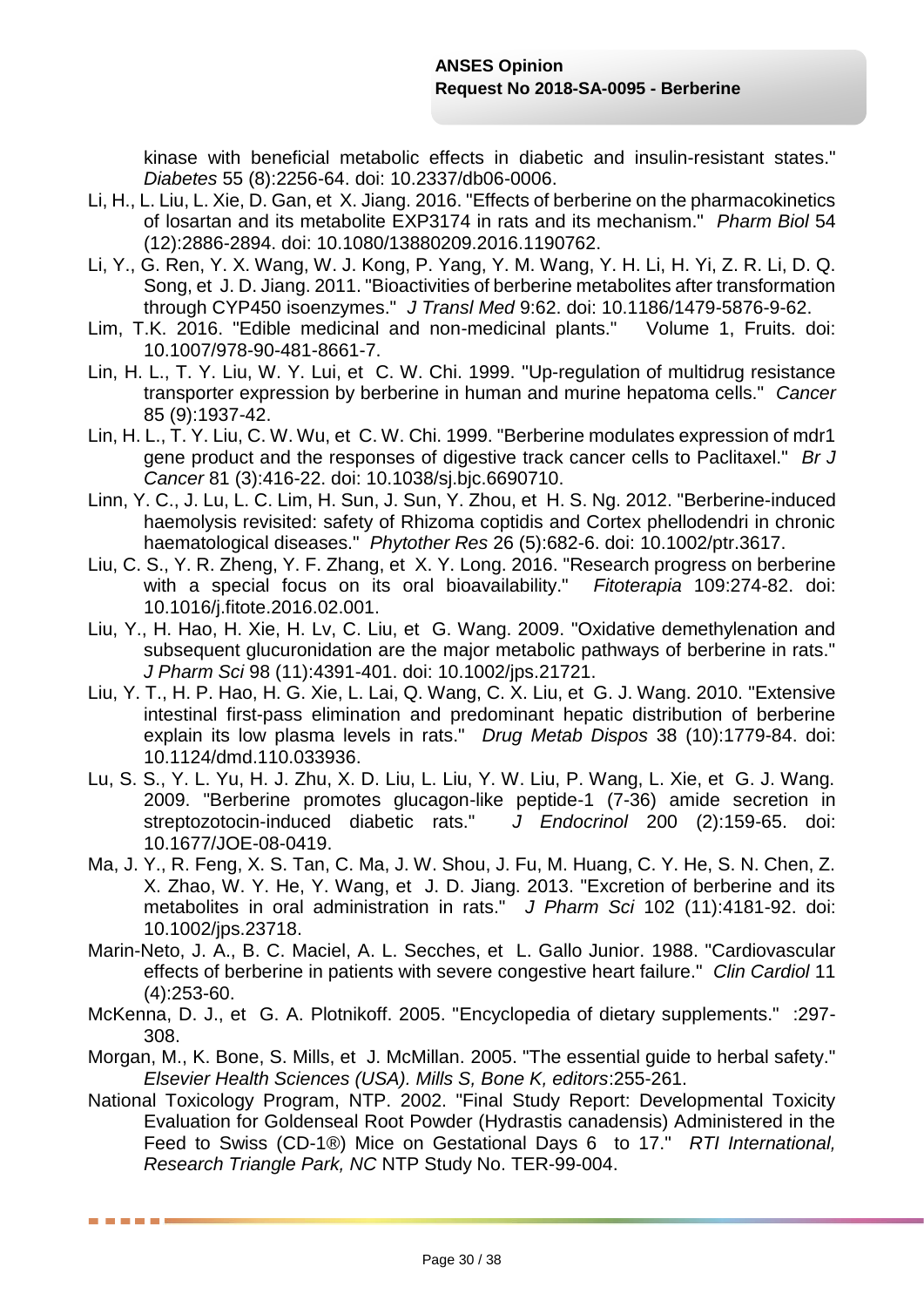- National Toxicology Program, NTP. 2003. "Final Study Report: Developmental Toxicity Evaluation for Goldenseal Root Powder (Hydrastis canadensis) Administered in the Feed to Sprague-Dawley (CD®) Rats on Gestational Days 6 to 20." *RTI International, Research Triangle Park, NC* NTP Study No. TER-98-008.
- National Toxicology Program, NTP. 2010. "NTP technical report on the toxicity and carcinogenesis studies of goldenseal root power in F344/N rats and B6C3F1 mice." *National Toxicology Program* NTP TR 562, NIH Publication No 10-5903 (NIH Publication No 10-5903).
- Neag, M. A., A. Mocan, J. Echeverria, R. M. Pop, C. I. Bocsan, G. Crisan, et A. D. Buzoianu. 2018. "Berberine: Botanical Occurrence, Traditional Uses, Extraction Methods, and Relevance in Cardiovascular, Metabolic, Hepatic, and Renal Disorders." *Front Pharmacol* 9:557. doi: 10.3389/fphar.2018.00557.
- Ning, N., Y. Z. Wang, Z. Y. Zou, D. Z. Zhang, D. Z. Wang, et X. G. Li. 2015. "Pharmacological and safety evaluation of fibrous root of Rhizoma Coptidis." *Environ Toxicol Pharmacol* 39 (1):53-69. doi: 10.1016/j.etap.2014.11.006.
- O'Neil, Maryadele J. 1983. "The Merk Index."
- OMS, Organisation Mondiale de la Santé. 1999. "WHO monographs on selected medicinal plants (Rhizoma coptidis)."
- OMS, Organisation Mondiale de la Santé. 2007. "WHO monographs on selected medicinal plants (Rhizoma Hydrastis)." 3:194.
- OMS, Organisation Mondiale de la Santé. 2009. "WHO monographs on selected medicinal plants (Berberis vulgaris L.)." Vol. 4:30.
- Pan, G. Y., G. J. Wang, X. D. Liu, J. P. Fawcett, et Y. Y. Xie. 2002. "The involvement of Pglycoprotein in berberine absorption." *Pharmacol Toxicol* 91 (4):193-7.
- Pasqual, M. S., C. P. Lauer, P. Moyna, et J. A. Henriques. 1993. "Genotoxicity of the isoquinoline alkaloid berberine in prokaryotic and eukaryotic organisms." *Mutat Res* 286 (2):243-52.
- Pengelly, A. 2012. "An appalachian plant monograph. Goldenseal : Hydrastis canadensis L.".
- Pirillo, A., et A. L. Catapano. 2015. "Berberine, a plant alkaloid with lipid- and glucoselowering properties: From in vitro evidence to clinical studies." *Atherosclerosis* 243 (2):449-61. doi: 10.1016/j.atherosclerosis.2015.09.032.
- Qiu, W., X. H. Jiang, C. X. Liu, Y. Ju, et J. X. Jin. 2009. "Effect of berberine on the pharmacokinetics of substrates of CYP3A and P-gp." *Phytother Res* 23 (11):1553-8. doi: 10.1002/ptr.2808.
- Rabbani, G. H., T. Butler, J. Knight, S. C. Sanyal, et K. Alam. 1987. "Randomized controlled trial of berberine sulfate therapy for diarrhea due to enterotoxigenic Escherichia coli and Vibrio cholerae." *J Infect Dis* 155 (5):979-84.
- Rad, S. Z. K., M. Rameshrad, et H. Hosseinzadeh. 2017. "Toxicology effects of Berberis vulgaris (barberry) and its active constituent, berberine: a review." *Iran J Basic Med Sci* 20 (5):516-529. doi: 10.22038/IJBMS.2017.8676.
- Rodriguez-Menchaca, A., T. Ferrer-Villada, J. Lara, D. Fernandez, R. A. Navarro-Polanco, et J. A. Sanchez-Chapula. 2006. "Block of HERG channels by berberine: mechanisms of voltage- and state-dependence probed with site-directed mutant channels." *J Cardiovasc Pharmacol* 47 (1):21-9.
- Rojsanga, P., et W. Gritsanapan. 2005. "Variation of Berberine Content in Coscinium fenestratum Stem in Thailand Market." *Mahidol University Journal of Pharmaceutical Sciences* 32 (3-4):66-70.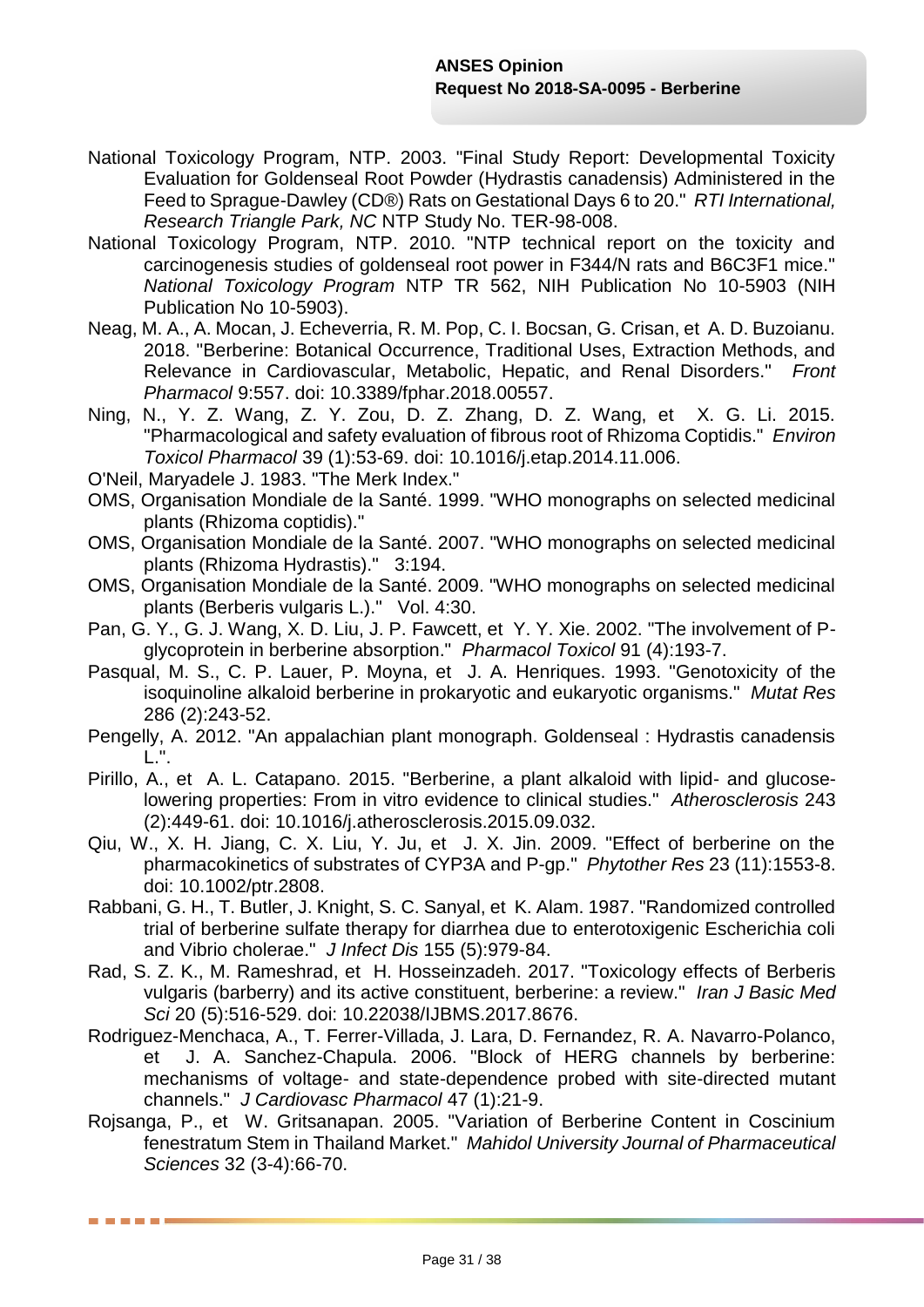- Ropivia, J., S. Derbre, C. Rouger, F. Pagniez, P. Le Pape, et P. Richomme. 2010. "Isoquinolines from the roots of Thalictrum flavum L. and their evaluation as antiparasitic compounds." *Molecules* 15 (9):6476-84. doi: 10.3390/molecules15096476.
- Sabir, M., M. H. Akhter, et N. K. Bhide. 1978. "Further studies on pharmacology of berberine." *Indian J Physiol Pharmacol* 22 (1):9-23.
- Sack, R. B., et J. L. Froehlich. 1982. "Berberine inhibits intestinal secretory response of Vibrio cholerae and Escherichia coli enterotoxins." *Infect Immun* 35 (2):471-5.
- Sakagami, H., M. Kobayashi, C. H. Chien, H. Kanegae, et M. Kawase. 2007. "Selective toxicity and type of cell death induced by various natural and synthetic compounds in oral squamous cell carcinoma." *In Vivo* 21 (2):311-20.
- Schramm, A., P. Saxena, J. Chlebek, L. Cahlikova, I. Baburin, S. Hering, et M. Hamburger. 2014. "Natural products as potential human ether-a-go-go-related gene channel inhibitors - screening of plant-derived alkaloids." *Planta Med* 80 (8-9):740-6. doi: 10.1055/s-0034-1368590.
- Shi, R., H. Zhou, Z. Liu, Y. Ma, T. Wang, Y. Liu, et C. Wang. 2009. "Influence of coptis Chinensis on pharmacokinetics of flavonoids after oral administration of radix Scutellariae in rats." *Biopharm Drug Dispos* 30 (7):398-410. doi: 10.1002/bdd.674.
- Singh, N., et B. Sharma. 2018. "Toxicological Effects of Berberine and Sanguinarine." *Front Mol Biosci* 5:21. doi: 10.3389/fmolb.2018.00021.
- Singh, S. P., et K. V. Sashidhara. 2017. "Lipid lowering agents of natural origin: An account of some promising chemotypes." Eur J Med Chem 140:331-348. doi: of some promising chemotypes." *Eur J Med Chem* 140:331-348. doi: 10.1016/j.ejmech.2017.09.020.
- Spinozzi, S., C. Colliva, C. Camborata, M. Roberti, C. Ianni, F. Neri, C. Calvarese, A. Lisotti, G. Mazzella, et A. Roda. 2014. "Berberine and its metabolites: relationship between physicochemical properties and plasma levels after administration to human subjects." *J Nat Prod* 77 (4):766-72. doi: 10.1021/np400607k.
- Sturm, S., et H. Stuppner. 1998. "Analysis of isoquinoline alkaloids in medicinal plants by capillary electrophoresis-mass spectrometry." *Electrophoresis* 19 (16-17):3026-32. doi: 10.1002/elps.1150191639.
- Tan, X. S., J. Y. Ma, R. Feng, C. Ma, W. J. Chen, Y. P. Sun, J. Fu, M. Huang, C. Y. He, J. W. Shou, W. Y. He, Y. Wang, et J. D. Jiang. 2013. "Tissue distribution of berberine and its metabolites after oral administration in rats." *PLoS One* 8 (10):e77969. doi: 10.1371/journal.pone.0077969.
- Tan, Y., Q. Tang, B. R. Hu, et J. Z. Xiang. 2007. "Antioxidant properties of berberine on cultured rabbit corpus cavernosum smooth muscle cells injured by hydrogen peroxide." *Acta Pharmacol Sin* 28 (12):1914-8. doi: 10.1111/j.1745- 7254.2007.00705.x.
- Tan, Y. Z. , Wu A. C., Tan B. Y., Wu J. H., Tang L. F., Li J. H., Li Y. X., et Zhang D. J. 2002. "Study on the interactions of berberine displace other drug from their plasma proteins binding sites." *Chinese Pharmacological Bulletin*:576-578.
- Tsai, P. L., et T. H. Tsai. 2004. "Hepatobiliary excretion of berberine." *Drug Metab Dispos* 32 (4):405-12. doi: 10.1124/dmd.32.4.405.
- Wang, X., H. J. Zhu, J. Munoz, B. J. Gurley, et J. S. Markowitz. 2015. "An ex vivo approach to botanical-drug interactions: a proof of concept study." *J Ethnopharmacol* 163:149- 56. doi: 10.1016/j.jep.2015.01.021.
- Wong, K. K. 1998. "Mechanism of the aortic relaxation induced by low concentrations of berberine." *Planta Med* 64 (8):756-7. doi: 10.1055/s-2006-957575.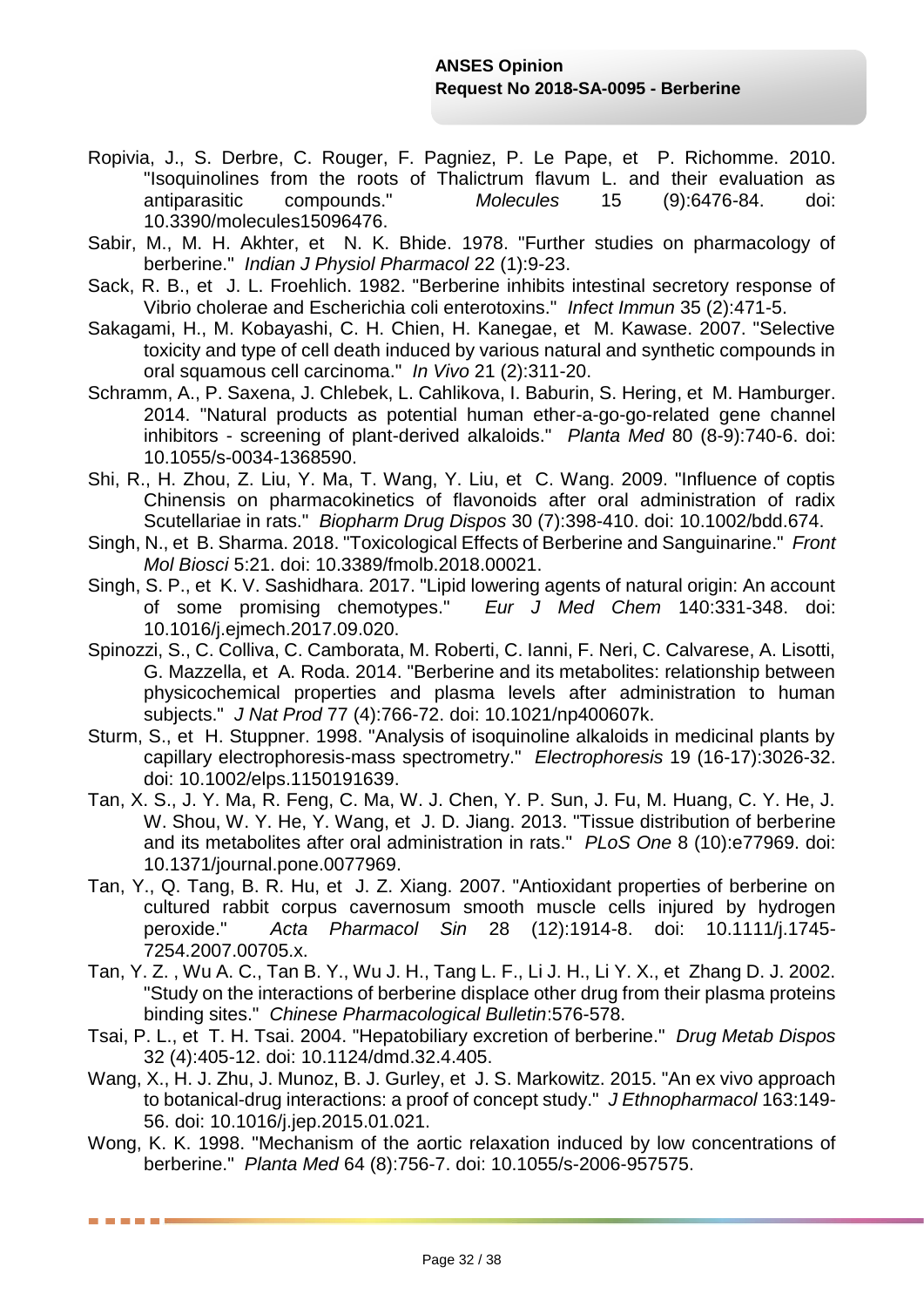- Wu, X., Q. Li, H. Xin, A. Yu, et M. Zhong. 2005. "Effects of berberine on the blood concentration of cyclosporin A in renal transplanted recipients: clinical and pharmacokinetic study." *Eur J Clin Pharmacol* 61 (8):567-72. doi: 10.1007/s00228- 005-0952-3.
- Xin, H. W., X. Tang, M. Ouyang, J. X. Zhong, et W. L. Li. 2016. "Effects of berberine on pharmacokinetics of midazolam and rhodamine 123 in rats in vivo." *Springerplus* 5:380. doi: 10.1186/s40064-016-2013-z.
- Yan, M., K. Zhang, Y. Shi, L. Feng, L. Lv, et B. Li. 2015. "Mechanism and pharmacological rescue of berberine-induced hERG channel deficiency." *Drug Des Devel Ther* 9:5737-47. doi: 10.2147/DDDT.S91561.
- Ye, M., S. Fu, R. Pi, et F. He. 2009. "Neuropharmacological and pharmacokinetic properties of berberine: a review of recent research." *J Pharm Pharmacol* 61 (7):831-7. doi: 10.1211/jpp/61.07.0001.
- Yesilada, E., et E. Kupeli. 2002. "Berberis crataegina DC. root exhibits potent antiinflammatory, analgesic and febrifuge effects in mice and rats." *J Ethnopharmacol* 79 (2):237-48.
- Yi, J., X. Ye, D. Wang, K. He, Y. Yang, X. Liu, et X. Li. 2013. "Safety evaluation of main alkaloids from Rhizoma Coptidis." *J Ethnopharmacol* 145 (1):303-10. doi: 10.1016/j.jep.2012.10.062.
- Yin, J., Z. Gao, D. Liu, Z. Liu, et J. Ye. 2008a. "Berberine improves glucose metabolism through induction of glycolysis." *Am J Physiol Endocrinol Metab* 294 (1):E148-56. doi: 10.1152/ajpendo.00211.2007.
- Yin, J., R. Hu, M. Chen, J. Tang, F. Li, Y. Yang, et J. Chen. 2002. "Effects of berberine on glucose metabolism in vitro." *Metabolism* 51 (11):1439-43.
- Yin, J., H. Xing, et J. Ye. 2008b. "Efficacy of berberine in patients with type 2 diabetes mellitus." *Metabolism* 57 (5):712-7. doi: 10.1016/j.metabol.2008.01.013.
- Yu, D., L. Lv, L. Fang, B. Zhang, J. Wang, G. Zhan, L. Zhao, X. Zhao, et B. Li. 2017. "Inhibitory effects and mechanism of dihydroberberine on hERG channels expressed in HEK293 cells." *PLoS One* 12 (8):e0181823. doi: 10.1371/journal.pone.0181823.
- Zeng, X. H., X. J. Zeng, et Y. Y. Li. 2003. "Efficacy and safety of berberine for congestive heart failure secondary to ischemic or idiopathic dilated cardiomyopathy." *Am J Cardiol* 92 (2):173-6.
- Zhang, K., D. Zhi, T. Huang, Y. Gong, M. Yan, C. Liu, T. Wei, Z. Dong, B. Li, et B. Yang. 2014. "Berberine induces hERG channel deficiency through trafficking inhibition." *Cell Physiol Biochem* 34 (3):691-702. doi: 10.1159/000363034.
- Zhang, M. Y., Y. Y. Yu, S. F. Wang, Q. Zhang, H. W. Wu, J. Y. Wei, W. Yang, S. Y. Li, et H. J. Yang. 2018. "Cardiotoxicity evaluation of nine alkaloids from Rhizoma Coptis." *Hum Exp Toxicol* 37 (2):185-195. doi: 10.1177/0960327117695633.
- Zhang, W., Y. C. Xu, F. J. Guo, Y. Meng, et M. L. Li. 2008b. "Anti-diabetic effects of cinnamaldehyde and berberine and their impacts on retinol-binding protein 4 expression in rats with type 2 diabetes mellitus." *Chin Med J (Engl)* 121 (21):2124- 8.
- Zhang, X., F. Qiu, J. Jiang, C. Gao, et Y. Tan. 2011. "Intestinal absorption mechanisms of berberine, palmatine, jateorhizine, and coptisine; involvement of P-glycoprotein." *Xenobiotica* 41 (4):290-6. doi: 10.3109/00498254.2010.529180.
- Zhang, Y., X. Li, D. Zou, W. Liu, J. Yang, N. Zhu, L. Huo, M. Wang, J. Hong, P. Wu, G. Ren, et G. Ning. 2008a. "Treatment of type 2 diabetes and dyslipidemia with the natural plant alkaloid berberine." *J Clin Endocrinol Metab* 93 (7):2559-65. doi: 10.1210/jc.2007-2404.

-----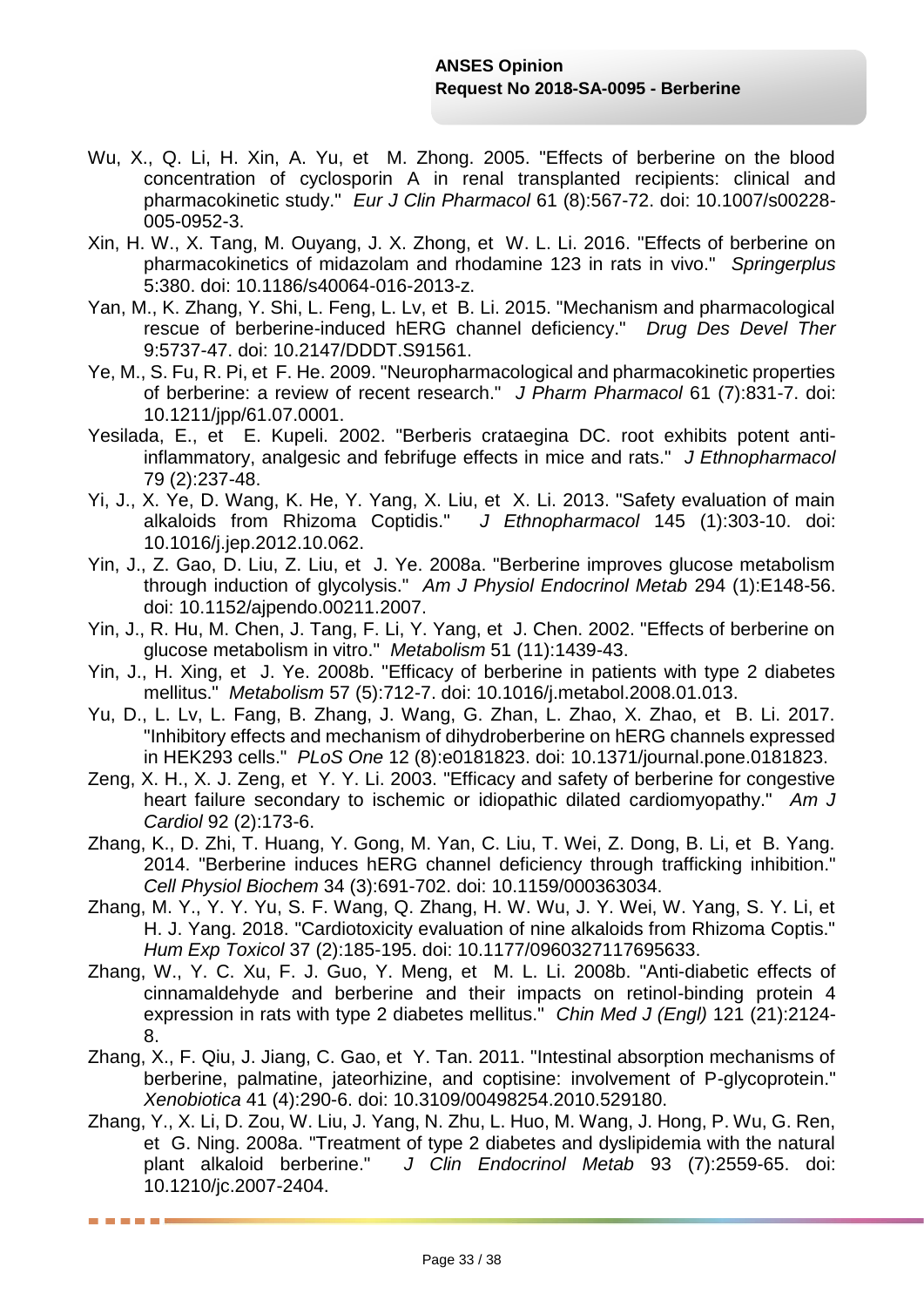- Zhi, D., P. F. Feng, J. L. Sun, F. Guo, R. Zhang, X. Zhao, et B. X. Li. 2015. "The enhancement of cardiac toxicity by concomitant administration of Berberine and macrolides." *Eur J Pharm Sci* 76:149-55. doi: 10.1016/j.ejps.2015.05.009.
- Zhou, J. Y., S. W. Zhou, K. B. Zhang, J. L. Tang, L. X. Guang, Y. Ying, Y. Xu, L. Zhang, et D. D. Li. 2008. "Chronic effects of berberine on blood, liver glucolipid metabolism and liver PPARs expression in diabetic hyperlipidemic rats." *Biol Pharm Bull* 31 (6):1169- 76.
- Zhou, Y., S. Cao, Y. Wang, P. Xu, J. Yan, W. Bin, F. Qiu, et N. Kang. 2014. "Berberine metabolites could induce low density lipoprotein receptor up-regulation to exert lipidlowering effects in human hepatoma cells." *Fitoterapia* 92:230-7. doi: 10.1016/j.fitote.2013.11.010.
- Zhou, Y., P. He, A. Liu, L. Zhang, Y. Liu, et R. Dai. 2012. "Drug-drug interactions between ketoconazole and berberine in rats: pharmacokinetic effects benefit pharmacodynamic synergism." *Phytother Res* 26 (5):772-7. doi: 10.1002/ptr.3621.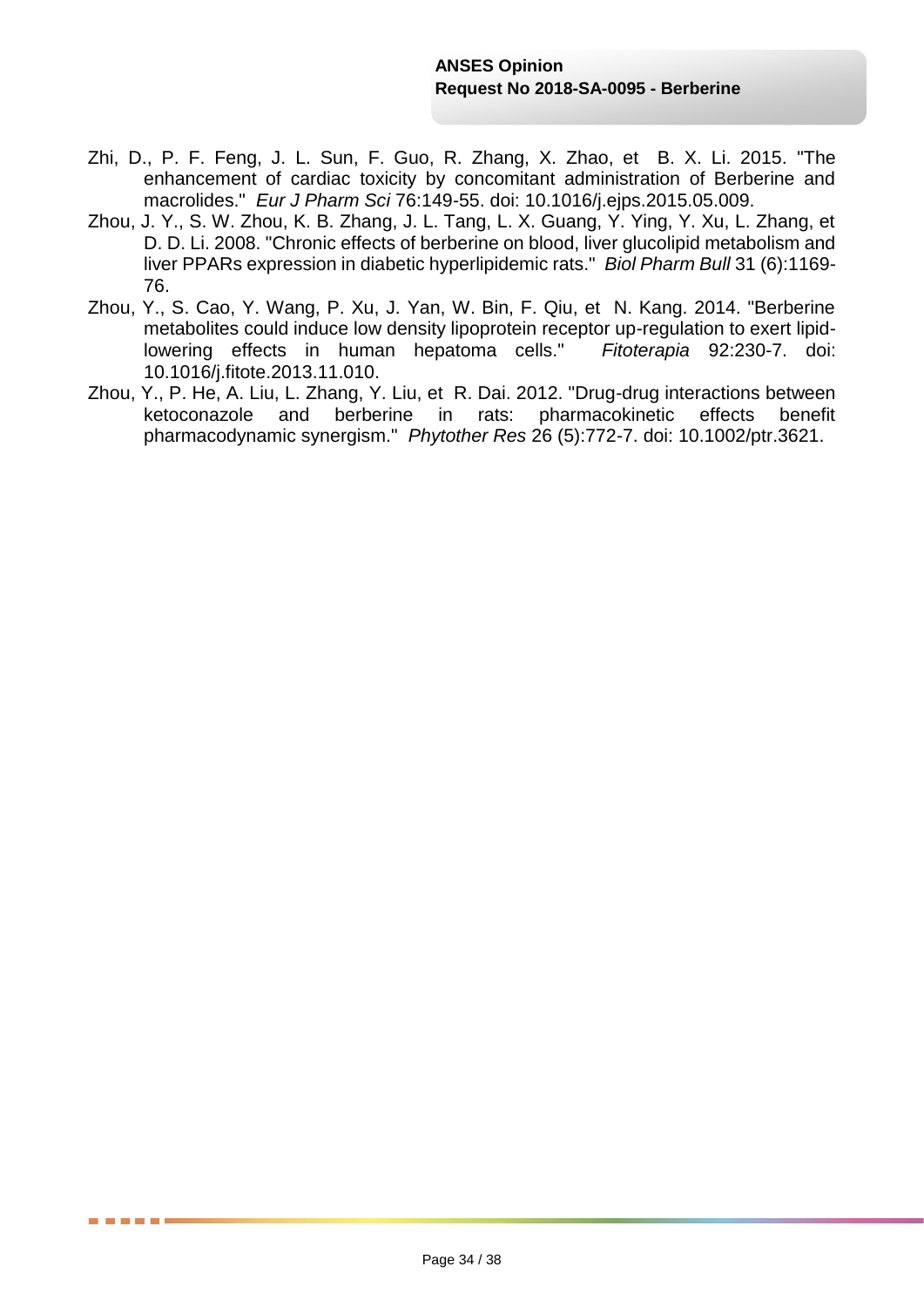#### **ANNEX 1**

#### **Presentation of the participants**

**FOREWORD:** The expert members of the Expert Committees and Working Groups or designated rapporteurs are all appointed in a personal capacity, *intuitu personae*, and do not represent their parent organisation.

#### **WORKING GROUP ON "PLANTS" (2016-2019)**

#### **Chair**

Mr Bernard WENIGER – Retired, University Lecturer (Strasbourg University) – Speciality: pharmacognosy

#### **Members**

Ms Sabrina BOUTEFNOUCHET – University Lecturer (Paris-Descartes University) – Speciality: pharmacognosy

Mr Pierre CHAMPY – University Professor (Paris-Sud University) – Speciality: pharmacognosy

Ms Hanh DUFAT – University Lecturer (Paris-Descartes University) – Speciality: pharmacognosy

Mr Mohamed HADDAD – Research Manager (IRD, Toulouse - Institute of Research for Development) – Speciality: pharmacognosy

Mr Thierry HENNEBELLE – University Professor (Lille University) – Speciality: pharmacognosy

Mr Serge MICHALET – University Lecturer (Claude Bernard University, Lyon I) – Speciality: pharmacognosy

Mr Claude MOULIS – Retired, Professor Emeritus – Speciality: pharmacognosy

Ms Céline RIVIERE – University Lecturer (Lille University) – Speciality: pharmacognosy

Ms Catherine VONTHRON-SENECHEAU – University Lecturer (Strasbourg University) – Speciality: pharmacognosy

#### **RAPPORTEURS FROM THE WG ON "PLANTS"**

Mr Pierre CHAMPY – University Professor (Paris-Sud University) – Speciality: pharmacognosy Ms Céline RIVIERE – University Lecturer (Lille II University) – Speciality: pharmacognosy

#### **TOXICOLOGICAL RAPPORTEUR**

. . .

Ms Anne PLATEL – University Lecturer (Lille University – Institut Pasteur) – Speciality: toxicology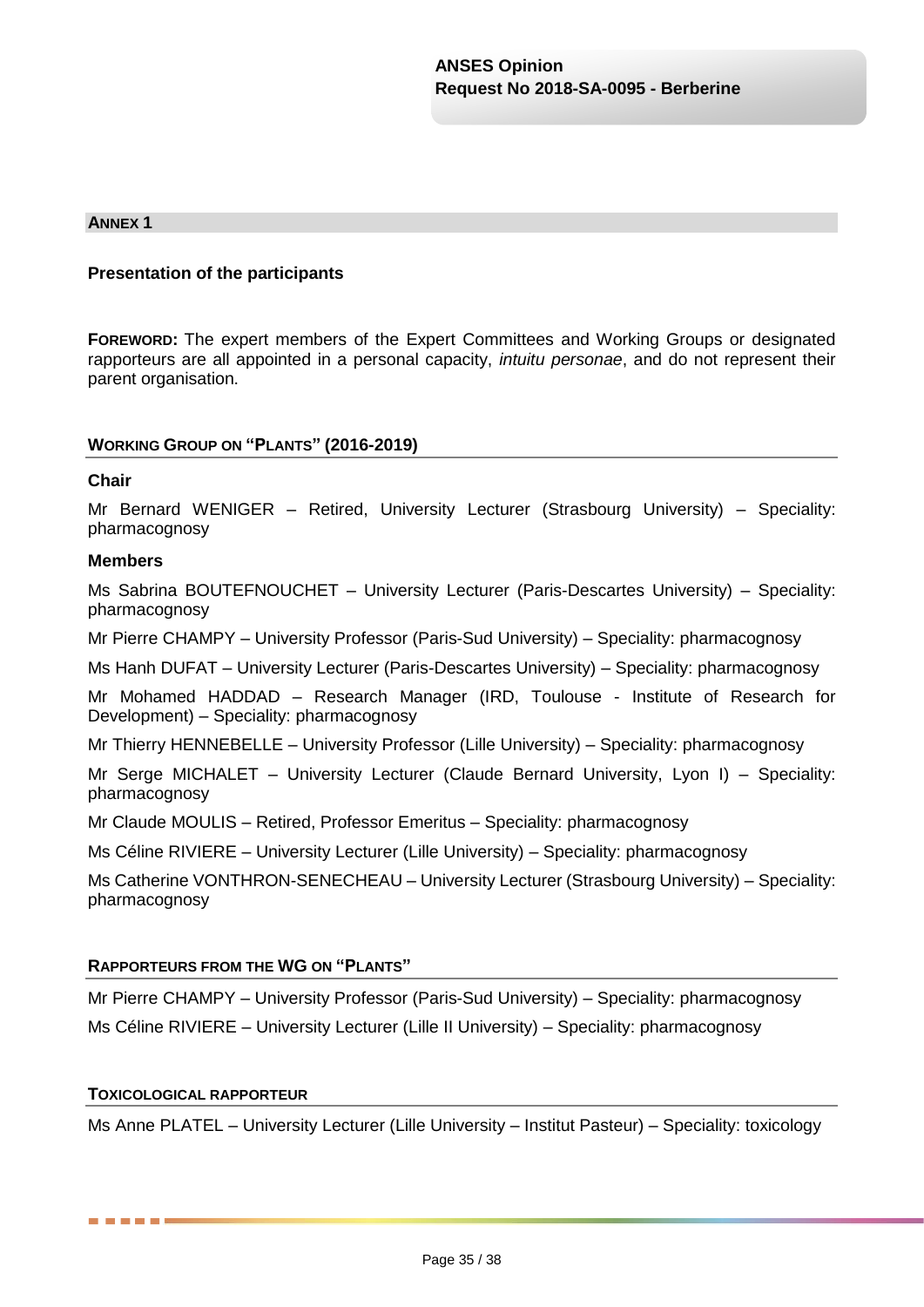### **EXPERT COMMITTEE ON "HUMAN NUTRITION" (2018-2021)**

#### **Chair**

Mr François MARIOTTI – Professor (AgroParisTech) – Specialities: metabolism of proteins, amino acids, nutritional requirements and recommendations, postprandial metabolism, cardiometabolic risk

#### **Members**

------

Mr Frédérik BARREAU – Research Manager (Inserm) – Specialities: chronic inflammatory intestinal diseases, microbiota, host-microbe relationships, barrier function of the intestinal mucosa

Ms Charlotte BEAUDART – Research Manager (University of Liège) – Specialities: epidemiology, public health, meta-analyses, sarcopenia

Ms Catherine BENNETAU-PELISSERO – Professor (Bordeaux Sciences Agro) – Specialities: phyto-oestrogens, isoflavones, endocrine disruptors, bone health, food supplements

Ms Clara BENZI-SCHMID – Federal Food Safety and Veterinary Office (FSVO), Switzerland – Specialities: revision and updating of legal bases of foodstuffs

Ms Marie-Christine BOUTRON-RUAULT – Research Director (CESP Inserm) – Specialities: nutritional epidemiology and cancer, digestive system

Ms Blandine de LAUZON-GUILLAIN – Research Director (INRA, CRESS) – Specialities: epidemiology, infant nutrition, nutrition of pregnant and breastfeeding women, public health

Ms Amandine DIVARET-CHAUVEAU – University Hospital Practitioner (Nancy Regional University Hospital) – Specialities: allergology, epidemiology, complementary feeding, breastfeeding

Ms Christine FEILLET-COUDRAY – Research Director (INRA, Montpellier) – Specialities: metabolism of minerals, oxidative stress

Ms Amandine GAUTIER-STEIN – INRA Research Manager (Inserm "Nutrition, diabetes and brain" unit) – Specialities: energy metabolism, neuroendocrinology, gut-brain axis

Mr Jacques GROBER – University Lecturer (AgroSup Dijon) – Specialities: nutrition, lipids, metabolism of lipoproteins

Mr Jean-François HUNEAU – Professor (AgroParisTech) – Speciality: human nutrition

Ms Emmanuelle KESSE-GUYOT – Research Director (INRA, UMR Inserm U1153/INRA U1125/CNAM/University of Paris 13) – Specialities: epidemiology, nutrition and pathologies, nutrition and public health, food sustainability

Ms Corinne MALPUECH-BRUGERE – University Professor (University of Clermont Auvergne) – Specialities: human nutrition, metabolism of macro- and micro-nutrients

Ms Christine MORAND – Research Director (INRA Clermont-Ferrand) – Specialities: prevention of vascular dysfunctions and related diseases, plant micro-constituents

Ms Beatrice MORIO-LIONDORE – Research Director (INRA Lyon) – Specialities: human nutrition, lipid and energy metabolism

Ms Anne-Sophie ROUSSEAU – University Lecturer (University of Côte d'Azur, UMR/INSERM 1065) – Specialities: nutrition and physical activity, oxidative stress, immunometabolism

Mr Stéphane WALRAND – University Professor-Hospital Practitioner (University of Clermont Auvergne and Gabriel Montpied University Hospital in Clermont-Ferrand) – Specialities: pathophysiology, protein metabolism, vitamin D, amino acids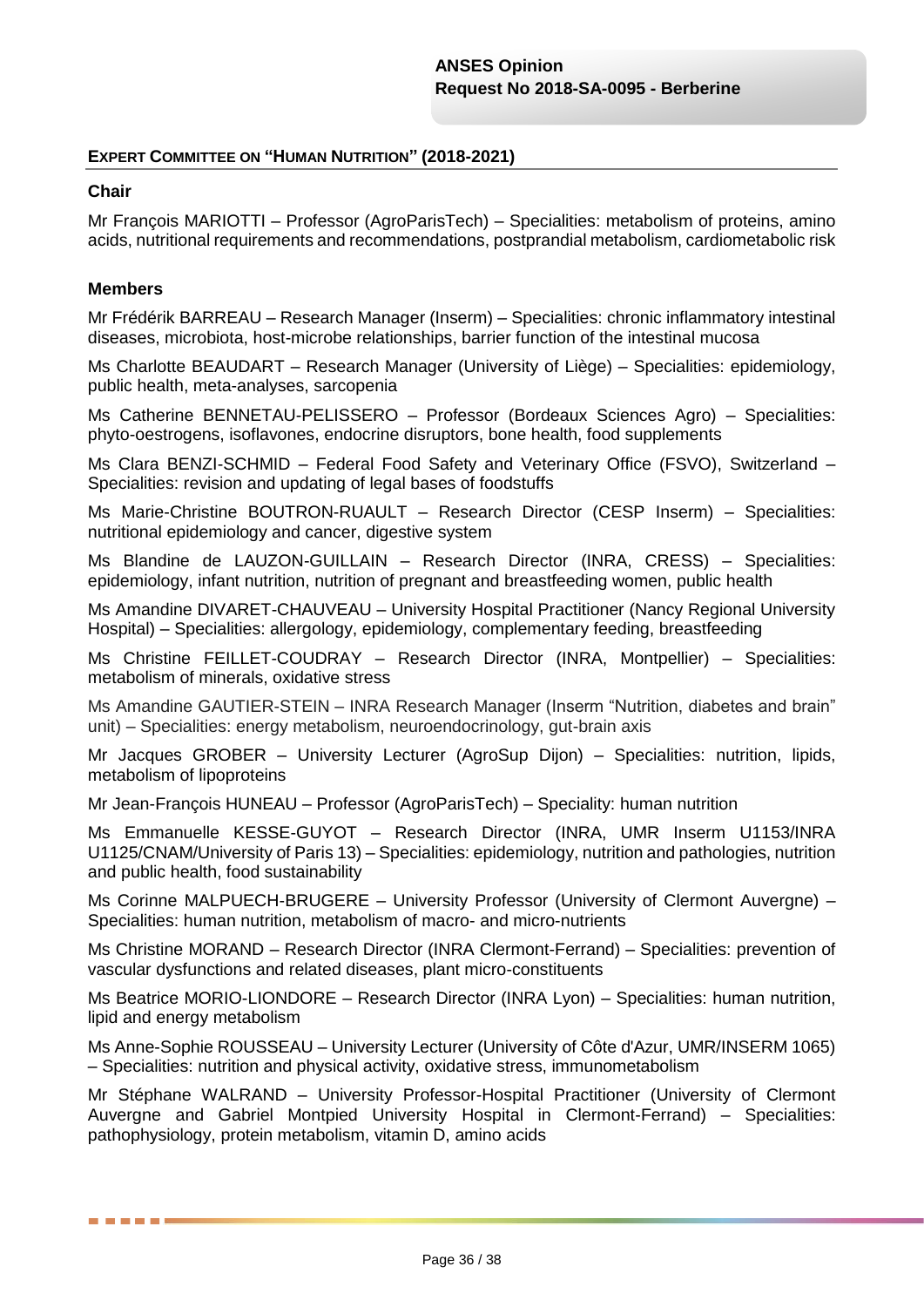#### **EXPERT COMMITTEE ON "HEALTH REFERENCE VALUES" (HRV COMMITTEE) (2017-2020)**

#### **Chair**

Mr Fabrice MICHIELS – Occupational physician/toxicologist at the Inter-company Association for Occupational Health (Corrèze) – Expertise: occupational medicine, toxicology

#### **Vice-Chair**

Mr Raymond VINCENT – Retired (formerly Project Officer in the Applications Division (INRS)) – Expertise: chemistry, metrology of pollutants, assessment of occupational risks

#### **Members**

------

Mr Marc Baril – Associate Professor at University of Montreal – Expertise: chemical toxicology, industrial hygiene

Mr Stéphane BINET – Pharmacist-toxicologist in the Research and Studies Department (INRS) – Expertise: general and industrial toxicology

Ms Michèle BISSON – Research Manager at INERIS – Expertise: pharmaceutical toxicology, general toxicology

Ms Anne CHEVALIER – Retired from the French Institute for Public Health Surveillance – Expertise: epidemiology

Ms Fatiha EL-GHISSASSI – Scientist, IARC Monographs Group (IMO). International Agency for Research on Cancer – Expertise: biochemistry specialising in carcinogenesis and genotoxicity

Ms Mounia EL-YAMANI – Unit Manager at *Santé publique France* – Expertise: biochemistry, toxicology

Mr Claude EMOND – Assistant Clinical Professor at University of Montreal – Expertise: toxicology, PBPK modelling, toxicokinetics, nanotoxicology, endocrine disruptors

Mr Rex FITZGERALD – Regulatory toxicology expert at the Swiss Centre for Applied Human Toxicology – Expertise: reproductive toxicology, developmental neurotoxicity, assessment of human risks

Mr Robert GARNIER – Medical toxicologist, Paris Poison Control Centre – Expertise: medical toxicology, occupational medicine

Ms Perrine HOET – Professor at the Catholic University of Louvain. Institute for Experimental and Clinical Research (IREC) – Expertise: medicine, industrial and environmental toxicology

Ms Yuriko IWATSUBO – Doctor-epidemiologist at *Santé publique France* – Expertise: epidemiology of occupational risks

Ms Cécile KAIRO – Health risk assessor at *Santé publique France* – Expertise: doctor of pharmacy specialising in the environment, general toxicology and risk assessment

Ms Laila LAKHAL – INRA Engineer, Toxalim unit – Expertise: toxicology, metabolism, endocrine disruptors

Mr Frédéric LIRUSSI – University Lecturer-Hospital Practitioner at the UFR of Health Sciences & Dijon University Hospital – Expertise: clinical toxicology, analytical toxicology, innate immunity, reprotoxicity